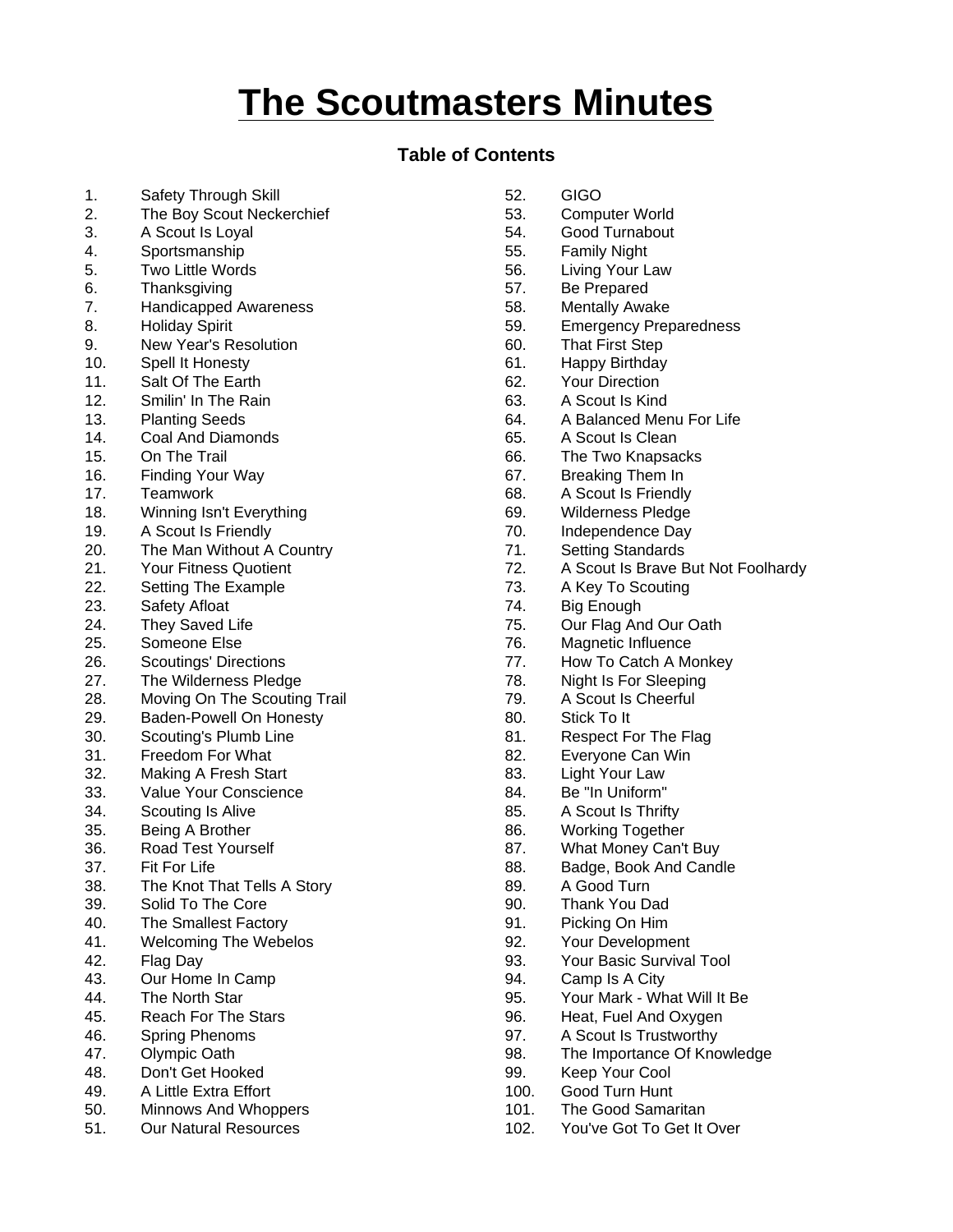- 103. Set Of The Sails
- 104. A Warped Wheel
- 105. Hey Kids
- 106. Where Are You
- 107. Little Things
- 108. Leisure
- 109. Whatever Happened To "Yes Please"
- 110. Your Label
- 111. On Patriotism
- 112. He's No Ordinary Boy
- 113. The Most Elusive Gift Of All
- 114. Pass It On
- 115. Looking Forward To Your Career
- 116. First Class
- 117. Caring For Tools
- 118. Be Proud
- 119. You're The Finest
- 120. What Are We Doing To Ourselves
- 121. Aim So High You'll Never Be Bored
- 122. The Snake That Poisons
- 123. The Real Way To Happiness
- 124. Thanksgiving
- 125. Scouting Pathfinder Baden-Powell
- 126. Scouting Pathfinder Ernest Thompson Seton
- 127. Scouting Pathfinder Daniel Carter Beard
- 128. Measuring Yourself By The Golden Rule
- 129. Don't Be A Litterbug
- 130. Be Prepared For Any Old Thing
- 131. Two Hundred Years Of Freedom
- 132. Can Eight Words Make A Difference
- 133. The Winning Spirit
- 134. Patrol Spirit
- 135. Laws And Men
- 136. Measuring Up
- 137. Hibernation
- 138. Your Wild Animal
- 139. Your Cook Kit
- 140. Junk Food
- 141. A Scout Is Obedient
- 142. Scouts In Action
- 143. A Scout Is Friendly
- 144. World Friendship
- 145. Even A Parrot
- 146. Our Oath And Law
- 147. Strengthening Our Troop
- 148. World Friendship
- 149. The Scout Trail
- 150. It All Depends
- 151. Many Good Turns
- 152. Thanks To BSA
- 153. The Scout Handshake
- 154. Recipe For Life
- 155. Parents
- 156. Outdoor Housekeeping
- 157. Jamboree Spirit
- 158. The Buddy Plan
- 159. Camping In The Twenties
- 160. A Scout Is Brave
- 161. Communication
- 162. A Winner
- 163. Carrying Scouting's Flame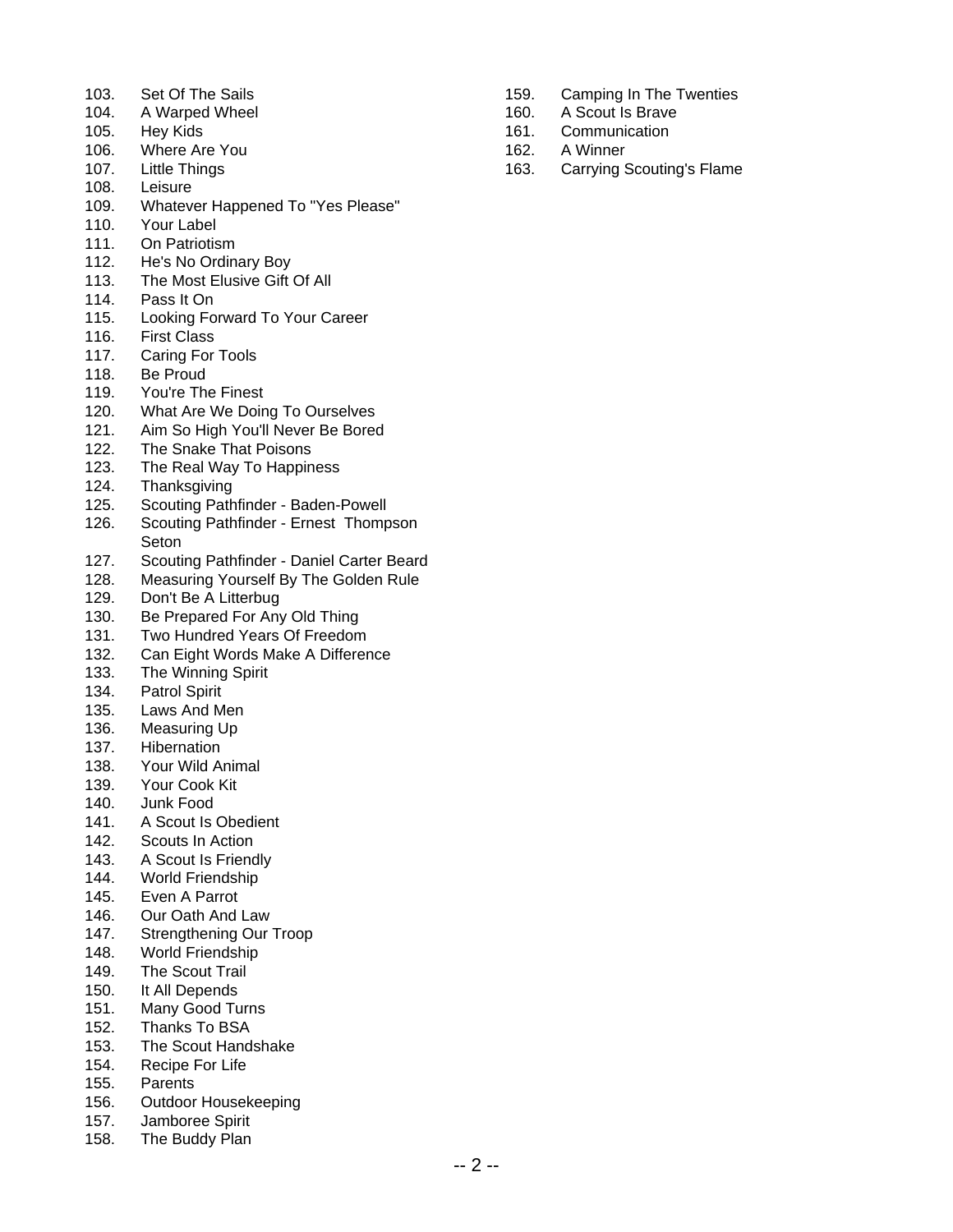# **1. SAFETY THROUGH SKILL**

We've been talking a lot about safety tonight, how to be safe ourselves and make our homes and community safe. I think the lesson is partly exercising our common sense and partly learning the skills of safety.

What do we mean by the skills of safety? Well for one thing, we're talking about learning to find the emergency escape doors and windows in a building like this one. We tried to do that tonight. From now on it will probably be in the back of your mind when you enter an unfamiliar building.

In other words, training your mind to think safety is one lesson. Another is carefulness and common sense. By being careful and using your common sense, you're not likely to get hit by a car while crossing the street. Still, a lot of kids are killed every year because they thought they could beat a car. Others die in accidents around the home that could have been prevented with a little more forethought. Still others get trapped in their burning homes, partly because they hadn't planned escape routes.

Safety is not the most exciting topic in the world, but it's a vital one for all of us to learn and to pass on to our younger brothers and sisters. Boring or not, the skills of safety are important. They may save your life or that of someone you love.

## **2. THE BOY SCOUT NECKERCHIEF**

You new Scouts probably learned tonight that our troop neckerchief has other uses besides looking good and showing our troop's colors. You found that it can be used in first aid, too. Over the next few months, you'll find that the neckerchief has other uses, too.

There's one use, though, that you may not think of - and that's to remind you of the Scout Oath. The neckerchief is a triangle, and its' three corners should remind you of something you recently learned - our Scout Oath.

The Oath, you remember, has three corners, too - duty to God and country, duty to others and duty to self. From now on, every time you put on your neckerchief, it should remind you of the things you pledge each time you repeat the Scout Oath.

# **3. A SCOUT IS LOYAL**

Scouts, what's the second point of the Scout Law? That's right, "A Scout is loyal. " Our Scout handbook explains that a Scout is loyal to his family, Scout leaders, friends, school and nation.

I'm going to add one more thing to that list - a Scout is loyal to his team. The team might be his patrol or sports team.

Your patrol or soccer team can't be as good as it should be if you goof off a lot or constantly complain about your teammates or your patrol leader or coach. A winning patrol and a winning team, must have a winning attitude. That means that every member must be willing to do his part and not spend time griping because the patrol's plans or the game are not going his way.

That doesn't mean that you have to be close friends with everybody in your patrol or team or even like all of them. But it means that when you join, you commit yourself to the success of the patrol or the team and pledge to give it your best effort.

In Scouting and sports, it's teamwork that makes winners. So whenever you're with your patrol or sports team, remember, "A Scout is loyal".

## **4. SPORTSMANSHIP**

Probably some of you will earn the Sports merit badge this month. If so, the first thing you'll have to do, is understand what sportsmanship is, because it's the first requirement. I'd like to read you a little story from the Sports merit badge pamphlet which sums up sportsmanship very well. Here's the story.

"In 1940, an underdog Dartmouth football team played powerful Cornell, which needed only one more victory for a perfect season and a number-one ranking in the country. Trailing 3-0 Cornell scored a controversial touchdown that the Dartmouth players insisted was made on an extra "fifth down". However the referee counted the touchdown, and Cornell won 7-3.

But after the game, Cornell officials watched the game on film and saw that, indeed their team had been allowed and extra play. They immediately sent a telegram to Dartmouth stating that they could not accept the victory. It went into the record book as a 3-0 victory for Dartmouth. "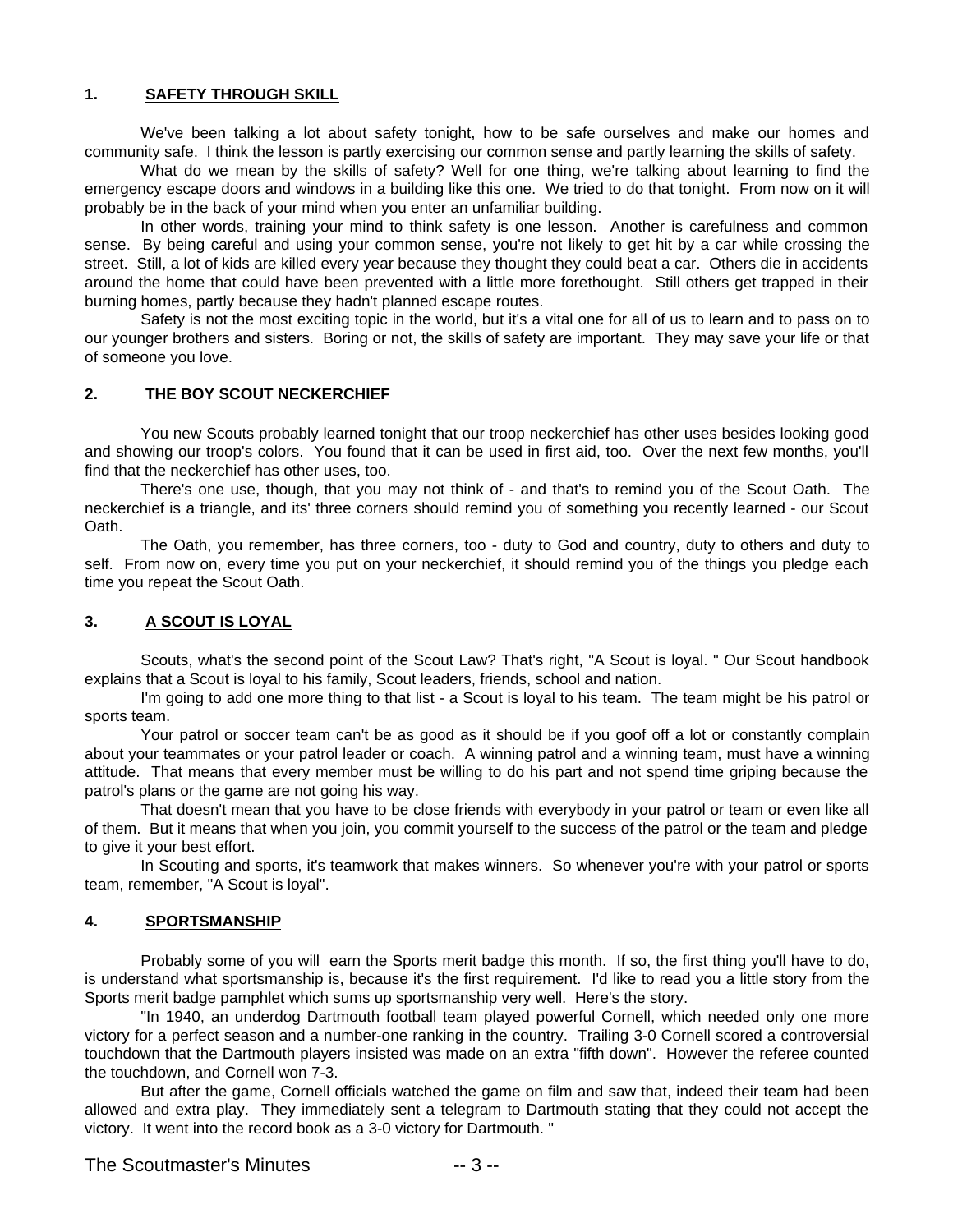That little story tells us what sportsmanship really is. It is the desire to play hard and to win - but to win fairly - and if you lose, to accept defeat with good grace. Let's remember that during our Sports Tourney and throughout our lives. Also remember, that to be a good sport you have to lose to prove it.

# **5. TWO LITTLE WORDS**

Scouts, here's a little quiz for you: What's the most welcome two-word sentence in the English language? Some of you might say, it's "We won!" Others would vote for, "Here's money!" But I think the most welcome twoword sentence is "Thank you. "

It isn't used as often as it should be. How often do you use it? And how often do you say thank you to the persons who are closest to you, your mother and father? How often do you say it to your friends or even strangers when they do something for you?

It's so easy to forget, especially if the Good Turn is done by somebody in your family. Too often we take for granted the many things our parents and other family members do for us. Next week we're going to have a family night for members of our families. Here's a challenge for you. Between now and then, see if you can find some reason to say thank you every day to some member of your family. You may be surprised how they will react.

A simple thank you costs nothing, but it means so much to those who matter most to you. And remember, manners maketh man and can be the difference between you being just another Scout and one who earns himself respect from those around him.

# **6. THANKSGIVING**

As Americans, we have a lot to be thankful for this Thanksgiving. We live in freedom, most of us have an abundance of food and clothing, and we all have adequate shelter. We are as blessed as any people in the world, but sometimes we forget that and gripe that we don't have even more. Let's remember that a lot of the worlds population goes to bed hungry in homes hat few Americans would want to live in.

So it's good to remind ourselves occasionally that we are lucky and thank God for our blessings. That's what Thanksgiving really is, a time to give thanks. The Pilgrims started it more than 100 years ago when they gathered to thank God for a bountiful harvest.

Today Thanksgiving is a time for family gatherings around a groaning table followed by watching football games. There's nothing wrong with that. But it's important that we don't forget the real meaning of Thanksgiving. So when you sit down with your family for Thanksgiving dinner, take time to count your blessings and thank God for them.

# **7. HANDICAPPED AWARENESS**

Most of you probably know somebody who has a physical or mental handicap. Chances are that he or she functions pretty well in spite of it. A little limp isn't going to keep anyone from living a full life, and a person who is a bit hard of hearing probably will get along quite well with that handicap.

But some people have severe handicaps. They might be legally blind, or completely deaf, or have to use a wheelchair to get around. But we should understand that they are people just like us, with the same needs, the same desires, and - except for the handicap - the same capabilities we have. In other words, handicapped people are more like you than different.

(If your troop will do a Good Turn for handicapped people:) Remember that when we do our Good Turn this month. When you meet a handicapped person, treat him or her exactly as you would want to be treated. The person might need a little help from you, but don't fuss over him. Do the minimum that's necessary to help then back off and treat him as you would your other friends.

Those of us who are able-bodied have a lot to be thankful for. But that doesn't make us any better or worse than people with severe handicaps. We are all children of God.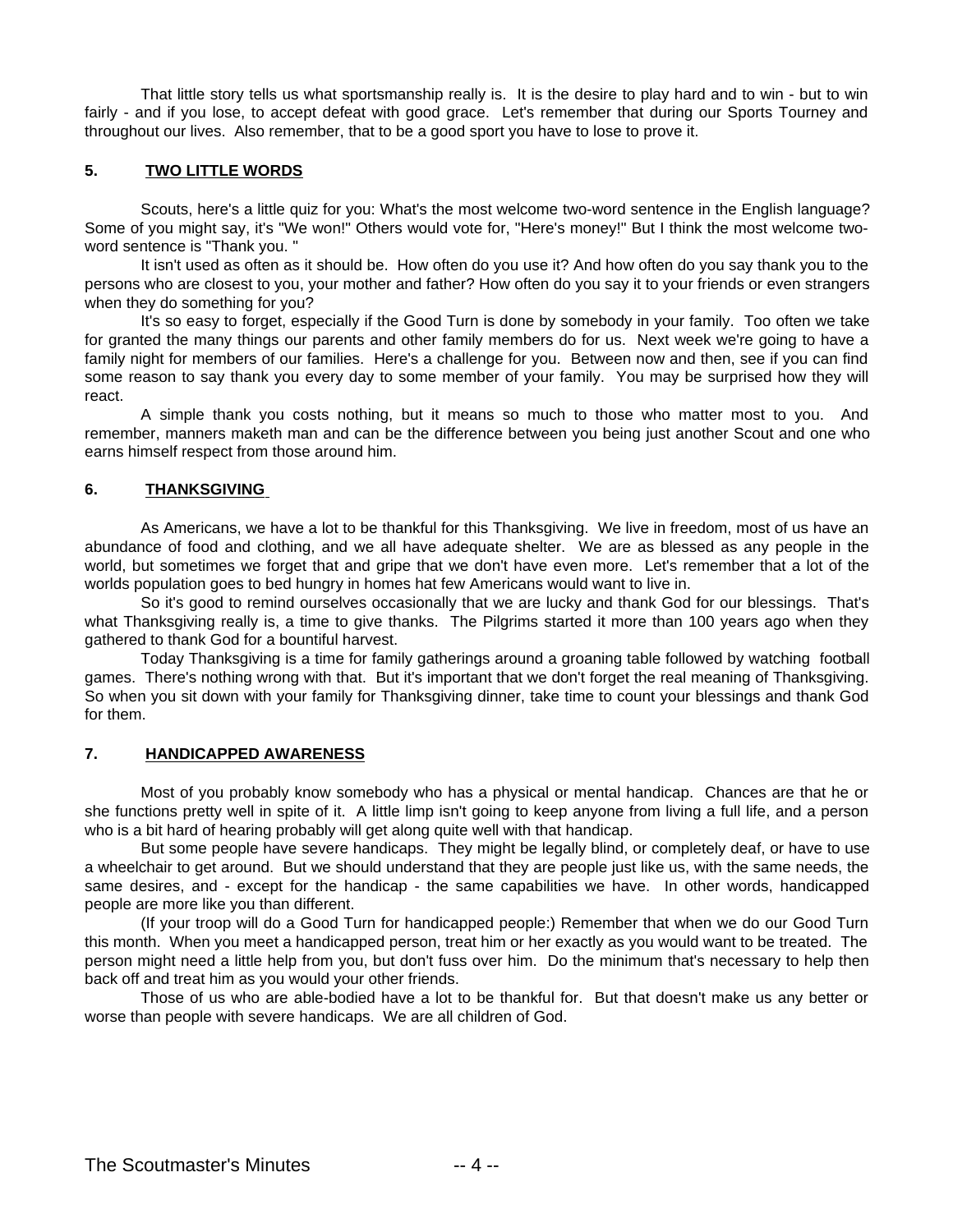# **8. HOLIDAY SPIRIT**

Christmas and Hanukkah are, for the most people, the most joyful holidays of the year. The holiday parties, the exchange of gifts, and the brilliant lights of the Christmas trees make a guy glad to be alive at this season.

Sometimes we forget that these holidays are really religious festivals. It's well to remember that the real holiday spirit is cast by the Star of Bethlehem and the Hanukkah candles, reminding us of the miracles in times past.

In the 12th point of the Scout Law we say that a Scout is reverent. That doesn't mean that he has to go around all the time with a long face or with hands folded in prayer. It means that he does his duty to God, which includes doing things for God's other creatures. We'll be doing that later this month with our troop Good Turn.

Now remembering that a Scout is reverent, let's close with the Scout benediction.

## **9. NEW YEAR'S RESOLUTION**

Well, Scouts, did you make any New Year's resolutions? I hope some of you resolved to bring up your grades in school and be more helpful around the house. I'm sure your parents would be delighted with those resolutions.

In Scouting, we make a resolution almost every time we meet. Each time we repeat the Scout Oath or Law, we're resolving to do our best to do our duty and to make ourselves the best citizens we can be. I'm inclined to think that resolving to follow the Scout Oath and Law are the most important resolutions you can make - now and in the time to come. The Oath and Law cover almost everything that makes a good man and a good citizen. So, I think, as we start the New Year, we ought to repeat the Oath and Law and think about what we're saying. (Lead Oath and Law)

# **10. SPELL IT HONESTY**

Tonight we've spent a lot of time talking about ethics - about honesty and fairness and respect for others. Now I'll tell you a true story about a Scout who showed what those things mean.

His name is Andrew J. Flosdorf, and in 1983 he was a 1st Class Scout in Troop 42 of Fonda NY Andy was in the National Spelling Bee in Washington, DC, competing for the championship and a chance for a scholarship.

During a break in the competition, Andy went to the judges and told them that although they thought he had spelled "echolalia" correctly, he had mistakenly substituted an "e" for the first "a" in the word, which means a speech disorder. He said he discovered his error when he looked it up afterwards.

By admitting the mistake, that the judges hadn't caught, Andy eliminated himself from the competition. The chief judge said, "We want to commend him for his utter honesty," and the crowd gave him an ovation.

But Andy didn't tell them about his error to earn cheers. He wanted to win as much as the other contestants, but he wanted to win fairly. "The first rule of Scouting is honesty," Andy told the judges. "I didn't want to feel like a slime. "

I don't know what has happened to Andy Flosdorf since then, but I'm sure of two things. He learned one of Scouting's most important lessons, and gave us an example of honesty and fairness that all of us should shoot for.

## **11. SALT OF THE EARTH**

Who can tell me what "salt of the earth" means? That's right, it means a person who has a fine character and is a nice guy to be around. The expression "salt of the earth" probably came from the fact that common salt improves the taste of a lot of foods. As you young Scouts will discover while you are working on your Cooking skill award, salt is used in many recipes - maybe most of them for breakfast and dinner dishes.

Just as the salt improves the flavor of many foods, a person who is the salt of the earth improves the lives of those around him. He lives every day by the Scout Oath and Law, even if he's not a Scout. He does his daily Good Turn and he deals fairly with everyone he meets.

You can be the salt of the earth, too, just by living the Oath and Law. Let's remind ourselves of what it takes by repeating the Law now (Lead Law. )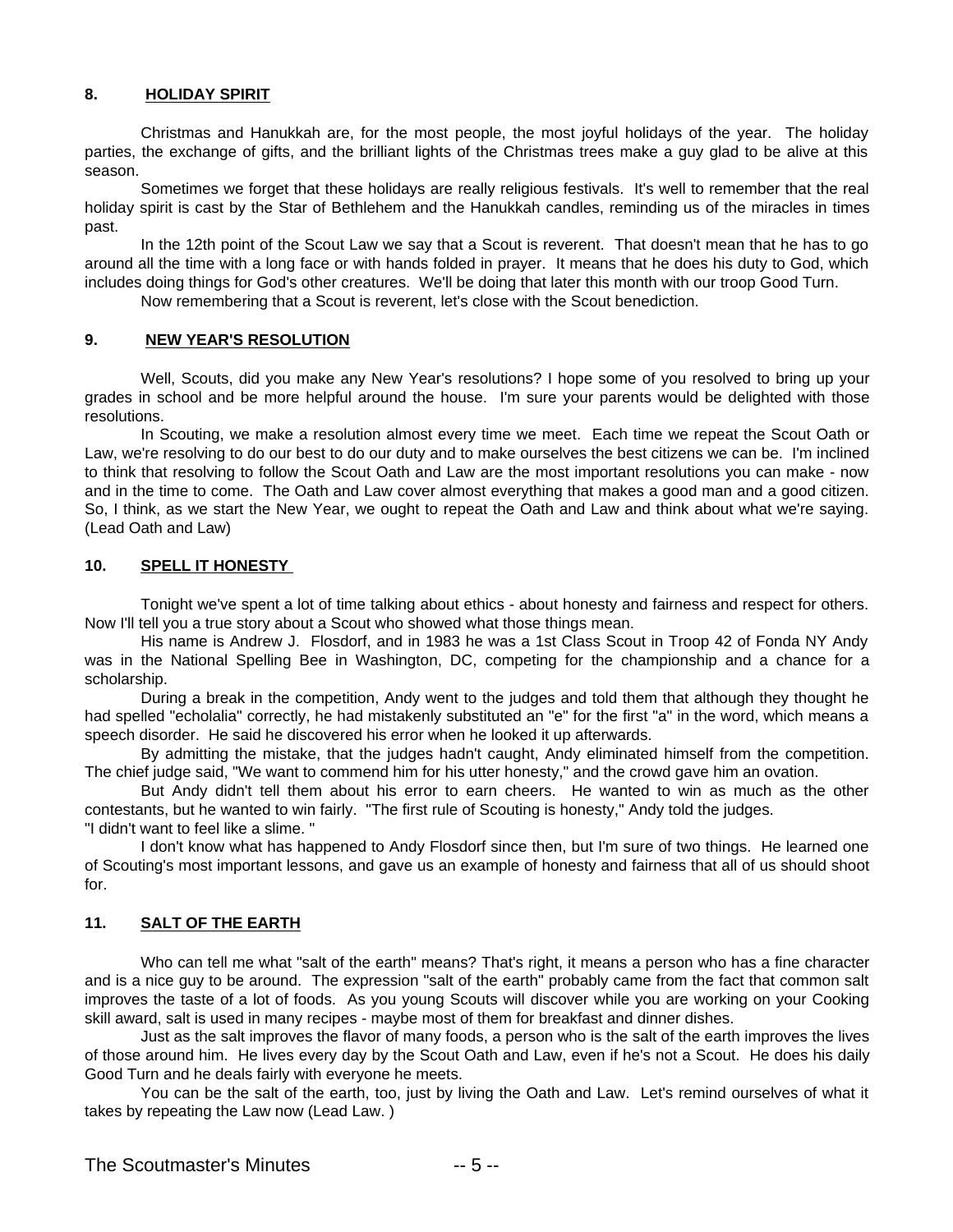# **12. SMILIN' IN THE RAIN**

A long time ago, a joker said, "Everybody talks about the weather, but nobody does anything about it. " That isn't really true anymore because scientists can seed clouds with chemicals to make rain fall - if there are clouds , that is.

Next week we're going to be outdoors, possibly in foul weather, for our Foul-Weather Cook-Out (or See'n'do). It may be snowing or raining cats and dogs while we're out there, but we'll be there just the same because this is not a fair weather troop.

It may not be as much fun as being outdoors on a sunny summer day, but it's part of outdoor life, and as Scouts we belong outdoors. As long as you have a poncho, warm clothes and a pair of dry socks and underwear in your pack, you can enjoy bad weather, too.

At least I hope you can. I like to see Scouts smiling in the rain because a real Scout is cheerful even when things aren't 100% perfect.

The weather, and life, aren't always predictable. One of the lessons you should be earning as Scouts is to be prepared for foul weather as well as fair.

So the key words for next weeks outing are "Be Prepared" and "A Scout is cheerful. " If you follow that advice, you'll have a fine time, no matter what the weather is.

**13. PLANTING SEEDS** (Have an apple and a plate with a few apple seeds)

If I gave you a choice, which would you rather have, the apple or the seeds? I guess most of us would choose the apple.

A long time ago there was a guy who would have taken the seeds. He was a nut about apple seeds - so much so that people called him Johnny Appleseed. For many years he walked across hundreds of miles of our country, back when most of it was frontier land, and everywhere he went he planted apple seeds. The trees from those seeds fed many thousands of people in later generations. That's real long range planning!

Many of us are interested mainly in the present. We don't think ahead like Johnny Appleseed.

Maybe you don't want to go around planting apple seeds like he did. But there's another kind of seed you should be planting every day - the seed of good feelings between you and your fellow man.

You can do it by living our slogan, "Do a Good Turn daily. " Every time you do a Good Turn , you are planting a seed of good feeling. That seed may start the growth of a tree of Good Turns in each person you help. So that one Good Turn may lead to many other Good Turns through the years, affecting the lives of hundreds of people.

# **14. COAL AND DIAMONDS**

Scouts, I'm sure you've all seen a diamond. It's very hard, very bright and very beautiful. Most of you have probably seen coal, too. It's dull black and it crumbles easily.

Now a little chemistry lesson. Who can tell me how coal and diamonds are alike? That's right - both are made from the element carbon. But a diamond has great value because it is rare. I compare the diamond to a man of sharp mind, hard body and shining bright spirit. The coal might be compared to a man who is not mentally sharp, physically tough or spiritually bright.

Someone once said that a diamond is just a piece of coal that stuck to it. Over many millions of years, its brilliance was caused by the heat and pressure inside our earth.

My hope is that like that diamond you will stick to it by following our Scouting ideals. If you do, you will become an example of what a man should be.

# **15. ON THE TRAIL**

Once a long time ago a hound was out with his master trailing a mountain lion. The hound came to a place where a fox had crossed the trail, and the hound decided to follow the fox instead of the lion.

A short time later, a rabbit crossed that of the fox, and again the hound changed direction. Why should he chase a fox when a rabbit might be easier to catch?

When the hunter finally caught up with his hound, the dog was barking at a small hole in the ground. The hound had brought to bay a field mouse instead of a mountain lion.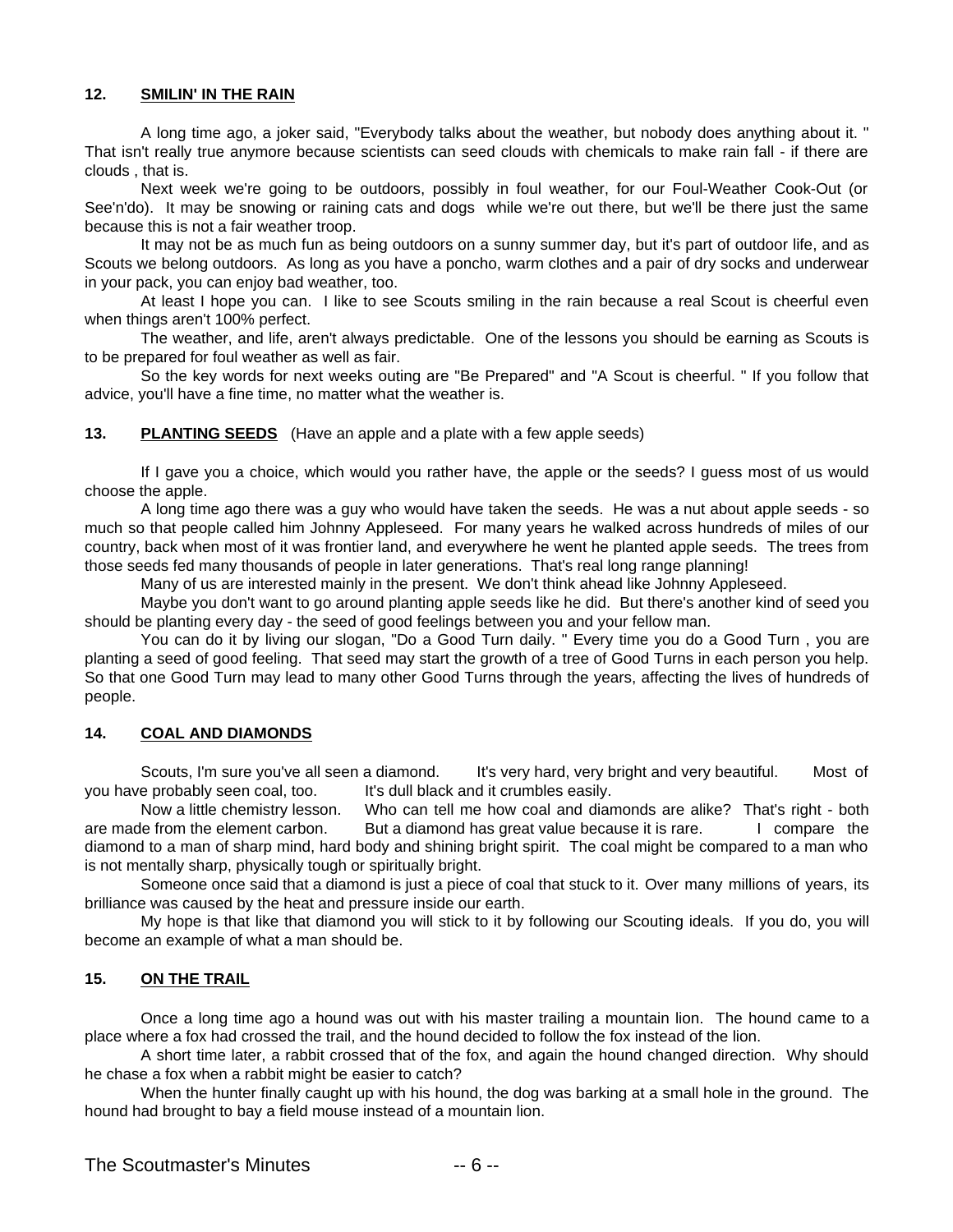Well, how about you? Have you set out on a trail to achieve your ambition? Are you able to follow it, or are you sidetracked by easier trails that cross it from time to time?

Don't be like that hound. Find out what it takes to achieve your ambition, and then get started. The best way to achieve anything in life is to set a true course for it and then stick to that trail.

#### **16. FINDING YOUR WAY** (Show a Scout badge. )

Scouts, where did the design for the Scout badge come from? Did you know that it's from the north point of the mariners' compass? Now why did Lord Baden-Powell, the founder of Scouting, select that symbol for the first Scout badge? In his book, Scouting for Boys, Baden- Powell told us.

He said, "It is the badge of the Scout because it points in the right direction, and upwards. It shows the way in doing your duty and helping others. "

In other words, just as the north point of the compass helps us find our way in the field, so the Scout badge helps us find our way through life.

So the shape of our Scout badge should be a constant reminder to us of the things we pledge when we say the Scout Oath or Law. Let's think about that badge and what it means the next time we're tempted to do something we know is wrong.

#### **17.** TEAMWORK (Show three or four short pieces of rope)

These pieces of rope are a lot like individual Scouts. You can use these ropes for knot tying practice or for tying a small package, but they're not big enough for really big jobs. (Call up two or three Scouts and asked them to join the ropes together with square knots or sheet bends. ) Now we have a much more useful rope, one we could use for pioneering or other jobs where we need a good length of rope.

Your patrol and the whole troop work the same way. Scouts who work together like these ropes can achieve much bigger things. But remember that this rope is only as strong as its' weakest link. The same idea applies to our patrols and troop. They can't be strong unless everyone pulls together. Teamwork is just as important in Scouting as it is on a football team.

Strive to a strong link in your patrol. Do the best to live by the ideals we talk about in the Scout Oath and Law. Learn your Scouting skills to the best of your ability, and take part in everything the troop and your patrol do. Don't be a weak link.

## **18. WINNING ISN'T EVERYTHING**

Some years ago a hard-nosed coach said, "Winning isn't everything, but it sure beats whatever's second. " There's some truth in that. Everyone likes to win. Very few people enjoy losing.

The trouble is that in every type of competition, there must be losers as well as winners. That's true in sports and it's also true in the competitions we will have next week at our camp-out (or camporee).

It's also true in life. You and every other human being find that sometimes you have to be a loser. Perhaps your sports team loses a game on an unlucky break. Or maybe you work hard in school but get low grades. Some people might say you're a loser.

Maybe so. But you don't have to stay a loser. The real difference between winners and losers is that a loss makes some people more determined to do better next time. In the long run they are the winners because they learn to profit by their defeats and mistakes.

No, winning isn't everything. We can learn from losses, too. Let's remember that at the campout and in the years to come.

## **19. A SCOUT IS FRIENDLY**

Probably all of you know some guy who is grouchy all the time. His neighbors try to be nice to him, but he just won't be friendly. Maybe he'll build a great wall around his house to keep people away.

Let me tell you about another kind of neighbor I heard about. There was no wall around his property, and somebody noticed that a strip of grass between his yard and his neighbor's yard was unusually green. How come? He was asked.

"Oh," he laughed, " my neighbor and I are so afraid we'll cheat each other that we always water and fertilize the grass across the line on the other fellows side. That strip of grass down the property line gets twice as

## The Scoutmaster's Minutes **-- 7 --**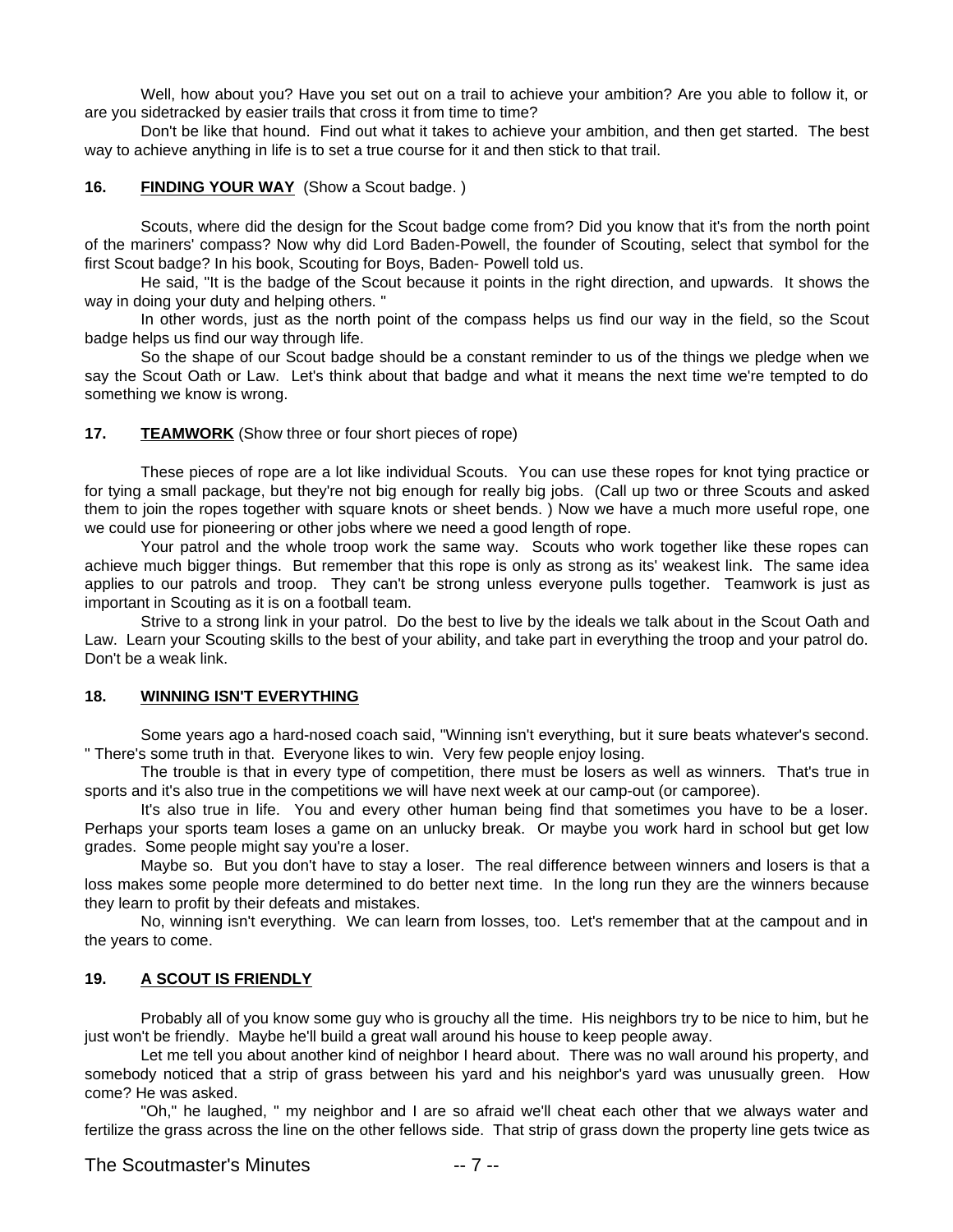much water and fertilizer as the rest of our yards. " Instead of a fence to keep each other away, that man and his neighbor had a vivid green reminder that they were friends.

The point of this story is that if you want to have friends, you can't build walls between yourselves and other people. Instead, cultivate that space between you by being as fair to the other guy as you'd like him to be to you. A Scout is friendly, and the way to have friends - and keep them - is to be friendly yourself.

## **20. THE MAN WITHOUT A COUNTRY**

In the year 1805, some plotters tried to set up a new government in some of the southern states. When the plot was discovered, the traitors were tried for conspiracy against the United States government. One of them was Philip Nolan, an Army officer. During his trial, the president of the court asked Nolan whether he wished to say anything to show that he had always been faithful to the United States. Nolan replied, "Damn the United States! I wish I may never hear of the United States again!"

He got his wish. Nolan was put on a Navy ship with instructions that he should never hear the name of his country or get any information about it. Years went by. Nolan became a changed man. In his heart, he had an intense love for the US

Philip Nolan finally died. A note with his last request was found in his Bible. The note said: "Bury me in the sea, it has been my home and I love it But will not someone set up a stone for my memory at Fort Adams or at Orleans, that my disgrace may not be more than I ought to bear? Say on it: 'In memory of Philip Nolan, lieutenant in the Army of the United States. He loved his country as no other man has loved her; but no man deserves less at her hand. ' "

## **21. YOUR FITNESS QUOTIENT**

I'm sure you've all heard of the IQ and know it stands for intelligence quotient. It's supposed to be a measure of intelligence. Probably you've taken IQ tests, although you may not have known it, so that your school would have some idea of how bright you are.

The experts aren't all in agreement that IQ tests are all that accurate, but they apparently do provide at least a rough measure of intelligence. In theory, at least, your IQ score won't very much from childhood to adulthood.

Maybe you can't do much about your IQ, but there's another kind of test in which your own efforts will raise your score. I'll call it your "FQ" - your Fitness Quotient. By regular, vigorous exercise, and by having good health habits, you can lift your FQ score many points.

In doing the fitness tests for the Physical Fitness skill award and the Personal Fitness merit badge, you establish your present FQ score. If your scores on those tests are just about average or below, I suggest you make up your mind to raise them much higher. All it takes is a decision to do it, and then - most important following through on the exercises and health habits that will do the trick.

If you do that, by the end of the summer your Fitness Quotient will be much higher than it is now.

## **22. SETTING THE EXAMPLE**

In the patrol leaders council, we often talk about the skills of leadership. Patrol leaders who have taken the junior leader training course know even more about them. Of the 11 skills of leadership, I believe the most important is setting the example. There's an old saying that sums it up well. It goes something like this: "What you do speaks so loudly that I can't hear what you say. " In other words, don't tell me what is right; show me by your example.

It seems to me that when it comes to setting the example, we are all leaders. Even if you're not a patrol leader, the way you conduct yourself will rub off on your patrolmates. If one patrol member goofs off and is sloppy in his habits, there's a temptation to say, "Well, Brian gets away with it, why shouldn't I?"

That may be human nature, but it's not the nature of a good patrol or a good troop. A good patrol and troop have to work like a team, with every member setting a good example of Scoutlike behavior. Let's keep that in mind always, but especially when we're in summer camp (or on tour). Let's show our pride in our troop and in ourselves as Scouts and young men.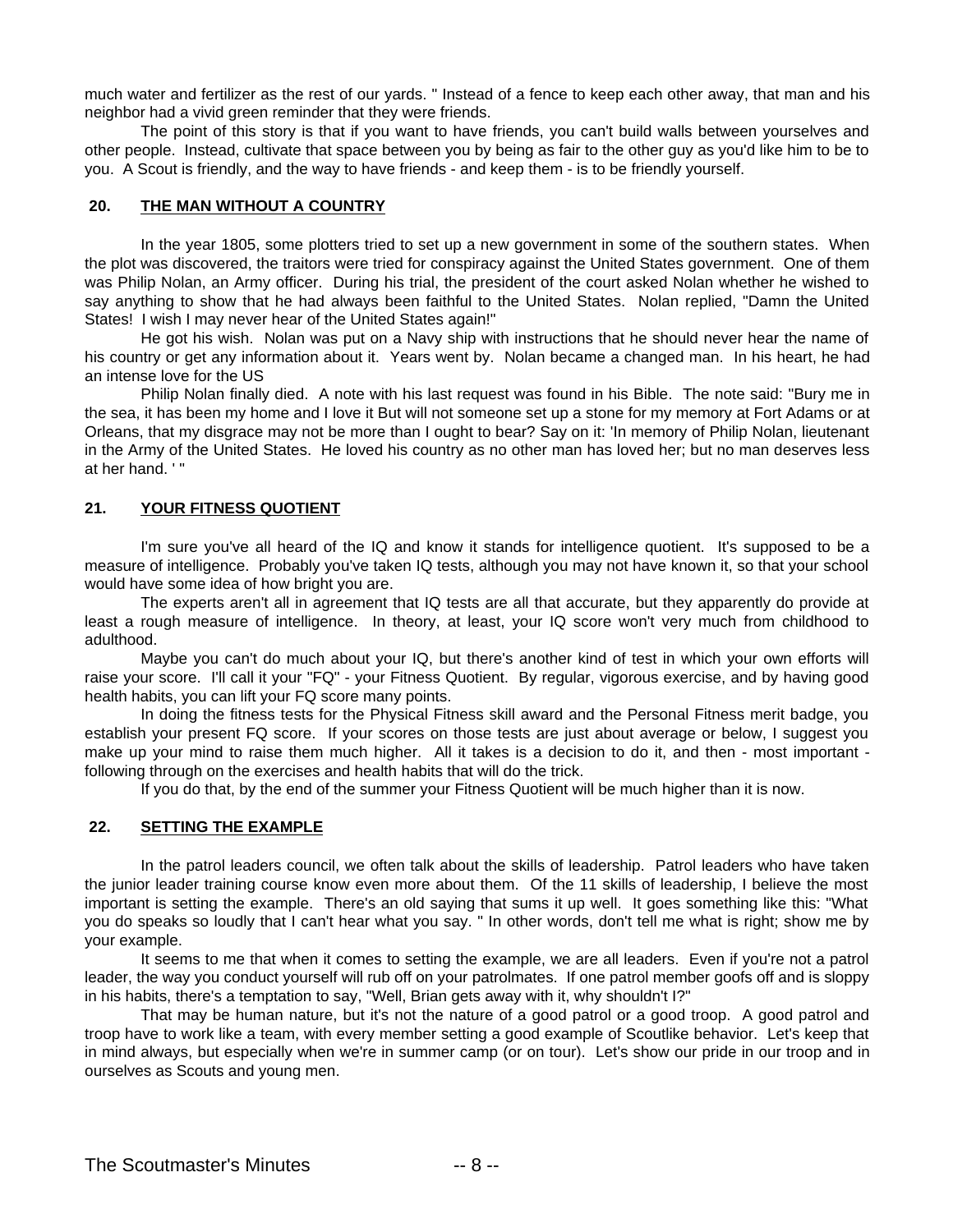# **23. SAFETY AFLOAT**

Scouts, what do the following merit badges have in common: Canoeing, Motorboating, Rowing, Small-Boat Sailing, and Water Skiing? I'll give you a hint - they all have the same first requirement.

You guessed it. All those badges require that a Scout be classed a "swimmer" before he even gets started on the badge. It's pretty obvious why you must be a swimmer before you can go out into the deep water in a canoe or other craft.

As I think you all know, to be classed as a swimmer you have to be able to swim 100 yards, do the elementary backstroke, and be able to rest in water by floating. To those who swim well, that's a piece of cake. To those who don't it could be a challenge.

You're not going to able to go canoeing or rafting until you can meet the test. We're going to spend time this month helping the non-swimmers and beginners so that by the time of our Water Rendezvous, most of you maybe all - will be able to swim the hundred.

Being able to swim well will unlock the door to those other badges. It will also give you a life-long sport, one that you will be able to enjoy for many years after you no longer have the ability to play other sports. That's one of the reasons we go swimming now. The other of course is that it's fun.

## **24. THEY SAVED LIFE**

Every year about 200 Scouts earn medals for saving life. A lot of them performed water rescues. Probably you've read about some of those rescues in the Boys Life feature called "Scouts in Action".

Do you suppose all those Scouts who saved people from drowning were great swimmers? No, not necessarily. Some of them may not have even been very good swimmers because - remember - you try to reach, throw, or row to a drowning person before you jump in and swim. Many medals have gone to guys who didn't swim at all, but who were able to act when everybody else was panicking, and tossed a rope or reached a pole to the person in trouble.

We've been practicing the reach, throw and row water rescue methods. Those of you who have the Lifesaving merit badge also know the Go method.

So all of us should be prepared to help somebody who is in trouble in the water. If you're not, practice some more. Then you'll be ready when you're needed.

# **25. SOMEONE ELSE**

With great regret we announce the loss of one of the councils most valuable families - Mr. & Mrs. Someone Else have moved away, and the vacancy they have left will be hard to fill. The Elses have been with us for many years; they have done far more than their share of the work about the council. When there was a job to do, a class to teach, or a meeting to attend, their name was on everybody's lips: "Let Someone Else do it" Whenever a committee was mentioned, this wonderful family was looked to for inspiration as well as results: "Someone Else will set up the event. " And when there was a trip to take Mr. & Mrs. Someone Else were thought to be the best transportation: "Let Someone Else take them. "

The Someone Elses are wonderful people, but they are only human, they could spread themselves only so thin. Many a night I have sat up and talked with someone and heard him wish aloud for more help in the council. He and his wife did the best they could, but people expected too much from them. We have to face the fact that there were just not enough Someone Elses to go around. And now the Someone Elses are gone and we're wondering what we are going to do without them. They have left us a great example to follow, but who will follow it? Who is going to do the things that someone else did?

## **26. SCOUTINGS DIRECTIONS**

Tonight we've been learning how to find directions on a map and use the compass to stay on course. By now I hope most of you can orient a map and use map and compass to travel in unknown country.

In Scouting we have another kind of "map and compass. " They are the Scout Oath, Law, motto and slogan. They are excellent guides for traveling through life.

Whenever you are wondering what's the right thing to do, consult those "maps and compasses. " They won't always provide and easy answer. Sometimes you will have to think through your decision, but it will be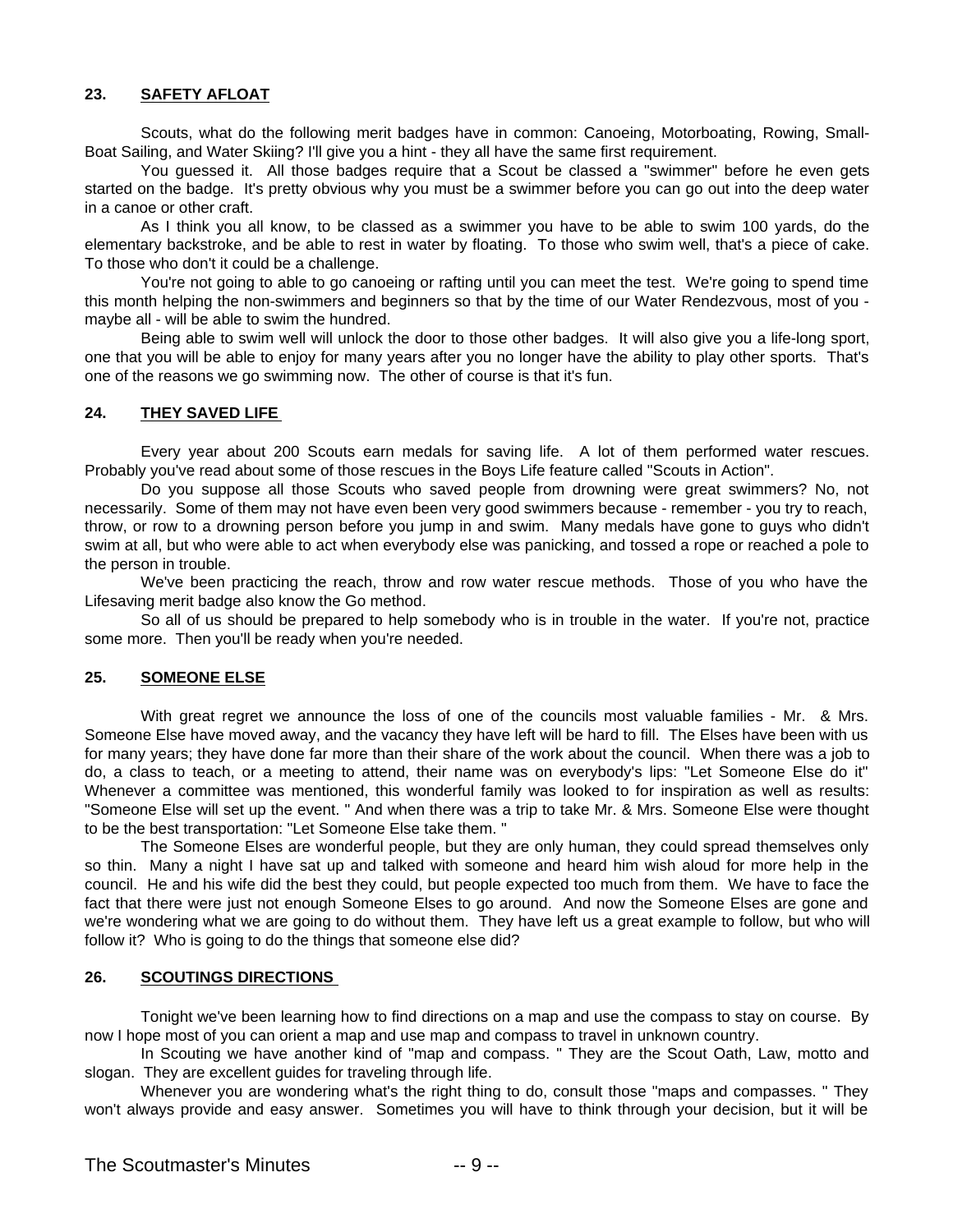easier if you ask yourself, "What if I act according to the Scout Oath and Law?" Chances are the Law will help to show you the right thing to do.

## **27. THE WILDERNESS PLEDGE**

Next week we'll be outdoors again, and it's good to remind ourselves that Scouts obey the Wilderness Pledge whenever they are hiking, camping, or on other activities away from the meeting place. You should be familiar with the Wilderness Pledge. It says, "Through good camping and hiking practices, I pledge myself to preserve the beauty and splendor of Americas' wilderness, primitive and backcountry areas. I commit myself to:

Set a personal example in following the Outdoor Code.

Train those I lead in the skills and attitudes needed to protect and preserve wilderness for future generations.

 Assure that parties of which I am a part observe the camping and hiking standards that will leave no trace of our passing. "

It seems to me that what it boils down to is that in the Wilderness Pledge we commit ourselves as Scouts not only to preserve the environment but to make it better. For example, not only don't we leave litter ourselves, we pick up other peoples litter. And we not only build safe fires, we try to make sure that others do, too. In other words we take responsibility as Scouts to do whatever we can to keep America beautiful.

That may seem like a tall order. Nobody enjoys picking up other peoples litter. It's a lot easier to just say, "Boy, what a mess!" and pass it by. But that's not the Scouting way.

On all our hikes and campouts, let's leave the land better than we found it. That's Scouting's way.

## **28. MOVING ON THE SCOUTING TRAIL**

Scouts, our theme this month is called, "Moving on the Scouting Trail". What do we mean when we talk about the Scouting Trail. That's right, it's the path that leads from Scout rank through First Class up to the Eagle Scout badge. Very few guys make it all the way. The only ones that do are guys who can set a goal and then work hard to achieve it.

One way to get started toward the goal is to set yourself a more modest goal. If you're a Tenderfoot now, make up your mind that you're going to earn Second Class in time for our Court of Honor at the end of the month or at least by the Court of Honor in February. The Chinese have a saying that is appropriate here. They say, "A journey of a thousand miles starts with a single step. "

That's a good thing to remember, not only in Scouting but in life, too. You can't progress if you never get started.

You're going to have plenty of chances to pass advancement requirements in our troop meetings this month - and every month.

Take advantage of those opportunities. We're also going to concentrate on advancement during our camp-out late this month. That's another chance to get moving on the Scouting trail.

It's my hope that by time our February Court of Honor rolls around, every one of you will be a rank higher than you are today.

## **29. BADEN-POWELL ON HONESTY**

You remember that in September I mentioned Robert Baden-Powell, the British general who started Scouting a long time ago. He had a lot of good advice for Scouts, and now I'd like to read what he had to say about honesty.

He said, "Honesty is a form of honor. An honorable man can be trusted with any amount of valuables with the certainty that he will not steal it. Cheating at any time is a sneaking, underhanded thing to do. "

"When you feel inclined to cheat in order to win a game, or feel distressed when a game in which you are playing is going against you, just say to yourself, "After all, it is only a game. It won't kill me if I do lose. One can't always win though I will stick to it in case of a chance coming. "

"If you keep your head in this way, you will very often find that you win after all from not being over anxious or despairing. And don't forget, whenever you do lose a game, if you are a true Scout, you will at once cheer the winning team or shake hands with and congratulate the fellow who has beaten you. "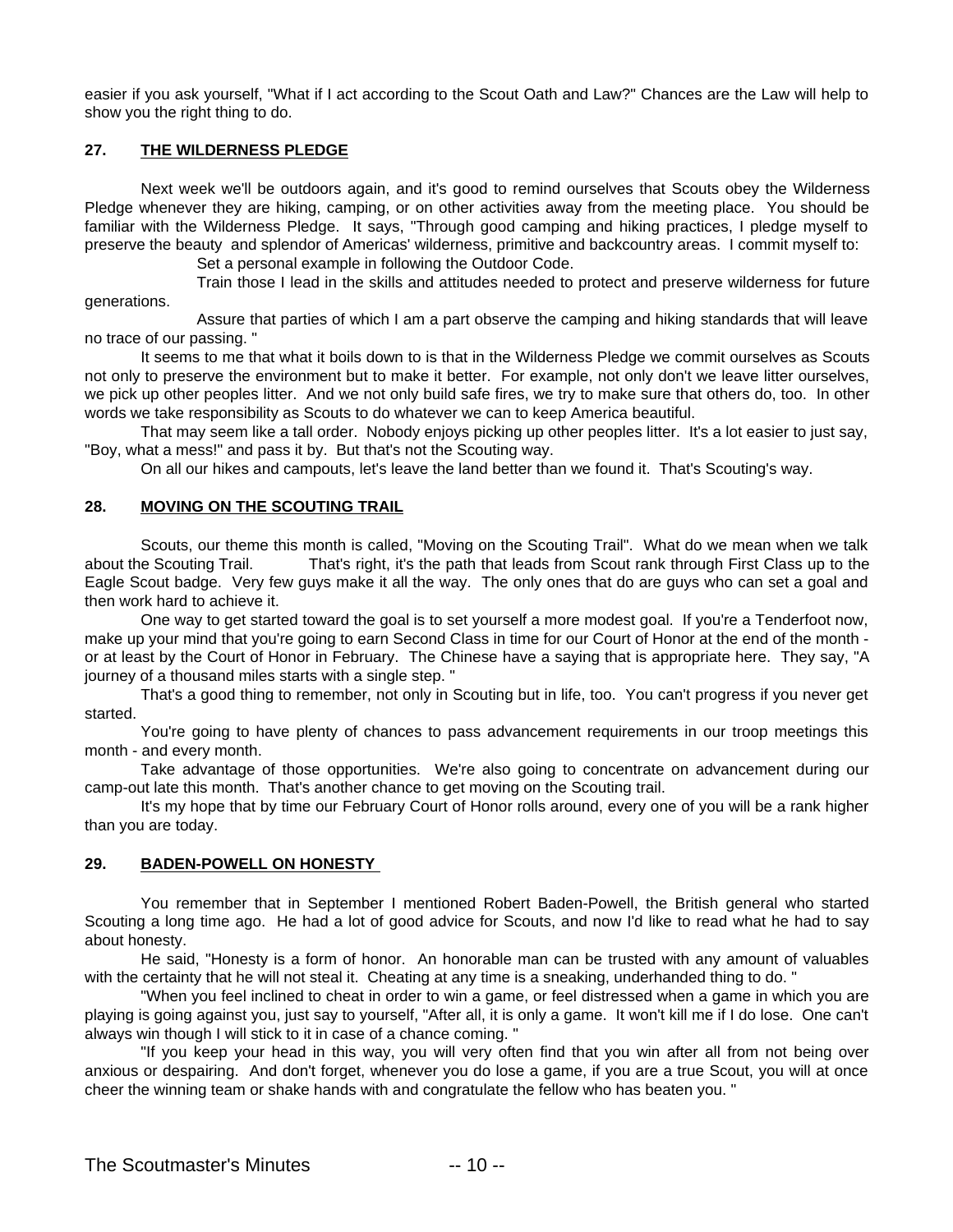# **30. SCOUTING'S PLUMB LINE** (Show a carpenter's plumb line)

Does anybody know what this is? That's right it's a plumb line. Carpenters and masons use a plumb line to make sure their work is perfectly straight and vertical.

Supposing you were building a brick wall and you built it just by guesswork. Then I came along with this plumb line and laid it against your wall. Both of us could see the wall was crooked if the plumb line told us so.

You might get mad about it and throw my plumb line as far as you could. But that wouldn't make the wall any straighter, would it?

In Scouting, we have another kind of plumb line, and in a way it shows us how straight we are. Scouting's plumb line is the Scout Oath and Law. They tell us how to build our lives straight and true. When we don't follow the Oath and Law, we know it, don't we? If we've been untrustworthy, disloyal or unfriendly to someone, our plumb line - the Scout Law - is there in the back of our mind to remind us that we are not building our lives in a straight and true way.

The Scout never lived who never once violated the Scout Oath and Law. But those pledges, our plumb line, should always be our guide.

## **31. FREEDOM FOR WHAT?**

We've been talking about the Constitution and the freedom it gives us as citizens.

But how free are we? What does freedom mean? Does it mean we can do anything that we want? I think we will agree that the answer is no. Freedom of speech for example, does mean that we can go into a crowded theater and yell "Fire!" And freedom certainly doesn't mean that we can steal from people or assault them without fear of being arrested, tried, and perhaps thrown into jail. As somebody once said, "Your freedom to swing your fist ends just beyond the tip of my nose. "

So what does freedom mean in the sense of the Constitution? It means, I believe that we are free to live according to the laws of God, free to worship as we choose, to speak and write the truth as we see it, to choose our life's work, and to travel where we want to go - and to grant the same rights to others.

The Constitution does not give us unlimited rights to act without regard to other people. But it does guarantee us the right to live as free men in a society whose citizens are equal in the eyes of the law.

## **32. MAKING A FRESH START**

Well, Scouts, the new year is here and it's time for New Year's resolutions. In other words, as our theme this month says, it's time for a fresh start.

I don't know whether you make New Year's resolutions, but if you do, I hope that one of them is to move up Scouting's advancement ladder. Next month we'll be having a Court of Honor, and I'm looking forward to seeing a lot of you receiving awards then. I'm especially hopeful that those of you who haven't moved up a rank since last spring will get busy this month and do it in time for the Court of Honor.

All it takes is determination and some work, I'm sure your patrolmates will help you, and of course our leaders will, too. But you have to make the effort, no one can do that for you.

So let's have a fresh start from everybody in the troop this month so that every Scout is called forward at our Court of Honor in February.

#### **33. VALUE YOUR CONSCIENCE**

It may seem funny to say so, but you're very lucky that is hurts when you hit your finger with a hammer. If it didn't hurt you could be in big trouble.

It's a rarity when a person can't feel pain, but it does happen. Some years ago, for example, there was an eight year old boy in England who couldn't feel pain. For some reason, his nerves, did not signal pain to his brain.

If you think he was lucky, think again. The problem could cost him his life. Once he was seriously burned by a red-hot oven door, but he didn't even know it until he was snatched away.

So it is clear that physical pain can save us from mortal danger. But there is another kind of pain, too, and all of us here can feel it. It's a spiritual or moral pain, and it's called conscience. The conscience is one of our greatest gifts. Without our conscience, we would not know enough to keep from getting burned in even more serious ways than that English boy.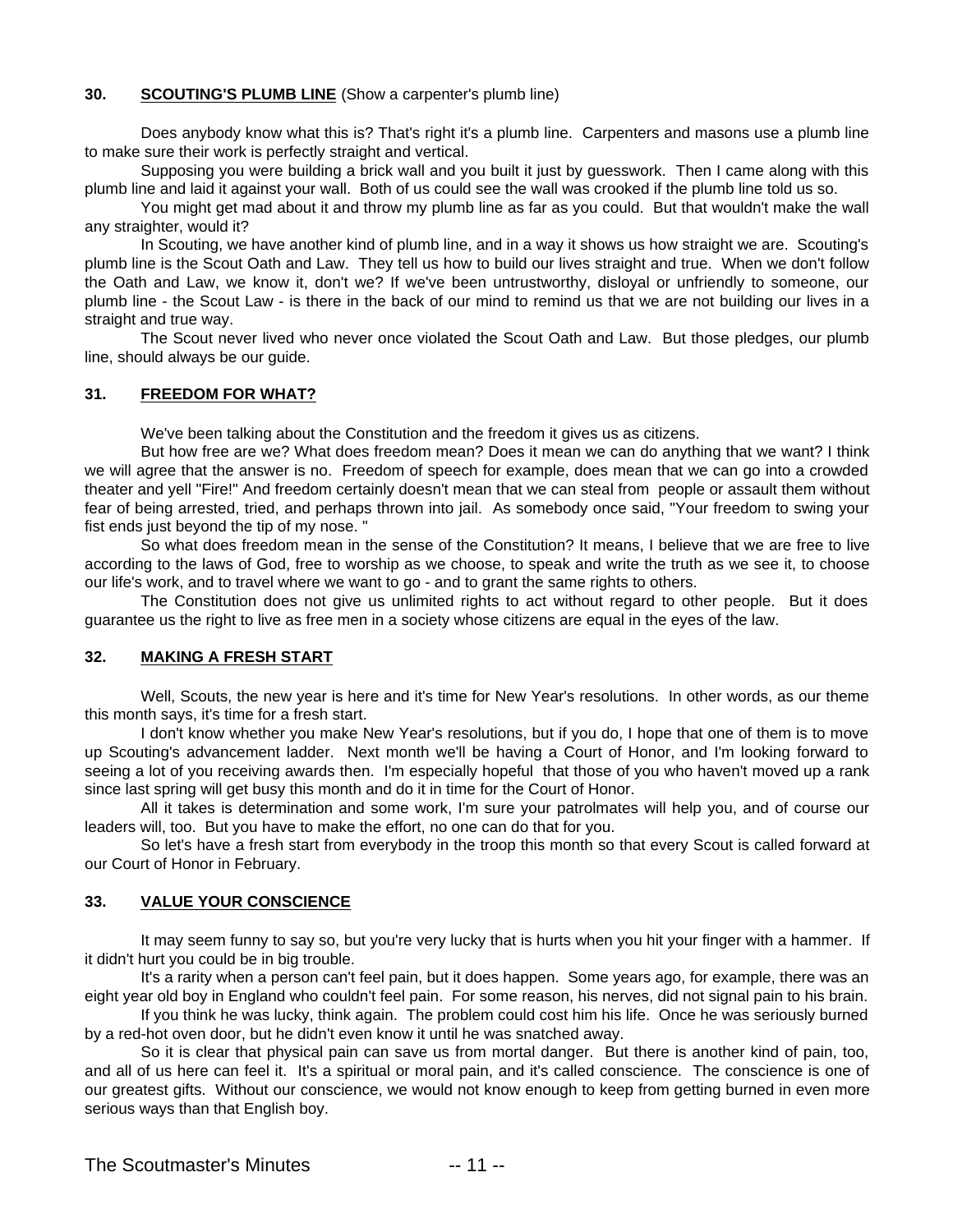So as the old saying goes, "Let your conscience be your guide. " It will help you to know whether you are following the Scout Oath and Law. You have no better friend that your conscience.

# **34. SCOUTING IS ALIVE**

Our theme this month is called "Scouting is Alive," but I think it ought to be "Scouting is alive and well and living in (your community). "

I guess the theme is supposed to remind us that 78 years after the first troops were started in the United States, Scouting still offers fun and adventure to boys. Certainly that's what we do in this troop.

But maybe this is a good time, as we think about this theme, to ask ourselves, "Are we alive in Scouting?" Do we take part in all patrol and troop activities? Are we advancing on the Scouting trail? Are we trying to live by the Scout Oath and Law? In other words, are we "alive" Scouts? Or are we deadwood?

Late this month we're going to have a court of honor to recognize those Scouts who have earned advancement and shown the Scout Spirit that is required to make this troop alive and well. I hope that each one of you will be on the list to receive a rank advancement, merit badge, or other award.

Let's remind ourselves that every time that we repeat the Scout Oath, we pledge, "On my honor, I will do my best. . . " That's a good guide for living, not just in Scouting but in everything we do.

## **35. BEING A BROTHER**

Did you know that you have millions of brothers? Who do you think they might be.

That's right, Scouts all over the world. We often speak of the World Brotherhood of Scouting, and that's exactly what it is - millions of boys and men who are divided by nationality and religious belief, but united in the ideals of Scouting.

Many millions of those brothers of yours in Scouting are very poor. To help them enjoy Scouting, the Boy Scouts of America has a special treasury called the World Friendship Fund. Through that fund, your brothers can get training materials, tents, even uniforms in some cases. It's one way we can show our loyalty to Scouting and our brotherhood with other boys and men.

At our Family Party, we are going to ask you to give a small amount to help our brothers. If you can afford a dollar, give that. If the best you can do is a quarter or a dime, fine. But I hope everyone here will try to contribute something.

We in the United States are amongst the luckiest people on earth. Some of us may be poor, but nearly all of us would be considered wealthy by the standards of some other countries. Show your appreciation for your good fortune, and your willingness to help other Scouts, by bringing something for the World Friendship Fund to the party.

## **36. ROAD TEST YOURSELF**

Did you know that car manufacturers try out there new models on some of the worst roads in the world? They can't find any ordinary roads that are bad enough for the purpose, so they build special tracks with ruts, bumps, and potholes that are incredibly bad.

Now why do they do that, do you suppose? That's right, they want to give their cars the toughest possible test so that they can learn about the weak spots. The idea is that they will fix the weak spots before the cars go on sale.

Are you like a new car model that never was tested? Are you cheerful when the going is easy but a grumbler and griper when there is trouble? Are you like a shiny new car that falls to pieces when it gets a tough road test?

In a way, Scouting is like a road test. We challenge ourselves with rugged backpacking trips and other adventures to see whether or not we can take it. As Scouts we like to find out what our limits are, and if we find weak spots, we try to correct them.

That way, we'll be ready for life's bumps and potholes. Then people will say of us, "Those guys can take it".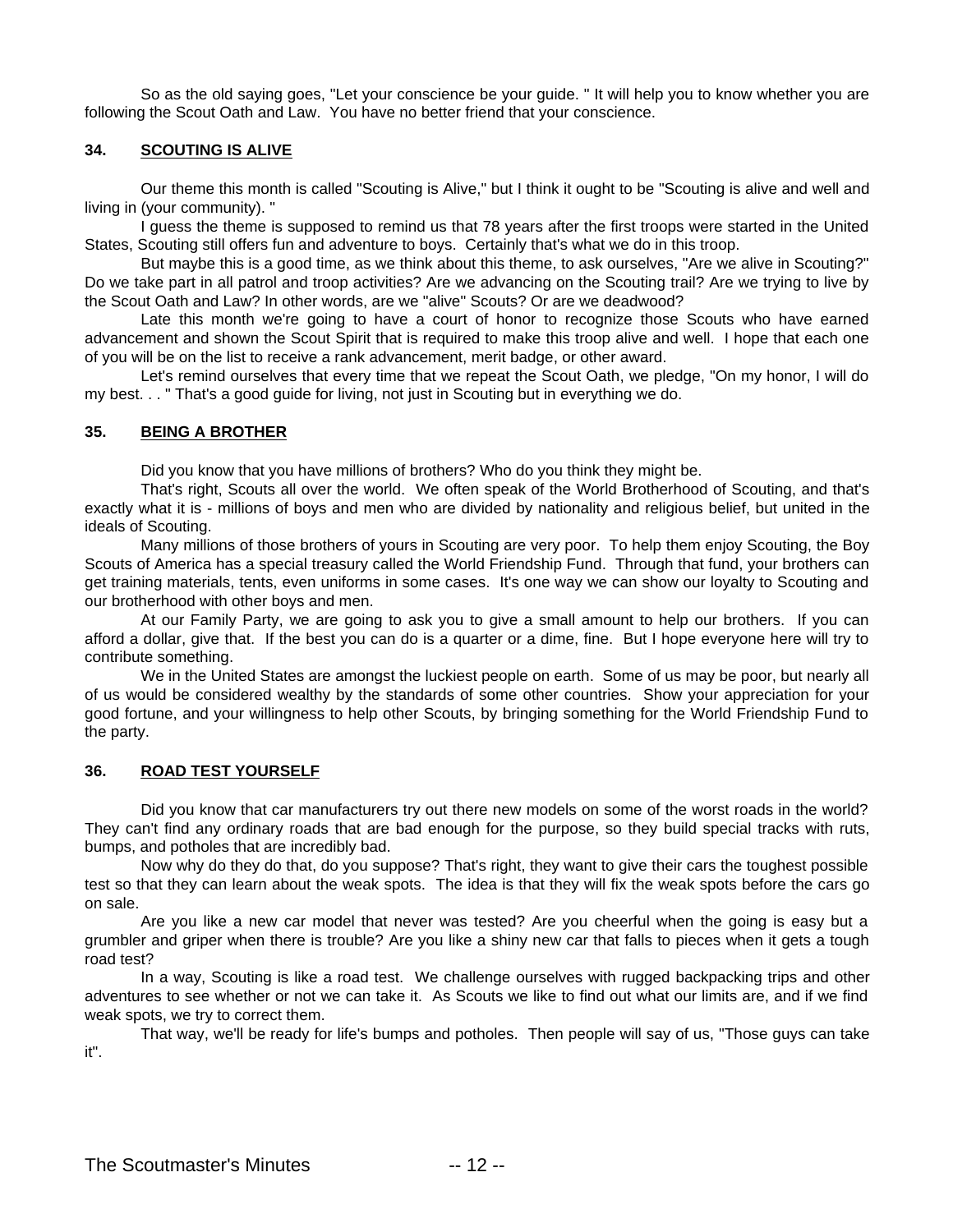# **37. FIT FOR LIFE**

One of the goals of Scouting is physical fitness, and we've been paying special attention to it this month. It's fun to test yourself against standards to see how fit you are and to compete against other Scouts in fitness games and contests.

Bit there is a more important reason for all this physical activity. It's to make you fit for life. If you become physically fit now, the chances are you will be physically fit when you reach full manhood.

You should remember though, that physical fitness is not just being strong and athletic. It's also knowing how to take care of your body - what to fit it, how much rest it needs, and what not to put into it. I'm thinking, of course, of drugs, alcohol, and tobacco smoke.

Probably you'll face a lot of pressure in the next few years to try drugs, smoking, and alcohol. No doubt some of you already have.

Some guys you think of as friends will actually tell you that trying drugs is cool. Actually, it's about as cool as sticking your hand in a campfire. Don't learn that the hard way. Stay away from drugs and drinking and stay fit for life.

## **38. THE KNOT THAT TELLS A STORY**

Scouts, if your rank is between Second Class and Life, take a look at your badge of rank. What do all those badges have in common?

That's right, they all have the "Be Prepared" scroll with a knot dangling from it. . Does anyone remember what the knot is supposed to remind us of?

Right again. It's a reminder to do a Good Turn every day. If the knot could talk, it would tell us of billions of Good Turns stretching back over 88 years. Are you adding a chapter to that story each day?

Our troop often does big Good Turns for our chartered organization or the community. But does that mean that you can forget about Good Turns the rest of the time? Of course not. As Scouts you have pledged to do a Good Turn daily. Obviously that doesn't mean you have to spend several hours on some major project.

But it does mean that at home, in school, and when you're with friends you will go out of your way to do a simple kindness - take out the garbage without being asked, help a buddy with his homework, or run an errand for your mother without grumbling.

Those little Good Turns make life more pleasant for other people. They also add another link in that long string of Good Turns going back to Scoutings beginnings.

## **39. SOLID TO THE CORE**

Every once in a while when you're working on a pioneering project, you'll find a spar that looks great but that turns out to be weak and unreliable.

Maybe its' center has been eaten away by insects. Or maybe have natural splits inside that you can't see. You can test a spar for soundness by holding one end and rapping the other end sharply on a rock. If it's sound you'll hear it ring.

Some people are like defective spars. They look great on the outside and they may have appealing personalities, the kind of guys and girls you think you would like to know. But when you do get to know them better, you find that they're like a defective spar, weak inside. They don't have the strength of character to resist things that you know is wrong, and chances are they will want you to do those things, too.

When that happens, do the same thing you do when you have a defective spar - cast it aside and find a sounder one. In other words, choose friends who are solid to the core.

## **40. THE SMALLEST FACTORY** (Show a leaf of a tree or plant. )

Tonight we've been discussing the oxygen and water cycles and how food chains support life on earth. We've learned that this little leaf can work a miracle.

Who can tell me what the miracle is? This leaf is a food factory - it can make food by using the sunlight to turn nutrients

from the soil and carbon dioxide into food. And at the same time, it produces the oxygen that we and wildlife must have to live.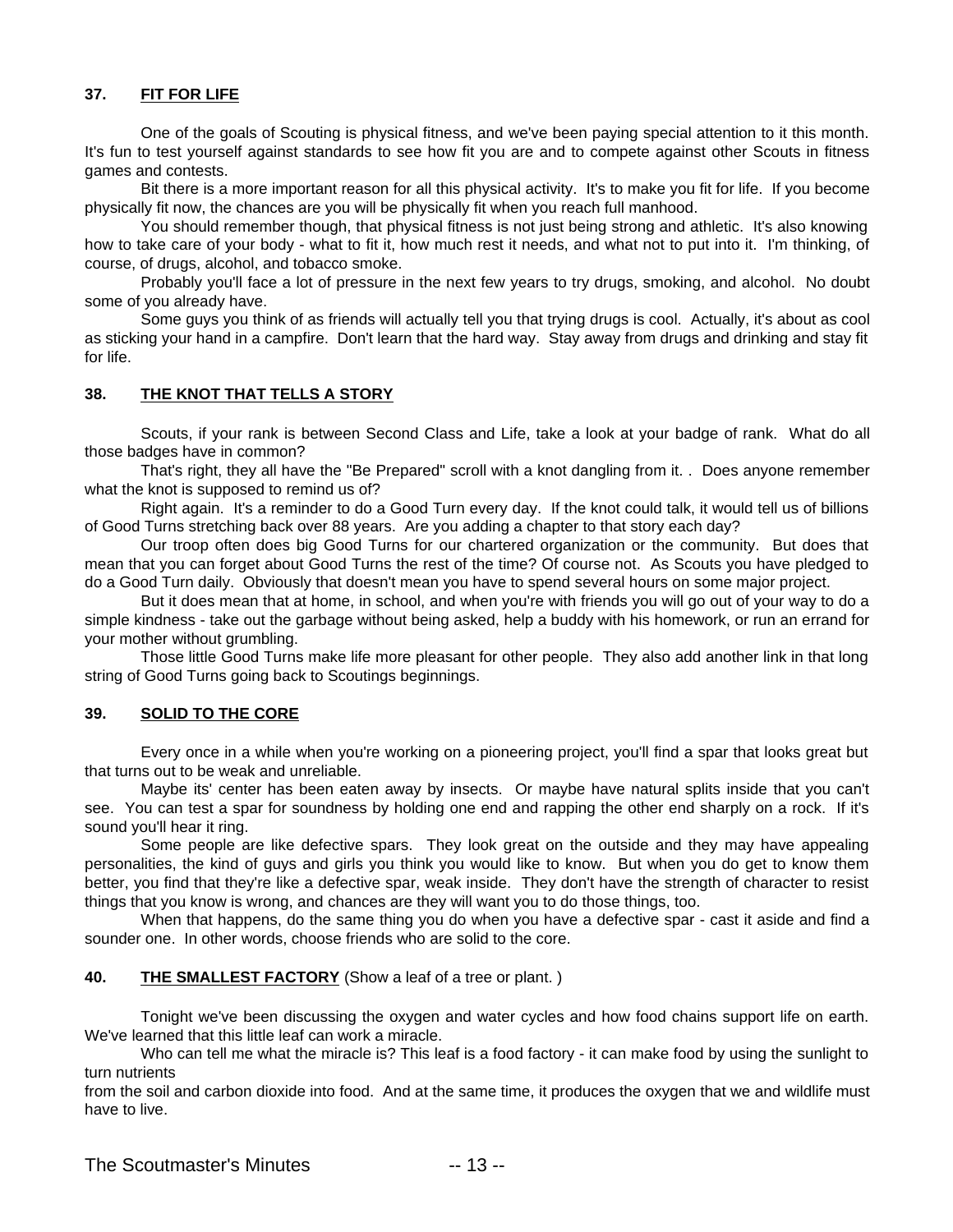Life could not exist without the miracle represented by this leaf and all the other plants that can perform the miracle.

What's the point in this lesson in biology? The point is that because we can't survive without plants, it is in our own interest to make sure that this food factory survives. And that's why we must

fight pollution and why we must practice conservation like planting trees and shrubs. The whole idea is to encourage these little food factories to produce food and oxygen for wildlife and ourselves.

# **41. WELCOMING THE WEBELOS**

It won't be long now before we'll be adding several new Scouts to this troop - the Webelos Scouts who will be graduating from Cub Scouting.

It goes without saying that I expect you Scouts to give them a warm welcome. How you treat them during their first couple of meetings and outings with us will determine whether they stay in the troop. If you ignore them, make fun of them, or haze them, some of them are going to drop out in a hurry.

Remember that they are young kids. Some of you will look like giants to them and if they are a little timid, they are going to be a bit afraid of you. So I would like all of you - and especially you older Scouts - to go out of your way to help the new kids. Perhaps each of you could be a buddy to one of the new Scouts to get them started right in Scouting.

If you can remember your days as a Webelos, you'll remember that Webelos means "We'll be loyal Scouts". I'm sure the graduating Webelos Scouts mean to be loyal to our troop. But loyalty is a two-way street. Our troop has to be loyal to them, too. - to make the promises of Scouting fun and adventure come true for them as well as for older Scouts.

Let's all remember that and give a warm welcome when our new Scouts join.

# **42. FLAG DAY**

Who can tell me what day falls on June 14th? That's right it's Flag Day. Another question, why do we celebrate Flag Day on June 14th.

Because it was on that day in 1777 we got our first official US Flag. The Continental Congress which made the laws in those days, specified that the flag would have 13 stripes, alternating red and white, and 13 white stars on a blue field.

But that was all the description they gave. If you remember your flag history, the result was that a lot of different flags appeared during the Revolutionary War. You can see pictures of some of them in your handbook. It wasn't until 1912, 135 years later, that the flag became standardized.

It's not very important that you know a lot about our flags history. What is important though, is that you are aware that our flag was born very soon after we became an independent nation, and that millions of men have fought for the flag as our symbol of freedom.

That's why I hope that if your family owns a US Flag, you will fly it proudly on Flag Day this year. In that way, we can show our pride as Americans and our determination to live as free men.

## **43. OUR HOME IN CAMP**

Scouts, when we go to our camporee, and later when we are in summer camp, let's remember that our campsite is our home.

The living room is the area in front of your patrol site. Your patrol's cooking area is the kitchen and the patrol dining table is your dining room. The showers and latrine are your bathroom, and of course your tent is your bedroom.

You wouldn't think of throwing candy wrappers onto your bedroom floor at home, or of leaving garbage in your dining room. And even if you did, your parents would soon get on your case about it.

So whenever we're in camp, let's treat the campsite the way you treat your own home. Cleanliness and neatness are the marks of a good camper. In this troop, they are a standard rule.

As Scouts, we have pledged ourselves to obey the Outdoor Code and our Wilderness Pledge which call for us to "be clean in our outdoor manners". That certainly applies to our life at home in camp, as well as when we're on the trail. Let's make it a habit to keep a clean, neat home in camp.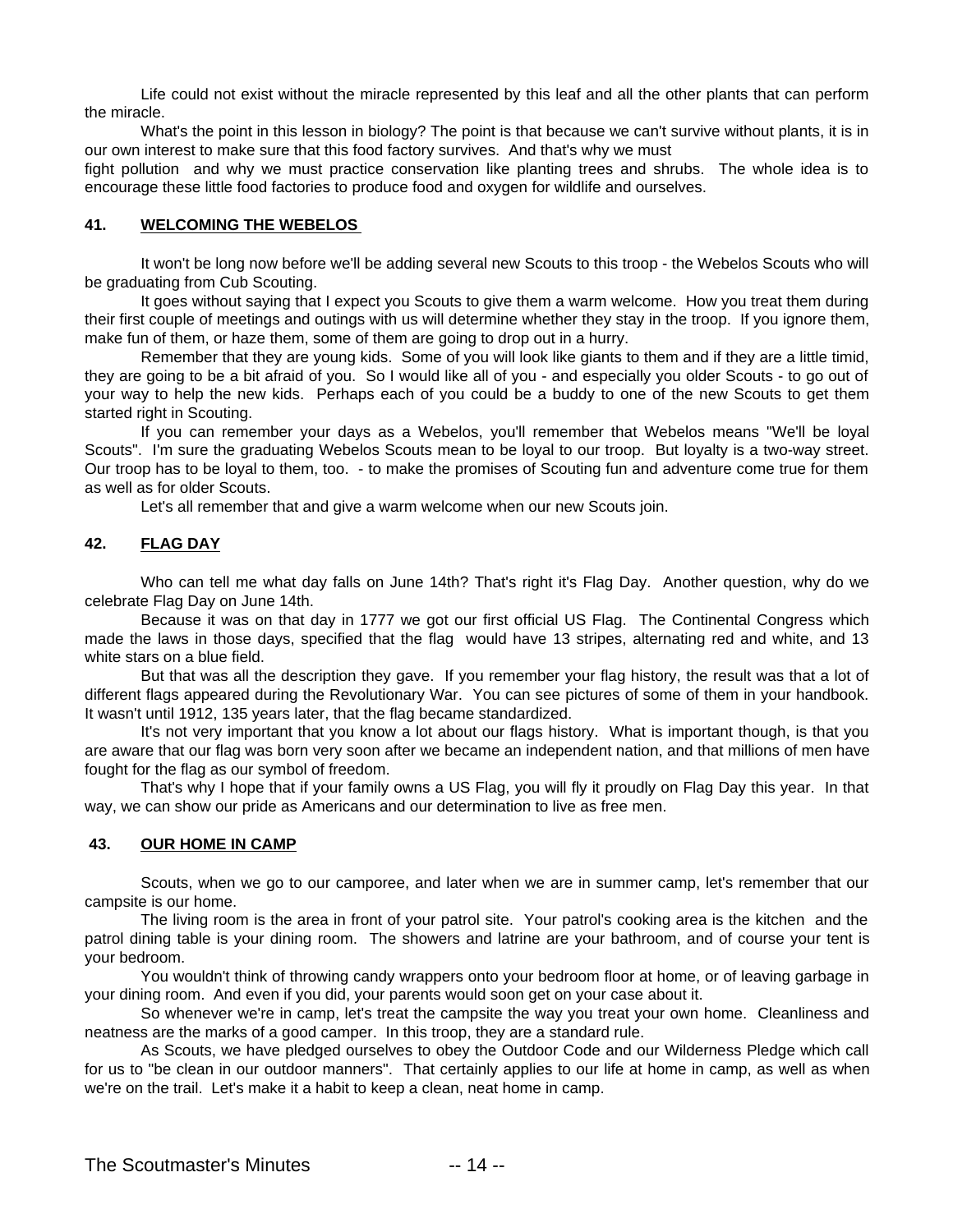# **44. THE NORTH STAR**

Scouts, we've been learning how to find Polaris, the North Star, because we know it will help us find our way in the wilderness. For centuries man has known that the North Star is fixed in the heavens, and it has been used as a navigational aid by sailors ever since the first adventurers sailed away from the sight of land.

The North Star is still used that way by mariners and space explorers. So in learning how to find it, we are joining a very long line of adventurers.

There are some "North Stars" in our everyday lives, too. One of them is our conscience. If we listen to our conscience, we can be sure to steer our lives in the right direction.

And let's not forget our Scout Oath and Law, too. They are North Stars because they give us excellent guidance in how to behave and what we owe to God, country, our fellow human beings, and ourselves.

When you're lost at night, look for the North Star. The rest of the time, steer your life with those other North Stars - your conscience and the Scout Oath and Law.

## **45. REACH FOR THE STARS**

There used to be a saying that if a man had great ambition, he was "reaching for the stars". The idea was that he was so eager to succeed he was willing to try the impossible, to reach for the stars.

That doesn't seem so impossible anymore. Men have walked on the moon, a feat that was only dreamed of not so many years ago. And by the way, did you know that the first astronauts who walked on the moon were Scouts? One of them, Neil Armstrong, the first man to set foot on the moon, is an Eagle Scout. That tells you something about the kind of man he is.

The scientists and astronauts in our space program brought the impossible dream of reaching for the stars much closer to reality. Men will never really walk on the stars. If they tried, they would get a terribly hot foot. But the stars do not seem so far away as they used to be.

Still the idea expressed in the phrase, "reaching for the stars," is still valid. It tells us that to enjoy life to the fullest, we must stretch our abilities to the limit. A Scout who does his best in everything he tries will become the kind of man who reaches for the stars.

## **46. SPRING PHENOMS**

I know that some of you read the sports pages and follow the big league pennant races. So probably you have heard of spring phenoms. Who can tell me what a spring phenom is?

He is a player who stars the season like a superstar. In April, May and June he's hitting about . 350, stealing a lot of bases, and never missing a ball in the field. Comes July and August and he can't do anything right. That's a spring phenom.

Maybe you've seen some spring phenoms in Scouting, too. They start up the advancement trail like a house afire, making Second Class and First Class as fast as the rules allow. Then when the going gets tougher for Star, Life and Eagle, they sort of fade away like spring phenoms.

Maybe it's the troop's fault. Maybe we just don't challenge them enough. If so, let's change that. I'm challenging all of you now to set your sights on the next rank and make up your mind you're going to make it by Christmas at the latest.

# **47. OLYMPIC OATH**

I imagine most of us have watched the Olympic Games on the television. It's really great watching the world's greatest athletes competing, isn't it?

Did you know that these athletes take an oath before they begin competition? Let me read the oath:

"We swear that we will take part in the Olympic Games in loyal competition, respecting the regulations that govern them and desirous in participating in them in the true spirit of sportsmanship for the honor of our country and for the glory of sport. "

Did you notice that the oath says nothing about winning? Of course the athletes want to win. After all, they have been training for four years or more to get ready for the games.

But the Olympic ideal is fair competition, not winning at all costs. Let's remember that ideal when we have our Aqua-Olympics and any other competitions.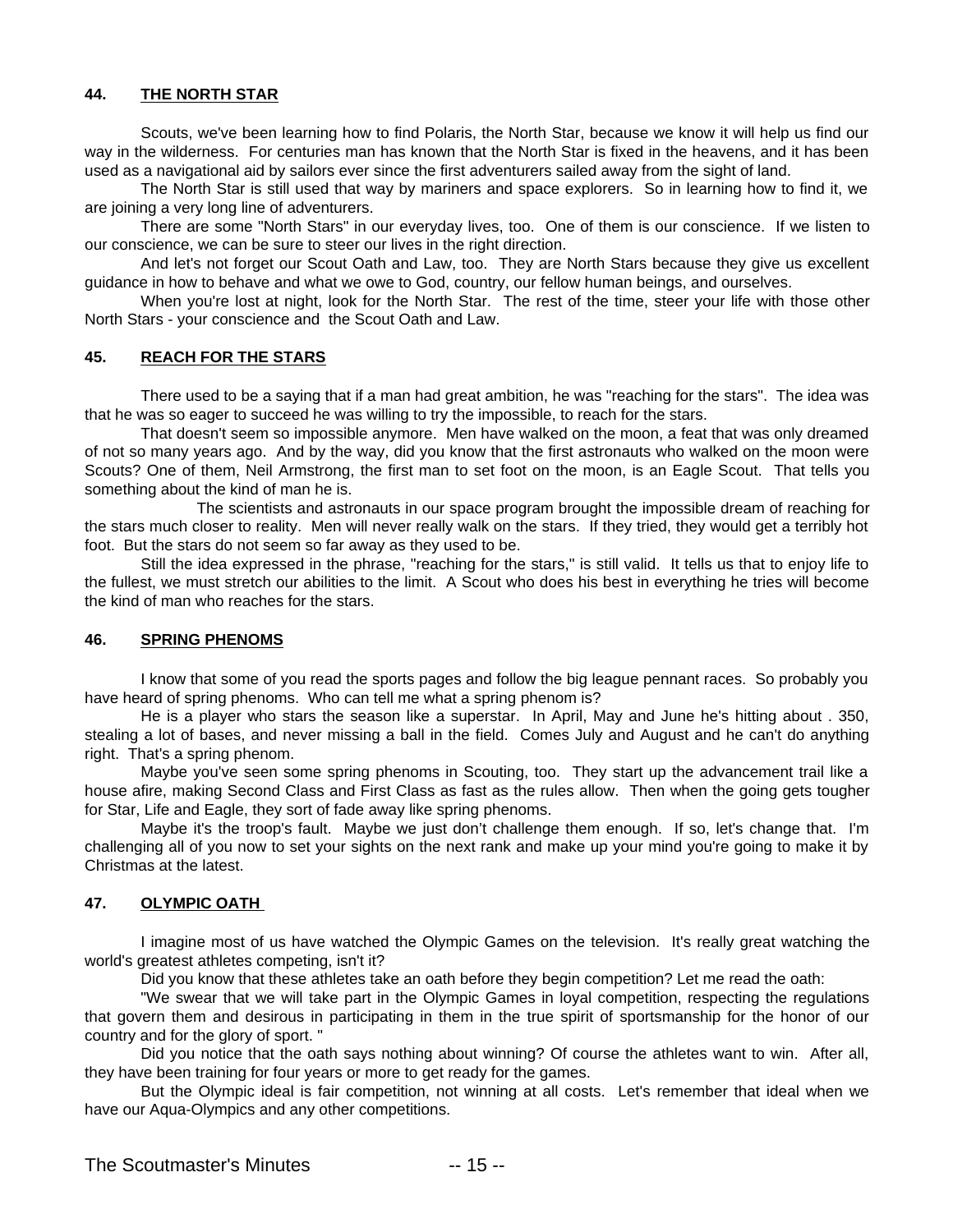Play to win. But remember that every athlete must learn to lose gracefully, without alibiing or complaining. That's the Olympic ideal in a nutshell. It's also the ideal in Scouting.

**48. DON'T GET HOOKED** (Stick a fish hook in a piece of cloth and show how difficult it is to back out the way it when in. )

Scouts, it sure was a cinch to put this fishhook into the cloth, but you can see how hard it is to back it out. It's just like a bad habit - awfully easy to start, but awfully hard to stop. Some guys your age have started to smoke. It was easy to start - as easy as it was for me to put the fishhook into the cloth.

Across our land millions and millions of smokers have tried to stop smoking and have failed. They just couldn't get the hook out. If it's so hard to stop and if so many smokers want to quit, then why start - why get the hook in - in the first place? Some people think it's manly to smoke. Take a look around you. Look at who is smoking.

49. A LITTLE EXTRA EFFORT (You will need two poles and rope to secure them with a square lashing. Tie a square lashing. )

As you watch me tie these poles together, think about how this lashing might be compared to success in life. The wrapping turns hold the two poles closely together. But notice that they are not real tight, and with a little movement of the poles, the ropes loosen to allow slipping.

Now I add the frapping turns. I might have been satisfied without these turns, but notice what happens when I make the extra effort to add them. The frapping turns took up all the slack in the first turns and tightened the entire lashing the poles are now securely bound together in place. Repeated movement won't loosen the ties that bind them together.

These frapping turns that finished the job took a little extra effort, but what a difference they made in the job! In life, you will constantly be given chances to put forth a little extra effort. When you have the chance, don't let these opportunities pass. Remember the frapping turns.

If you put extra effort into things you undertake you will find success in life, real lasting friendships, and the inner knowledge that, come what may, you have done your best.

## **50. MINNOWS AND WHOPPERS**

Everybody here likes to hear fish stories, the wilder the better. I expect we'll have a lot of them after our Fishing Camp-Out this month. We enjoy them because they're funny, and nobody is fooled into thinking they really happened.

But some people tell fish stories all the time. They're not usually funny stories. In fact, they're really lies. I call them minnows and whoppers.

Minnows are little lies that just shade the truth. For instance, maybe a guy is playing Skish and says he hit a target 55 feet away when it was really only 40 feet. No serious damage is done, except to the guy's own character, from a minnow like that.

The trouble is, if you get used to telling minnows, it becomes easier to tell whoppers - the big lies that may hurt somebody.

The best thing is to stick to the truth. Minnows have a way of growing into whoppers.

51. **OUR NATURAL RESOURCES** (Hold up two glasses, one filled with dirty water, one sparkling clean water. )

Scouts, which would you prefer to drink? The answer is pretty obvious, isn't it?

We can do our part to ensure that we always have plenty of good clean water. We can't do it all by ourselves because water may be polluted by erosion of the soil, sewage, industrial wastes, and other causes. Those types of pollution can only be cleaned up by action of our state and federal governments. I'm glad to say that our government conservation departments are working hard to conserve our water resources.

But every Scout, and every other citizen, has a responsibility, too. For one thing, we can make sure we don't pollute the water when we're out fishing, swimming, or camping along a water source. We have to make sure that we never throw litter or garbage into a stream or lake. We don't dig latrines near a stream or lake. We use soap instead of a detergent for dishwashing in camp. We do that, because nature can't break down a

# The Scoutmaster's Minutes **-- 16 --**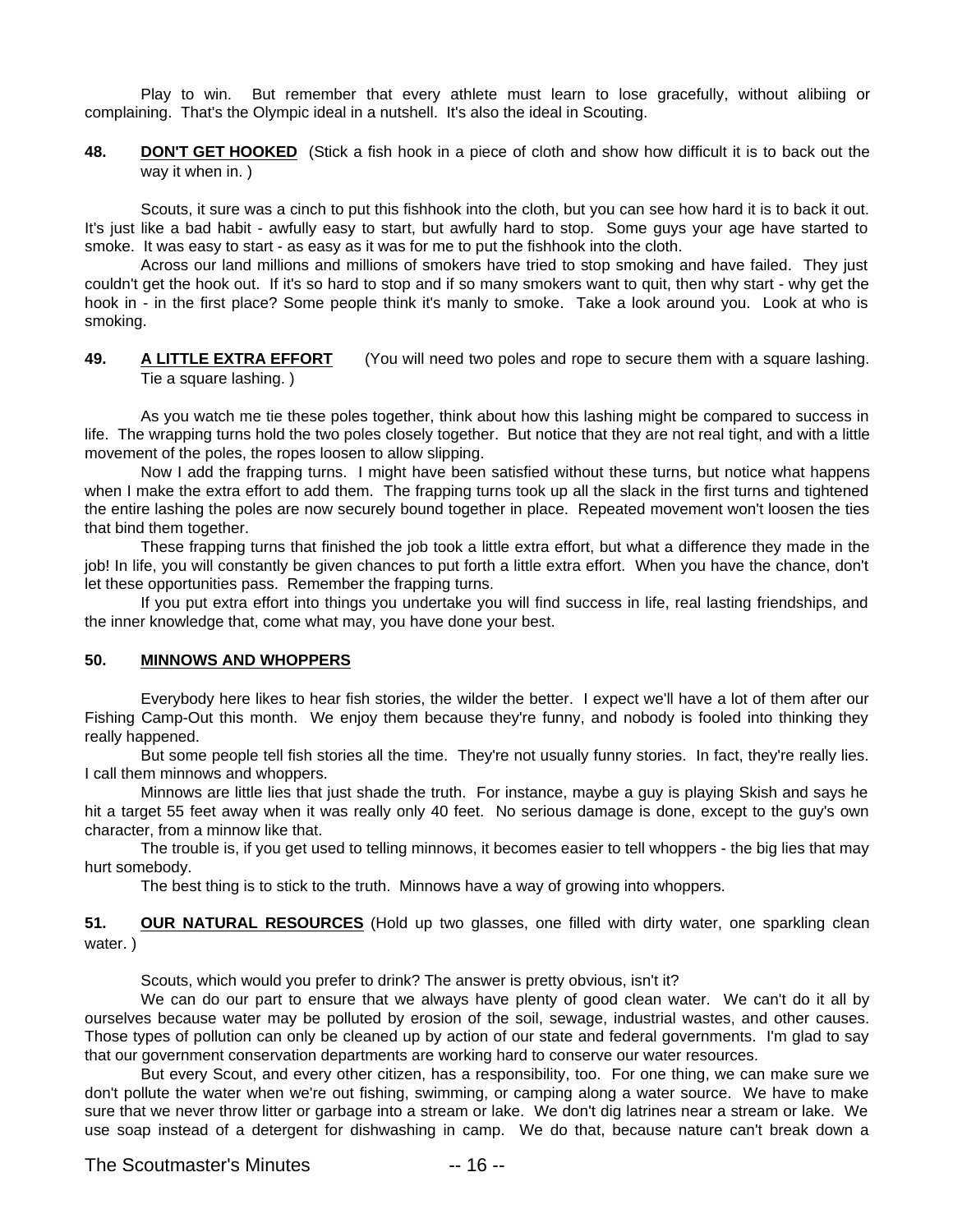detergent as it does soap. So if our old soapy dishwater filters into the stream, it won't be a pollutant for very long.

Let's try to remember that on our Fishing Camp-Out. We can all help to make a contribution to clean water for ourselves and for future Americans.

# **52. GIGO**

Like any other profession, the computer field has a lot of special words, like pixel, RAM, ROM, crash, bits, bytes and nibbles. All these terms have precise meanings for computer specialists. My favorite is a madeup word. It's GIGO, spelt G-I-G-O. Does anyone know what it means? It stands for "Garbage In, Garbage Out. "

That's the computer experts way of saying that if you put the wrong information into a computer you will get a false result. The computer is a marvelous machine, but it can only work with the data you feed it. If that data is wrong then the computer's answer will be wrong, too.

"Garbage In, Garbage Out" is true of the human mind, too. Your mind is the most powerful computer ever created, but like this home computer we have here, it depends on what you put into it. For example, if you always hang around with guys that use terrible language, it will be imprinted in your brain's circuits, and it probably won't be long before garbage is coming out of your mouth, too. Same thing with actions. If your friends are always trying to rip things off or hurt other people in some way, you can almost be sure that you'll pick up their habits.

So when you're choosing friends, remember GIGO - Garbage In, Garbage Out.

# **53. COMPUTER WORLD**

This month we've had a chance to learn a little about computers. You've seen that they're good for a lot more than playing games, and maybe you've gotten a glimpse of what the future will be like in the Computer Age before you. By the time you are adults, your homes will probably be controlled by computers. Computers will control the temperature by turning on the furnace or air conditioner, wake you in the morning with soothing music, turn on the lawn sprinkler when sensors say the ground is dry, and control a robot that does the house cleaning. At work, no matter what your job is, there will be some kind of computer there to help you. Thousands of uses for computers that we can't even imagine now will be everyday stuff by the time you are men.

Sounds great, doesn't it? It will be. Computers are surely going to change the way we live. But they won't change what we are - human beings with a need to love and be loved, to be useful, and to get along with other human beings. That's why I think the Scout Law will be just as important 50 years from now as it is today. And that's why it's important now, while you are young, you begin to learn to live by the Scout Law. Let's remind ourselves of what that means by thinking about each point of the Law as we repeat it. (Lead Law)

## **54. GOOD TURNABOUT**

The name of our program this month is "Sharing the Good Life. " At times you may think your life isn't all that great, especially when you have a lot of homework or your parents are bearing down on you.

But if you think about it for a moment, you'll realize that you do have a good life. You have three good meals a day, a home to go to, a chance to go to school, plenty of friends, and maybe a little spending money. You also have parents who love you, and that's a big blessing; I'm sure they do lots of Good Turns for you that you hardly ever think about.

This month we're going to do a Good Turn for two reasons. One is that our Scout Oath pledges us to help other people. The other is that we owe something to those around us - our parents, our community, and our troops chartered organization. You might call this Good Turn a Good Turnabout because in part it's a way to show our appreciation.

## (Mention your troops planned Good Turn. )

I expect to see all of you out on our Good Turn day, not because you have to be but because you want to. As the old saying goes. "Turnabout is fair play," and with this Good Turn we'll be saying thanks to those who have helped us. (or our community or our nation, depending on who will benefit from the Good Turn)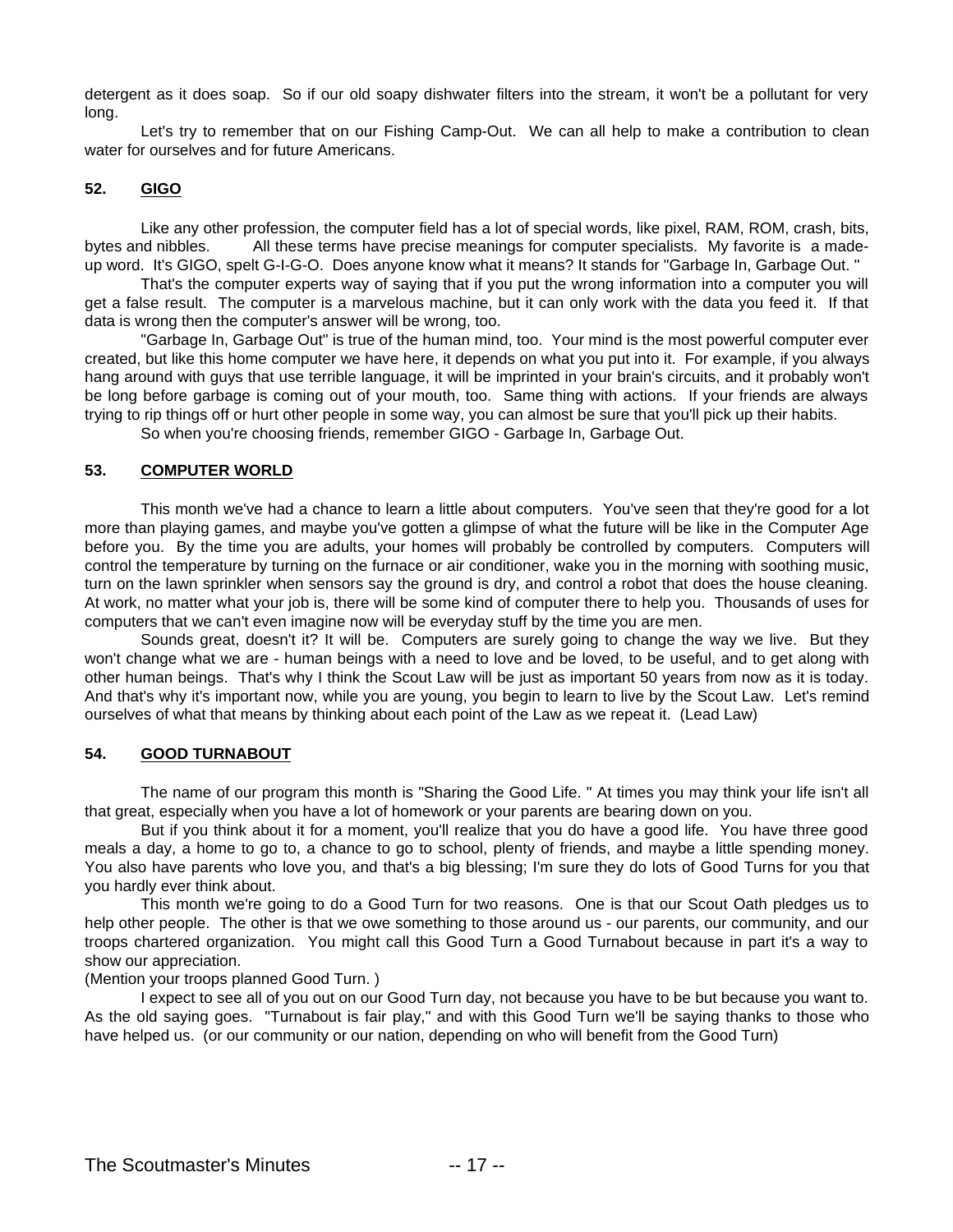# **55. FAMILY NIGHT**

Next week we'll have our big family night and court of honor, and I'm hoping that all your families will be her and have a great time. We only have a family activity once every three or four months, so it's a big deal for us when our parents, brothers and sisters join us at a court of honor or other event. But you know, every night should be family night for you.

Sound strange? Well I don't mean that the troop should meet every night and invite our families. What I do mean is that you should share some part of everyday with your families. Maybe just during the dinner hour or even 15 minutes over your homework. The point is that your family is the center of your life and will remain so until you're grown up and are leaving home, perhaps to start a new family.

If you have a chemistry set at home with a little vial of mercury in it, try this experiment. Put a glob of mercury on a piece of paper. Then take a knife and cut it up into three or four smaller globs. When you tilt the paper towards the center, the little globs will run together into a big glob again. A family is like that - two or three or four or more individuals who come together at times into one big whole. Make it a point to share some time with your family every day.

## **56. LIVING YOUR LAW**

Nations, states communities and even families have laws. These are simple rules by which people must live in order to have harmony. If we didn't have rules or laws to govern ourselves, society would be impossible.

If a person breaks the law of the land, he is penalized in some way. He might be fined or sent to prison. If you break one of your family's laws or rules, you get penalized, too. Maybe your time to watch television is cut back, or maybe you get grounded.

Each of us needs his own set of laws to govern himself, too. These are your personal standards, the laws by which you live. In Scouting, we call those standards the Scout Law.

What's the penalty for breaking the Scout Law? Maybe you think the penalty would not be so bad, but let's consider it for a moment. If you're not trustworthy, people will never depend on you. If you're not friendly, you won't have many friends. If you're not obedient to your teachers, parents and others in authority, you can't expect that other people will obey you when you're in authority.

There's a good reason for every kind of law - our nation's, our town's, our family's and our own. They show how we can live in harmony with others and with ourselves. Let's think about that as we repeat the Scout Law. (Lead Law).

# **57. BE PREPARED**

Next week we're going on our Winter Campout. For you new Scouts especially, it's going to be a test of what you've learned about camping and being comfortable outdoors.

Camping is easy and fun in the spring, summer and fall because while you may get wet occasionally, it's not much trouble to get dry and warm again. Camping in winter is fun, too, but it's not so easy to stay comfortable when the temperature is around the freezing mark and cold rain or snow is falling.

That's why it's so important that we're all prepared for winter camping. Tonight we've checked our camping equipment and each patrol has planned some nutritious meals for camp. We've also practiced some of the things we'll need to do to stay warm and dry and have fun in camp.

I suggest that each patrol go over their preparations once more before camp. Remember that Mother Nature is easy on us through most of the year, but in winter she can be unforgiving for Scouts who are not prepared.

**58. MENTALLY AWAKE** (Have a junior assistant Scoutmaster enter the room apparently in the throes of choking. He's gasping for breath, grabbing his throat, turning red. See what the response is. )

Well Scouts, that was scary, wasn't it? How many of knew what was apparently happening to him? How many of you knew the proper first aid?

Jim was just acting, of course, to make a point. The point is you have to be mentally awake to be prepared to give first aid. It's one thing to practice slapping backs and doing the manual thrusts. It's another to recognize trouble when it comes and know what to do without panicking. Sure you may be a little scared the first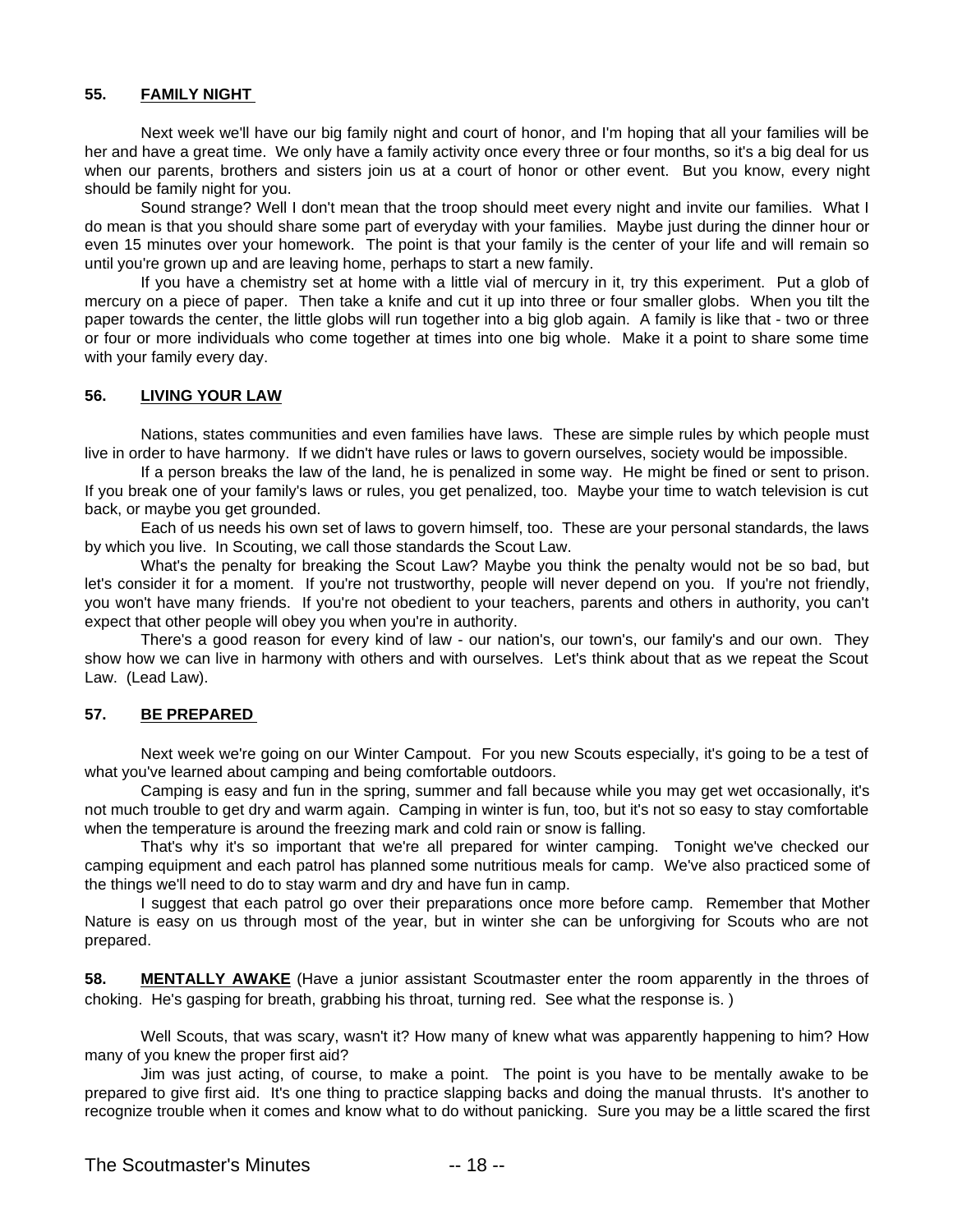time you have to make real rescue or give first aid to someone who really needs it. But that's the test of the first aider.

Be alert to recognize trouble. When it comes, stay cool. Then act. Your training in first aid in our troop probably will make you better prepared to help than anyone else on the scene.

#### **59. EMERGENCY PREPAREDNESS**

So far this month, we've spent most of our time learning first aid. We've been trying to prepare ourselves to help other people when they're sick or injured.

But there's more to being prepared than knowing first aid. Real preparedness is many things knowledge, confidence, and having the necessary equipment on hand when it's needed. We want to be ready for any emergency.

Next week we'll be testing ourselves on our readiness for emergency action. Our tests will not only require skill in first aid, but the ability to communicate well, to think through a problem, and to work together as a patrol.

Those are the kinds of skills that are useful in a disaster. If our town was hit by a tornado, we might be called out to help rescuers, but maybe we wouldn't be asked to do any first aid. We could be asked to serve as messengers, direct traffic , or cook and serve food.

That's why it's important that we prepare ourselves by learning more about our community and by practicing all sorts of Scout skills. And that's why it's important that you take full advantage of what Scouting has to offer by taking part in all our activities and doing your best to move up in rank. By the time you're a First Class scout, you'll be prepared for many kinds of service.

## **60. THAT FIRST STEP**

 The Chinese have a saying, "The journey of a thousand miles starts with a single step. " There's a lesson for us in that saying.

I'm thinking of advancement. If you come to troop meetings without ever looking in your Official Boy Scout Handbook all week long and if you never ask how to pass a test or who to see about a merit badge, you'll never advance

very far in Scouting. In Scouting, and in life, the rewards don't come to those who sit back and wait for something to be handed to them on a silver platter.

I would like to see every one of you set the Eagle Scout badge as you goal in Scouting. As a step toward that goal, I hope that most of you will receive some award at our court of honor at the end of this month.

Whatever the goal you set for yourself, remember that only you can take that first step toward it. No one can do it for you. Once you've taken that first step the next step becomes easier. And the ones after that will be easier still because you're on the way along the Scouting trail.

## **61. HAPPY BIRTHDAY**

We're calling our campout next week a Happy Birthday Campout because February is the anniversary of the Boy Scouts of America. We're going to observe the birthday by showing the public in our community what good Scouting is all about.

So in some ways this is an extra special campout. We want to look and act like Scouts, which means that we'll ask you to wear your uniforms and be on your best behavior.

This doesn't mean you can't have fun. In fact I think we'll have a lot of fun, but we'll do it in ways that will bring credit to our troop and to Scouting.

We're also having a court of honor this month as part of our birthday celebration. During the court program, we will ask you and your parents to contribute to Scouting's World Friendship Fund. This is a special fund of the Boy Scouts of America to help Scouting associations in poor countries. The fund provides money for equipment, uniforms, and training for leaders. It's one of the ways that all of us can help promote the idea of Scouting as a world brotherhood.

I suggest that each of you consider giving a quarter to the fund. If that's too much, give what you can. Whatever you give, you will have the satisfaction of knowing that you have helped a brother Scout in another country.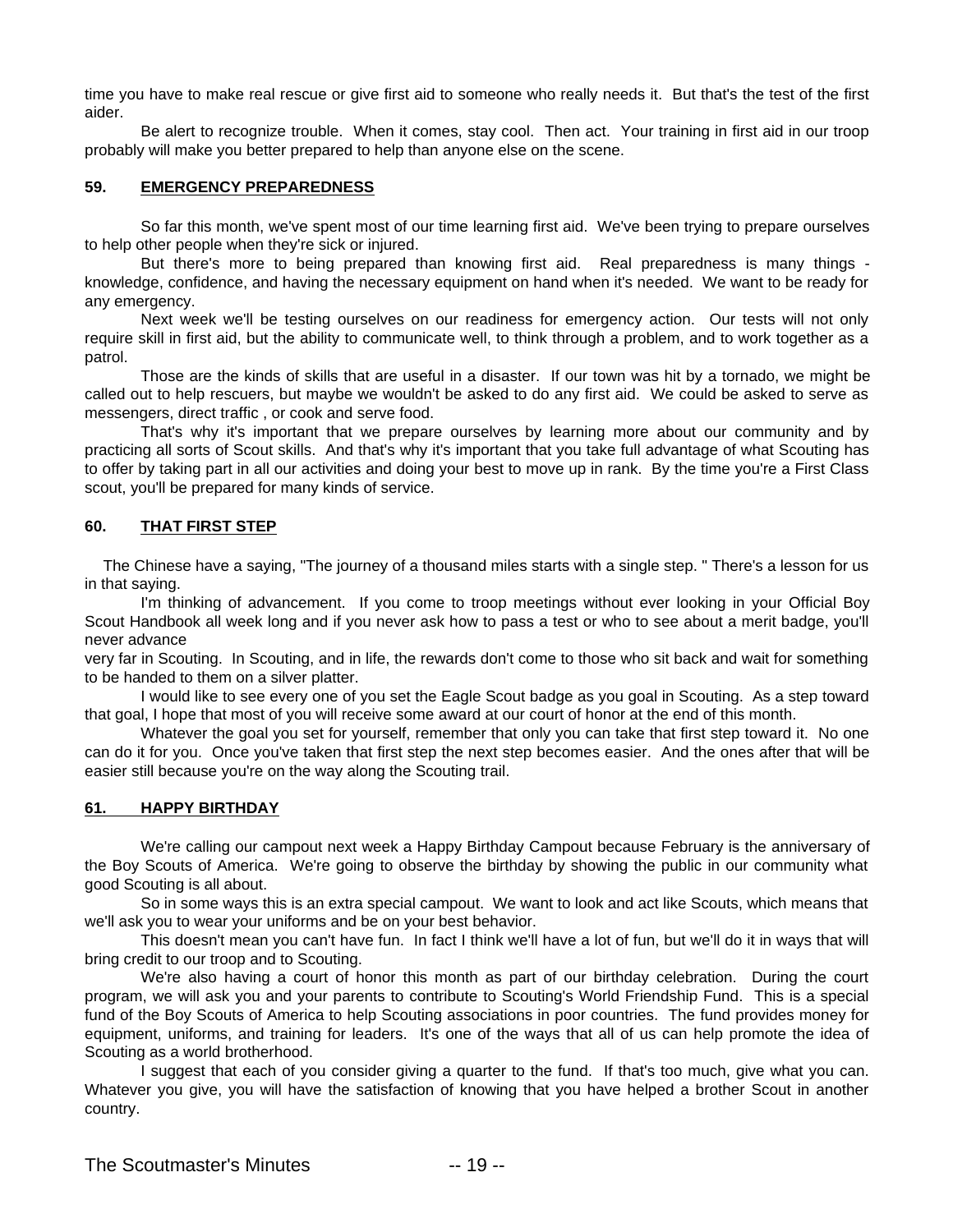# **62. YOUR DIRECTION** (Take a bearing with a compass)

One day a Scout named Bill was sighting with his compass, as I'm doing now. "Top of that hill is 045 degrees," said Bill, "I'm going to follow that bearing and end up on top. "

Bill started off checking his compass now and then to make sure he was heading right. Finally he set foot on top of the hill.

He had done three things - set his objective, figured out the direction he'd have to go to get there, and then moved full steam ahead.

Like all of you, Bill set a lot of courses towards many goals in his lifetime. Maybe he said to himself, "I'm going to be an engineer. " Then he would find out what it takes to become an engineer, and steer his course in that direction.

By the end of this month, all of you should be able to set a compass course. Probably all of you have set a course toward a career. There's another kind of course that's more important than your career. I'm talking about the character course. . Your character is being formed right now by what you do and don't do.

We have a "compass" for the character course, too. It's the Scout Oath and Law. Set your character course using the Oath and Law and you'll have the best kind of character.

You'll be the kind of man that others can trust, rely upon and admire. you'll go to the top of the character hill.

## **63. A SCOUT IS KIND**

Scouts, our Law say's "A Scout is kind. A Scout understand that there is strength in being gentle. He treats others as he wants to be treated. He does not hurt or kill harmless things without reason. " Some of you may already be hunters. No doubt others will hunt as you get older. I have a question for you: Is a hunter following the Scout Law when he shoots wild creatures? (Get answers. )

It seems to me that the key words in this point of the Law are, "without reason," a Scout does not hurt or kill without reason. If you're going hunting for food, or to kill pests that are destroying property, or are hunting animals that are dangerous to man, you're not hunting without reason. So you are not violating the Scout Law.

But never aim at a target you don't intend to hit. And if your target is a living creature, be sure you're not killing it without reason. A Scout is kind, and he does not blast away just for fun. He shoots only for good reason.

## **64. A BALANCED MENU FOR LIFE**

Tonight we've spent a lot of time talking about the four food groups we need to be healthy. And we've looked up some of those recipes, using those four food groups. I hope you'll remember what you've learned when we go on our campout at the end of this month because I'm getting tired of hamburgers and hot-dogs.

But just as a balanced diet of foods is vital for your physical health, so is a balanced diet of activities vital for your mental and spiritual health. You all know by now, that if you ate nothing but potato chips, candy and soda, you wouldn't stay healthy very long. The same idea applies to your activities.

If you did nothing but play sports all the time, and neglected your schoolwork, your religious duties, your Scouting, and other activities with friends, you would be a pretty sad case before long. Oh, you might be a good ball player, but that's all. You would not make any progress mentally, spiritually or as a person who is a pleasure to be around.

Well, you might say, I love sports. Fine - play them - and play for all your worth. But remember that life has many satisfactions besides sports. Don't cut yourself from them by spending all your time in one activity.

Join a school club. Become active in your churches youth group. Come to every troop meeting and activity. Take full advantage of school; don't do just enough work to get by. And play sports.

You can do it all, and if you do I think you'll enjoy life even more than you do now.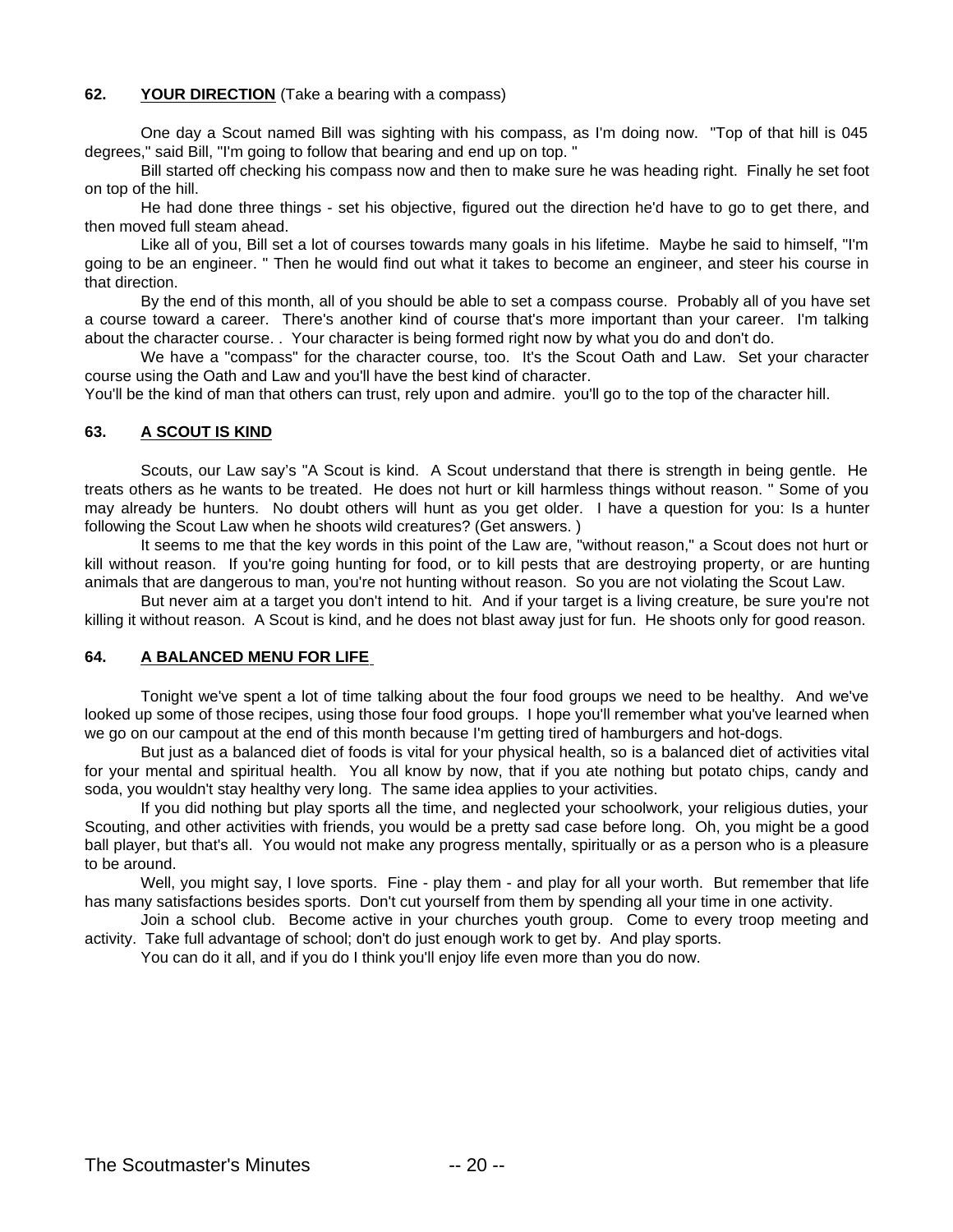**65. A SCOUT IS CLEAN** (Hold up two cooking pots, one shiny bright on the inside but sooty outside, the other shiny outside and dirty inside. )

Scouts, which of these pots would you rather have your food cooked in? Did I hear someone say "Neither one. " That's not a bad answer. We wouldn't have much confidence in a patrol cook who didn't have his pots shiny both inside and out. But if we had to make a choice, we would tell the cook to use the pot that's clean on the inside. The same applies to people.

Most people keep themselves clean on the outside. But how about the inside? Do we try to keep our minds and our language clean? I think that's more important than keeping the outside clean.

A Scout of course, should be clean inside and out. Water, soap, and a toothbrush takes care of the outside.

Only your determination will keep the inside clean. You can do it by following the Scout Law and the example of the people you respect - your parents, your teacher, your clergyman, or a good buddy who is trying to do the same thing.

# **66. THE TWO KNAPSACKS**

Perhaps you've heard some people say that life is a hike between the cradle and the grave. For some, it's a long trip of many moons. For others it's a short trip that ends unexpectedly.

But all of us are equipped for life's trip with two knapsacks - one to be carried on the back the other to be carried on the chest.

The average hiker on the trail of life puts the faults of others into the knapsack on his chest so that he can always see them. His own faults he puts in the sack on his back so that he can't see them without special effort. He hikes through life constantly noticing the faults of other people but usually overlooking his own faults.

Scouts, this pack arrangement is bad because no one can have a successful life just finding fault with other people.

It's the man who can see his own faults and strives to correct them who enjoys the hike through life the most and finally enter the Happy Hunting Ground with thanksgiving.

Let's place the knapsack with our own faults upon our chests and put the bag with others' mistakes behind us. That way we'll have a happier hike through life.

**67.** BREAKING THEM IN (Show a pair of well worn hiking boots.)

These old boots have taken me over a lot of miles of trail. They're really comfortable. Whoever coined the expression, "as comfortable as and old shoe," must have been talking about these old boots.

But once, a long time ago, they were brand new and stiff as a board. Oh, I softened them up with some polish and saddle soap, but mostly I broke them in by using them.

One step at a time - that's the way good boots become good friends.

Good habits are like that, too. The first time you something hard that you know is right, you may feel as uncomfortable as a new boot. For instance, maybe a friend suggests that the two of you steal the answers to a quiz from the teacher's desk. Maybe that doesn't seem too bad -

bad you know it's wrong and perhaps you hesitate. But you refuse to do it, even though your friend call you chicken.

Nobody likes to be called chicken but you'll be secretly glad you refused. And I'm sure you'll find it easier the next time, because, like these boots, good habits become more comfortable each time they're used.

## **68. A SCOUT IS FRIENDLY**

What's the fourth point of the Scout Law? That's right - "A Scout is friendly. "

Do you have as many friends as you'd like to have? Real friends, I mean? The kind of guys you're glad to see, and who are glad to see you?

Well maybe not. Lots of us would like to make more friends, but somehow it doesn't seem to happen. Well the secret of making friends is simple - being friendly. If you're a put down artist, or if you're always trying to rip off everybody or get the better of them in some way you're not going to have many friends. Nobody like to be put down or ripped off.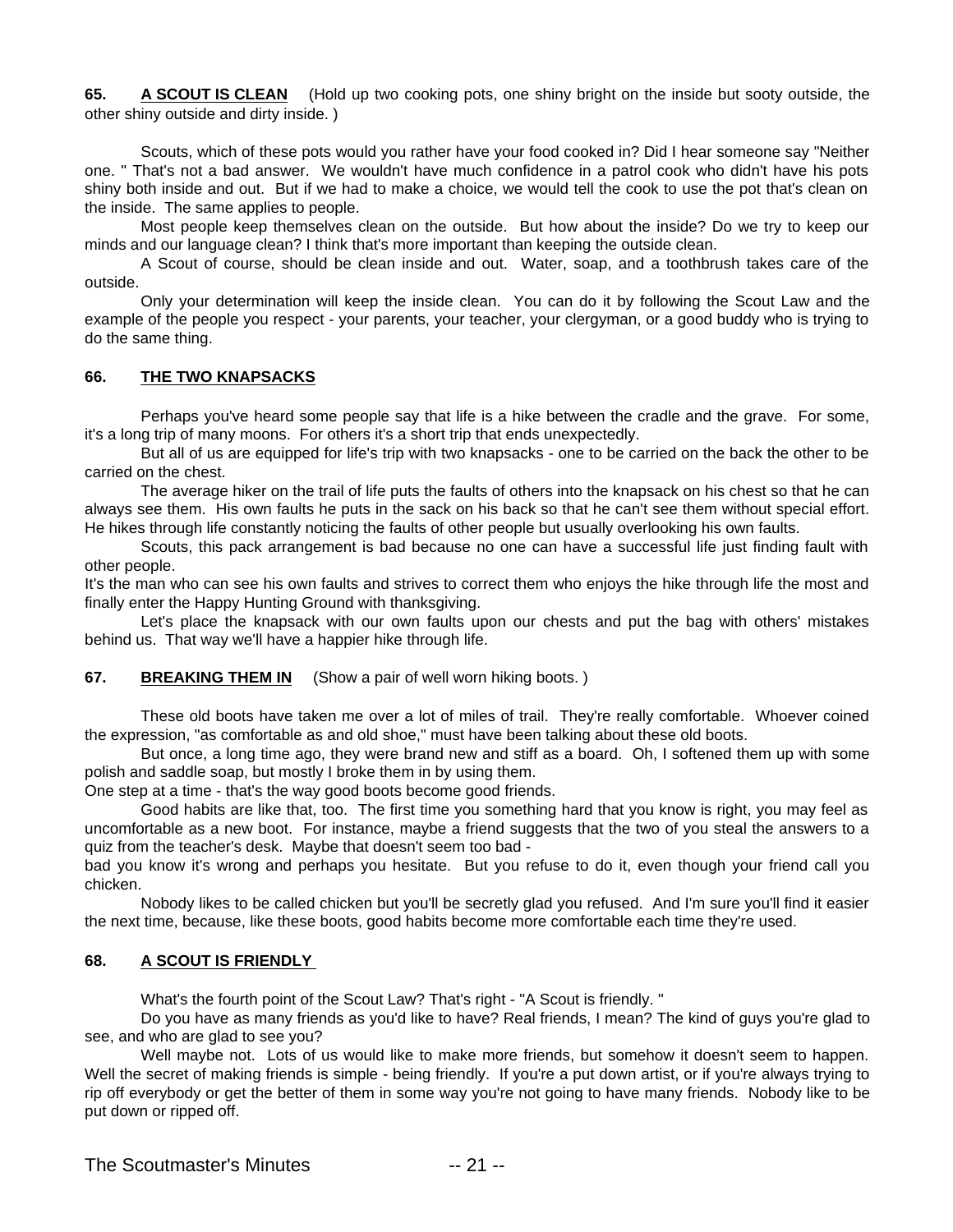The Bible gives the key to making friends. It's called the Golden Rule - "Do unto others as you would have them do unto you. " That's a great rule to remember in everything you do. And it's a perfect prescription for making friends.

## **69. WILDERNESS PLEDGE**

Scouts, next week we're going to practice some of the skills of what is called minimum impact camping, when we're outdoors for our Park Service project. As you've ;earned this month, the idea of minimum impact camping is to leave no trace that we were ever there when we leave a campsite or hike a trail.

As part of our opening ceremony tonight we heard a reading of the Outdoor Code. You should be familiar with that because we recite it every once in a while and it's in your Scout handbook. Now we're going to read and think about a code that goes a step further. It's called the Wilderness Pledge.

The Wilderness Pledge says: "Through good camping and hiking practices, I pledge myself to preserve the beauty and splendor of America's wilderness, primitive, and backcountry areas. I commit myself to: 'Set a personal example in following the Outdoor Code; train those I lead in the skills and attitudes needed to protect and preserve wilderness for future generations; and assure that parties of which I am a part observe the hiking and camping standards that will

'leave no trace' of our passing. " That pledge is particularly important when you go into really wild areas of our beautiful country. You are promising that you will everything in your power to preserve its beauty for all who follow you.

Now I would like to join me as we borrow the first phrase of the Scout Oath to commit ourselves to the Wilderness Pledge, Please repeat after me: "On my honor I will do my best," (Scouts' repeat)

## **70. INDEPENDENCE DAY**

Everybody loves the Fourth of July. In many communities it's a time for parades, fireworks, ball games and picnics.

Real fun! But we ought not to forget what the Fourth of July really is - the birthday of our country because that's when the Declaration of Independence was adopted in 1776, over 200 years ago. Here's a trick question for you. How many stars were in the US flag on the first Fourth of July? You're probably going to say 13, because there were 13 colonies in America then, but that's wrong.

In fact, there weren't any stars in the flag. The colonists were using the Grand Union Flag, which used the British union symbol and 13 red and white stripes. You can see a picture of it in your Official Boy Scout Handbook.

Stars representing the states first appeared in the US flag 11 years later. Since then, starts have been added each time states have joined the union.

Today we honor this emblem of our country with its 50 stars and 13 stripes because it is the symbol of the nation's unity. We use flag ceremonies so often that it's easy to forget what the flag means and what the Fourth of July means in this country's history.

Now I'm going to ask our honor patrol to retire the colors. As they do it, let's think about the brave men who signed the Declaration of Independence and the love of country they passed on to us.

# **71. SETTING STANDARDS**

As Scouts and as school pupils, you spend a lot of time meeting standards. In school your work may be graded on a scale from A through F. In Scouting, you're asked to meet a set of standards before you can earn a skill award, merit badge or new rank.

These are all pretty clear cut standards. Either you can tie a bowline and perform rescue breathing, or you

can't. There's nothing in between. We have other standards in this troop that are harder to measure. I'm talking about our standards of behavior, dress and grooming, and Scout-like conduct.

Soon we're going to go to summer camp (or on tour), and these standards will be particularly important then. I'm not saying that they are not important all the time. But in summer camp (or on tour) you're not just John Smith, you're representing this troop and the whole Boy Scouts of America.

I hope you'll all remember that and do your best to be neat and clean, wear your uniform when it's appropriate, and, above all, to conduct yourselves as Scouts should.

# The Scoutmaster's Minutes -- 22 --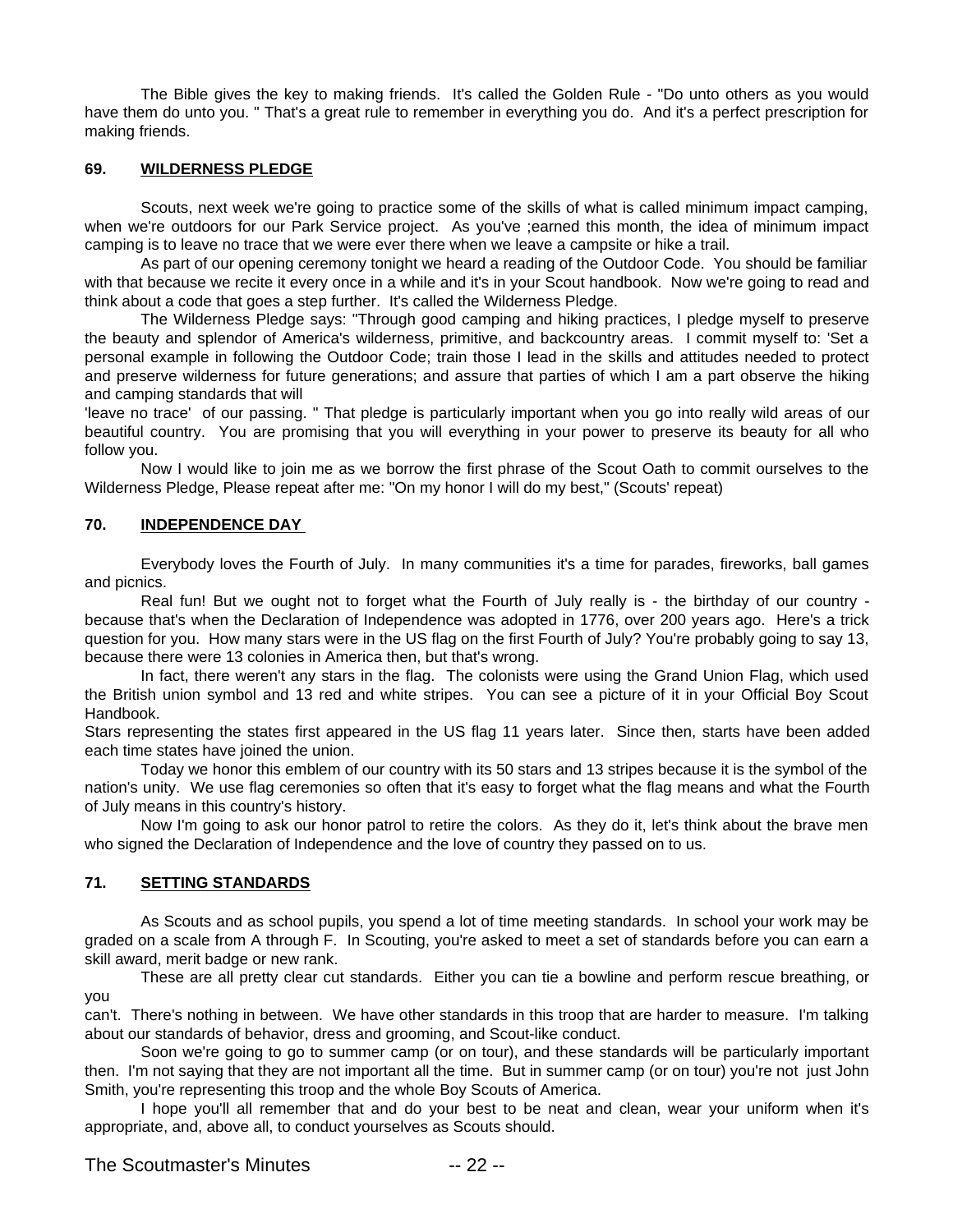That doesn't mean that you have to be a goody two-shoes. There's a time for horseplay, getting mussed up, and teasing. But in this troop, the standard is that when the horseplay and games are over, we look like Scouts, sound like Scouts, and conduct ourselves like by the Scout Law.

## **72. A SCOUT IS BRAVE BUT NOT FOOLHARDY**

"What's the 10th point of the Scout Law? That's right, a Scout is brave. It means that a Scout is courageous enough to do what needs to be done when someone is in danger or when other guys laugh at him because he won't do something he knows is wrong.

"Everybody admires a brave person, even the guy who might laugh at him for not going along with a ripoff. But you know, there's sometimes a fine line between being brave and being foolhardy or stupid by taking chances that aren't necessary.

"Right now I'm thinking of the danger when we're in the water. Danger you say, what danger? I'm a champion swimmer.

Maybe so, but the water is dangerous all the same. All it would take is a bad cramp or a blow on the head when you're roughhousing in the water, and you could be an Olympic gold-winner for all the good it would do you. The cemeteries are full of strong swimmers who swam alone into deep water. That's why we have the Safe Swim Defense plan and particularly the buddy system when we are in the water. And we will insist on using the buddy system every time - no matter whether you can't swim a stroke or are the best swimmer in town. "Yes, it's great to be brave - and I hope you all are - but around water, we'll be cautious, too. "

## **73. A KEY TO SCOUTING** (Hold up a car key)

I have here in my hand a key - a small item as you can see. Yet it will open the door to my car, and when properly placed and turned it will start the engine. With this little key I can visit faraway places, see wonderful sights, and do so many things that were impossible a generation ago. Is it any wonder that I always carry this key with me?

(Hold up a copy of The Official Boy Scout Handbook)

Your Boy Scout Handbook is a lot like my car key. It is a small item, yet it will open the door to Scouting and will speed you on your way to adventure. Sure, you probably could get by without using your handbook. I could get by without my car key, too, but I'd have to walk and it would be slow.

I certainly wouldn't get to see all those places I can reach by car.

Let's not leave our key behind as we enjoy Scouting.

Use your handbook regularly. Take it with you to meetings and on hikes and camping trips. Let your handbook open the door for you.

## **74. BIG ENOUGH**

Scouts, for hiking you have to use a map scale to measure distance between points.

Tonight I'm thinking of another kind of measuring. I get the feeling that we don't realize how often we measure ourselves, day after day.

When you look at a heavy package and say, "That's too heavy for me to lift," what are you measuring? The size of the package - perhaps. But even more you're measuring yourself. You are not big enough to handle this package - or perhaps you just think you aren't.

It may be your homework. We say, "It's too much," when we really mean, "I'm not enthusiastic enough about that much work".

You see, in cases like that we're talking about ourselves, really, rather than the amount of our homework. Our big idea - all over America - is "Be of service. " Some may say, "Oh, it's too much bother," but others

will prove that they are big enough to measure up to this idea.

When we look at a job we take our own measure.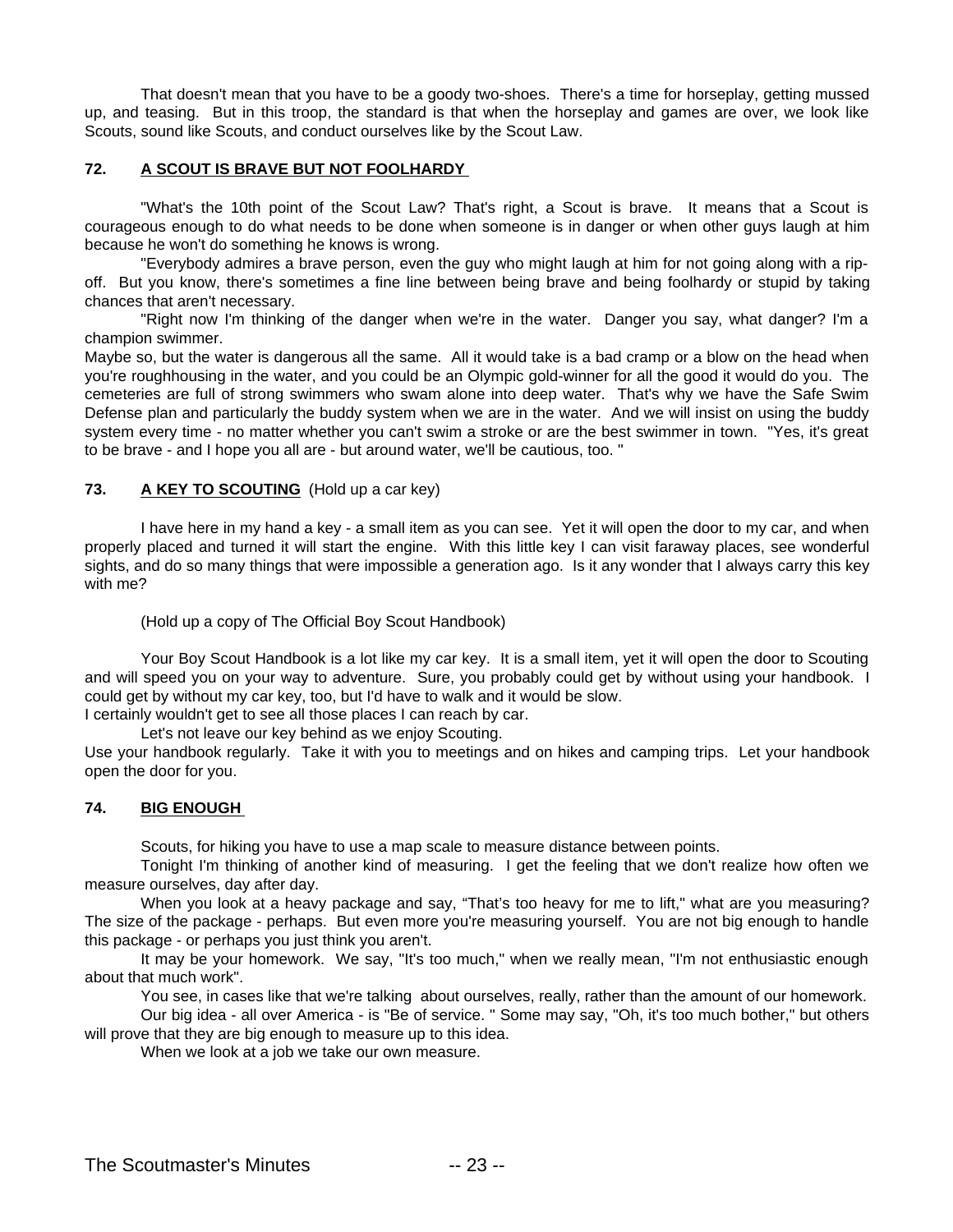# **75. OUR FLAG AND OUR OATH** (Have 3 candle in a holder before you - one red, one white and one blue)

Have you noticed the strong bond between our flag and our Scout Oath? Let me show you. (Light the white center candle. ) One of the colors in our flag is white. It is the symbol of purity, of perfection. It is like the first point of our Scout Oath, our duty to God.

(Light the red candle. ) The color red in our flag denotes sacrifice and courage, the qualities of the founders of our country. . Red is the symbol of the second part of the Scout Oath, too. Our duty to other people requires courage to help anyone in trouble and the self-sacrifice of putting others first.

(Light the blue candle. ) Blue is the color of faith. It represents the faith of our founding fathers and reminds us of the third part of the Scout Oath. Our duty to ourselves requires us to be true blue, to be strong in character and principle, to live a life of faith in the importance of being good.

Scouts, rise! Let's have lights out, please. Now, Scout sign. Let us dedicate ourselves with our Scout Oath.

**76. MAGNETIC INFLUENCE** (Demonstrate how a magnet destroys the validity of a compass by causing the needle to veer from North)

Scouts, you have learned to rely on your compass. You know that the needle points North and will guide you in the wilderness, but you have also seen what happens when a magnet is brought near the compass. The magnet is an outside influence on the character of the compass.

Each Scout has an aim in life. He wants to grow up to be physically strong, mentally awake and morally straight.

The points of the Scout Law make up the magnetic field that directs the compass needle we follow.

Just like the magnet, there are influences trying to change our aim. There are temptations difficult to overcome - temptations to get by without working, to lie, to cheat, to follow the coaxing of friends, and the jeers or threats of enemies.

If you are going to grow up to be physically strong, mentally awake and morally straight, you must not succumb to the attraction of the evil magnets in your life, but must be steadfast in your purpose of living up to the ideals of Scouting.

# **77. HOW TO CATCH A MONKEY**

Anybody here want to know how to catch a monkey? Well, I can tell you how they do it in India. They take a gourd, cut a small hole in it, and then put some rice inside. Then they tie the gourds down securely and wait for the monkey.

Monkeys are greedy and selfish. I guess you could say anybody who is greedy and selfish is a monkey. Anyway, monkeys are so greedy and selfish that they fall for the gourd trick every time.

The monkey sticks his paw into the gourd to get the rice. He grabs a handful - but then he can't get his hand out of the gourd. His fist won't go through the small hole.

And he's so greedy and selfish that he won't let go of the handful of rice. He just waits there with his greedy fist wrapped around the rice until the men come and take him.

Well, you've got the moral to this story: Don't be greedy and selfish or you may make a "monkey" of yourself.

## **78. NIGHT IS FOR SLEEPING**

You can always spot the greenhorn - the first year camper - as soon as "Taps" sounds on the first night in camp. He's the guy who just can't quiet down when the time comes for sleeping.

The experienced camper, comfortable and warm in his bed, knows that night is for sleeping - knows that he'll have more fun and be in better shape for all activities next day, if he gets a good night's sleep.

The greenhorn is the fellow who makes an uncomfortable bed with either poor insulation or inadequate covers and wakes up in the wee small hours, cold and uncomfortable and unable to get back to sleep. The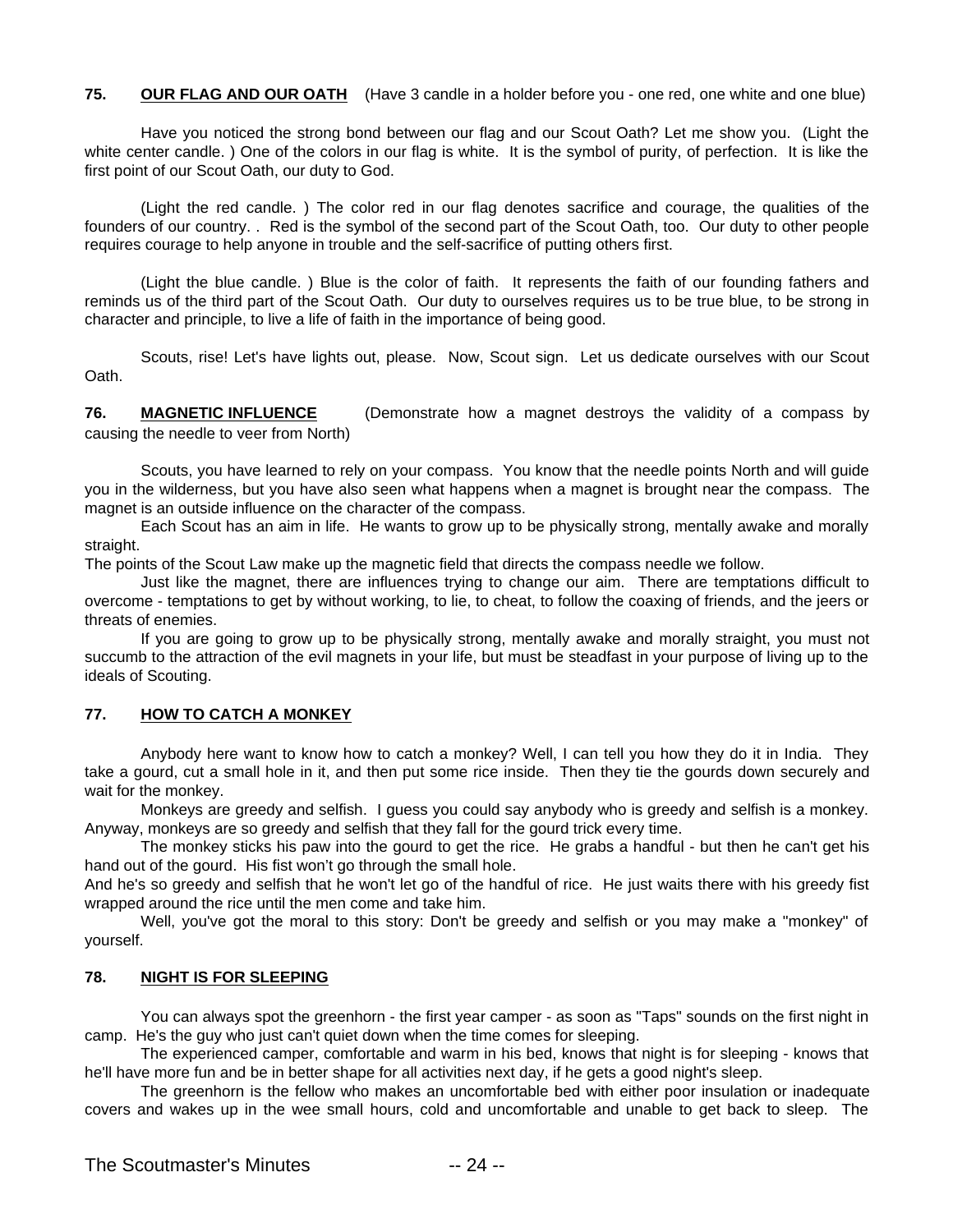greenhorn can't stand to be cold and uncomfortable alone, so he wakes up a few other soundly sleeping fellow Scouts to share his discomfort.

This, naturally, makes him an unpopular guy, not only with the fellows that he intentionally woke up, but with all the other campers who are roused by the noise created by the greenhorn out chopping wood to keep warm.

Don't be a camp greenhorn. Night is for sleeping. Be quiet after "Taps" until you get to sleep, and if you wake up early in the morning, don't give away your inexperience by getting up. Stay in bed until "Reveille."

# **79. A SCOUT IS CHEERFUL**

 Two brothers once decided to leave their hometown and move to the city. Outside the city the first brother met an old man. "How are the people here?" asked the first brother.

"Well, how were the people in your hometown?" asked the old man in return.

"Aw, they were always grumpy and dissatisfied," answered the first brother. "There wasn't a single one among them worth bothering about. "

"And," the old man said, "you'll find that the people here are exactly the same!"

Later the other brother came along. "How are the people in this city?" he asked. "How were the people in your hometown?" the old man asked as before.

"Fine!" said the other brother. "Always cheerful, always kind and understanding!"

"You will find that the people her are exactly the same!" said the old man again, for he was a wise old man who knew that the attitude of the people you meet depends upon your own state of mind. If you are cheerful and frank and good-humored, you'll find others the same.

# **80. STICK TO IT** (Hold up an envelope that has been delivered by mail)

Scouts, the postage stamp you see on this envelope was given the job of making sure that this important piece of mail was delivered to me. The stamp is pretty small but, in spite of its size, it did the job.

In your patrols, each of you has the responsibility of "delivering the mail" in order that your patrol becomes a success. Like the postage stamp, it isn't your size that determined how well you do the job, rather, how well you stick to it.

We can't all be good at all things. Some are better at physical skill, some at mental tasks.

Remember the stamp. It did the job in spite of its size by sticking to the job. Make up your mind that you can do the same thing. Just determine to do your best - and stick to it until the job is done.

## 81. **RESPECT FOR THE FLAG** Have one red, one white and one blue piece of cloth and a US flag.

What is our flag? You might say it's a piece of cloth. Would that be right? Well, it's true that these pieces of cloth could make a US flag, but then we would have more than a piece of cloth, wouldn't we? What is our flag then? It's a symbol of our country, of the principle for which we stand. It's a guarantee of protection and security for us. And isn't it a thrill to see our flag flying at the top of a tall staff?

The blue in our flag is a symbol of faith and loyalty - the faith and loyalty of our country's founders. The red in our flag denotes sacrifice, the sacrifices made to establish our nation. The white of her stars and alternate stripes stands for purity of heart and mind. Yes the colors stand for bravery, loyalty and purity.

Is there anything in these pieces of cloth by themselves that demands our respect? No. They could be made into an apron just as easily as a flag. We could mop the floor with them or wipe our shoes with them. But the flag these pieces of cloth could make represents our great nation and everything the United States stands for. That's why, Scouts, we give our flag the respect and loyalty that we owe the United States of America.

## **82. EVERYONE CAN WIN**

In a competitive rally we have winners and losers in the various events, yet it is possible for everyone to win something. A losing patrol can win in spirit and morale, if the fellows work as a team and gain a better understanding of one another. It can win respect in the eyes of all Scouts, if patrol members show good sportsmanship. A patrol that loses in competition can still win, if in the process of losing the Scouts in the patrol gain in the knowledge of Scouting skills so they will be more proficient in future meets of this type.

Sure it's nice to win, but with the right attitude, losers frequently benefit more in the long run than do the winners. Nobody enters a competitive rally planning to lose, but if this should be your lot, make the best of it -

# The Scoutmaster's Minutes -- 25 --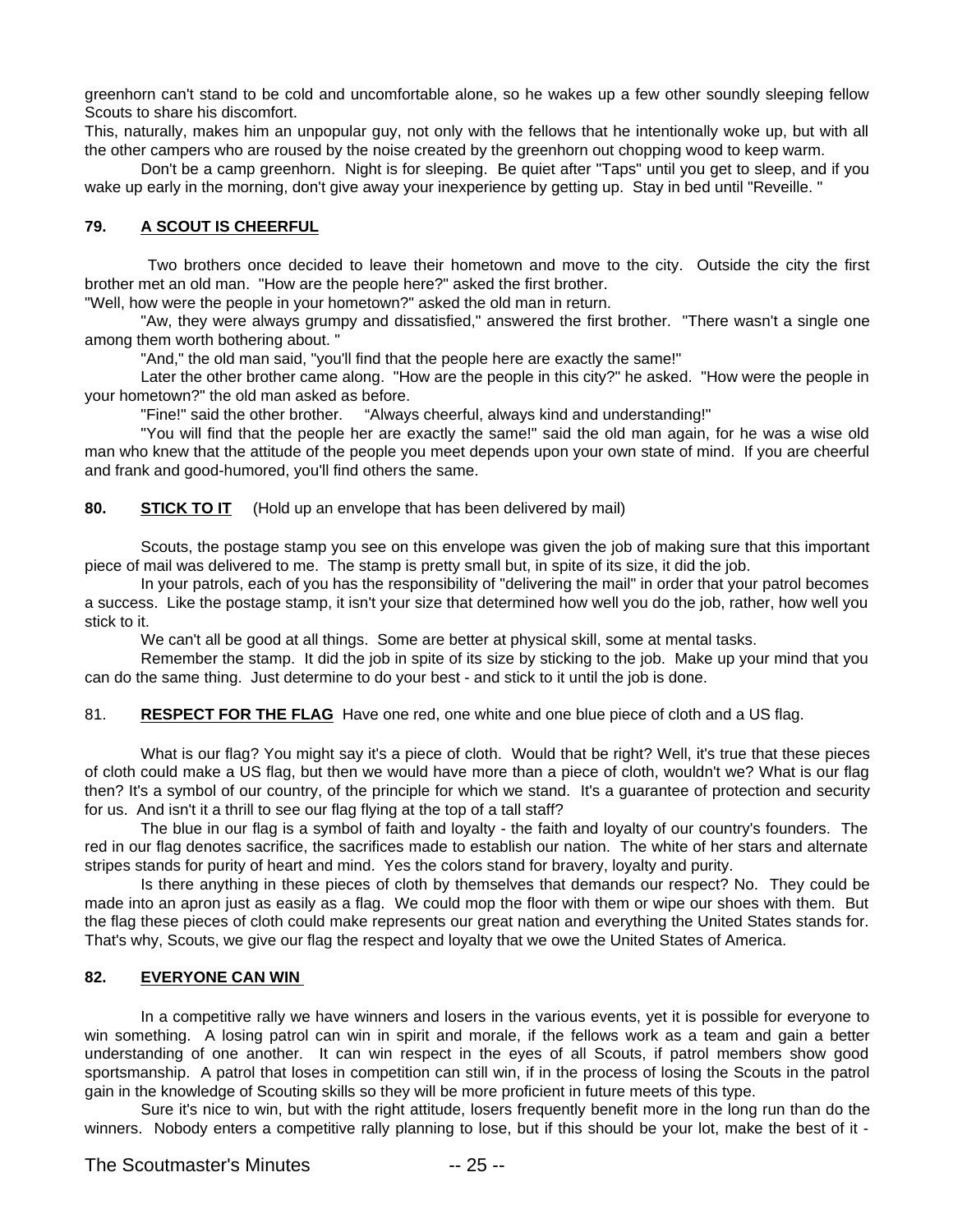take advantage of the things learned in losing and determine to build your patrol teamwork and skill so that the next time someone else will be the loser.

**83. LIGHT YOUR LAW** (Light an ordinary match, hold it up until it has burned for a few seconds, and then blow it out, break it and then throw it away)

 Scouts, you're all familiar with a common match, and know that with it you can start a fire - a fire that will keep you warm, cook your food, and add cheer after dark. After using a match to light your fire, you break it to be sure it is out, and discard it.

The Scout Law is somewhat like this match. We use it to light the good things inside us, but unlike the match we

threw away, we should keep the Scout Law to use over and over - in our Scout activities, in our daily living at home,

in school, in our work and play, and in the future as we grow into manhood. We don't discard the Scout Law after the troop meeting or even in later years when we are no longer Boy Scouts. The things it represents are as true and meaningful to adults as they are to Scouts.

If you follow the Scout Law everyday, the points of the Law will become so much a part of your life that when you grow up and enter the world of adults, you will be able to stand erect and look everyone squarely in the face and say, "I am a man. "

Let's all stand, give the Scout sign, and repeat the Scout Law.

## **84. BE "IN UNIFORM"**

Scouts, what would you think of a policeman in full uniform except for trousers which were of bright plaid material? How about a hospital intern wearing a sport coat over is white uniform while on duty? Or what would you think of a train conductor wearing a fireman's cap or, even more absurd, an airline pilot wearing the silks of a jockey as he boarded the plane?

They'd all be "out of uniform," wouldn't they? With some of the outfits mentioned, you would be sure what they really were.

Scouts, we have a uniform, too. We have a full uniform - not just a neckerchief or just a shirt, but like the people I just mentioned, we have a full uniform. When we don't wear the full uniform, we are just as "out of uniform" as the policeman with the plaid pants.

The Flag Code says that when we are "in uniform" we salute the flag with the Scout salute, but when "out of uniform" we salute by holding our right hand over our heart.

How do you think a Scout should salute the flag if he's wearing blue jeans or chinos or some other non-official dress along with part of the uniform? He's not "in uniform," is he?

# **85. A SCOUT IS THRIFTY**

Scouts, here I have a handful of sand, and in my other hand I have a piece of topsoil, just sod. Do you see much difference in them?

Yes you're right. There's the difference between poverty and wealth here - the difference between starvation and prosperity for all people. This sand represents a civilization that once flourished and is now dead because of

misuse of resources. People took from the soil and put nothing back.

But this sod is different because it contains the miracle power of growth. This sod is topsoil enriched through many years.

Our very existence depends on the narrow margin of about 6" of topsoil that covers much of our planet. Without it, we cannot survive.

If all the topsoil of the world eroded, what would people live on? Food can't be raised on sand or rock.

What things can we do, as Scouts and as citizens, to help people better understand the importance of this (gesturing with the sod) and not just let our land drift to this (sand) - with the topsoil allowed to waste away?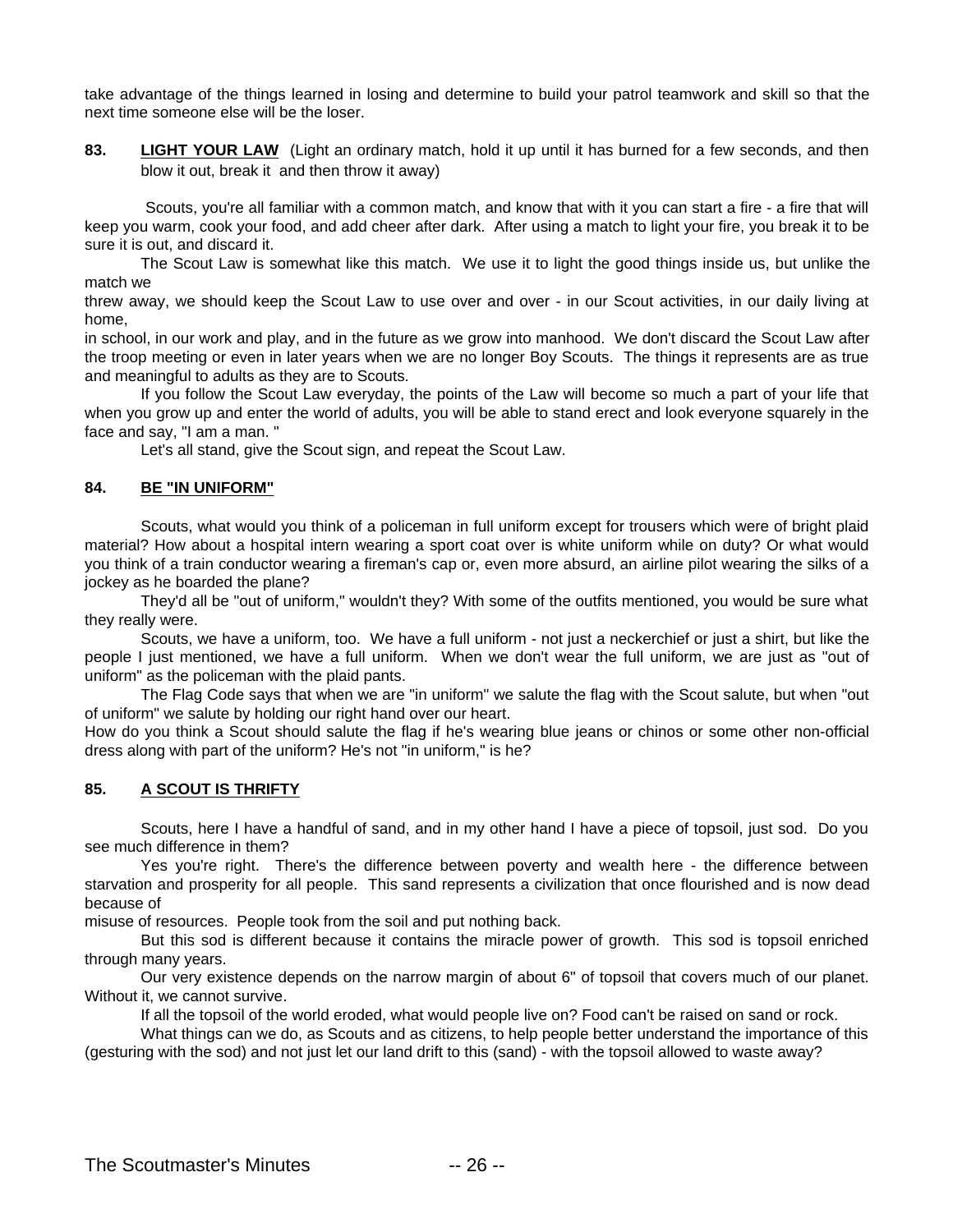**86. WORKING TOGETHER** (Equipment - 20 wooden matches held together with a rubber band. See that all the matches are even in the bundle so the package will stand on end. Stand the matches on the floor in front of the Scouts. )

Scouts, you'll notice the matches in front of you stand easily when they're all bound together with the rubber band.

But, look at what happens when I try to stand them after removing the band.

(Take the rubber band off and attempt to stand them up. Of course they fall in all directions.)

Our troop is like a bunch of matches. As long as we work together as a team, bound together by the ties of Scouting, we will stand together as a strong troop. But if we remove those ideas of Scouting, and each man thinks only of himself, we'll be like that bunch of matches when the rubber band was taken off.

As we all live up to the ideals of the Scout Oath, Law, Motto and Slogan, we will be wrapping ourselves with the band that will strengthen our troop and make sure that it stands for the things that make Scouting great.

# **87. WHAT MONEY CAN'T BUY** (Hold up some money)

All of you recognize this and know that it will buy certain things. It can purchase a candy bar, a stamp, or a little time on a parking meter. Add more money and you can do bigger things.

However, there are many things that money, no matter how much you have, cannot buy. Some of these include the love of your family, freedom friendships, and the great out-of-doors.

You can't place a value on Scouting, either. We couldn't pay salaries high enough to get all the help we have. Nor could we place a value on the memorable experiences, the camping trips, the hikes and the fun of campfires.

People can't pay us for the Good Turns we do, and isn't that a good thing? Such payment would take away the good feeling that we have when we do things for others.

Remember, this money can buy many things, but not the things that really count in human happiness and dignity.

**88. BADGE, BOOK AND CANDLE** (Place a Scout badge, The official Scout Handbook, and a lighted candle on a table)

Scouts, since 1910 these three things have been significant in the Boy Scouts of America.

The badge is the symbol of Scouting throughout the United States. Similar badges are used by Scouts all over the world. It is the sign of a universal brotherhood of men and boys of the free world.

There are many books that are important to good Scouts; the handbooks to help us with Scoutcraft skills; the merit badge pamphlets with information about special skills; and, most important of all, the Bible to guide our daily lives.

A candle is a symbol of the light of Scouting that penetrates the darkness of hate, prejudice, war, strife, and distrust. It is a light that must be kept burning in the heart of every Scout, now, and as he grows into manhood.

**89. THE GOOD TURN** (Hold up an ordinary mechanical pencil with the lead turned in so that it will not write. Use this pencil as if writing on a sheet of paper and then hold up the paper to show that there is no writing on it. )

Scouts, this pencil won't write. It doesn't leave a mark on this piece of paper. But if we give it a Good Turn (at this point turn the pencil so the lead comes out), it now becomes useful and will leave a mark on a sheet of paper.

The Good Turn we gave the pencil made it useful. The Good Turns we do in our daily lives are the things that make us useful. The Good Turn enables us to be useful in our home, school, community and nation. The Good Turn raises us above the ordinary. It makes our lives worthwhile.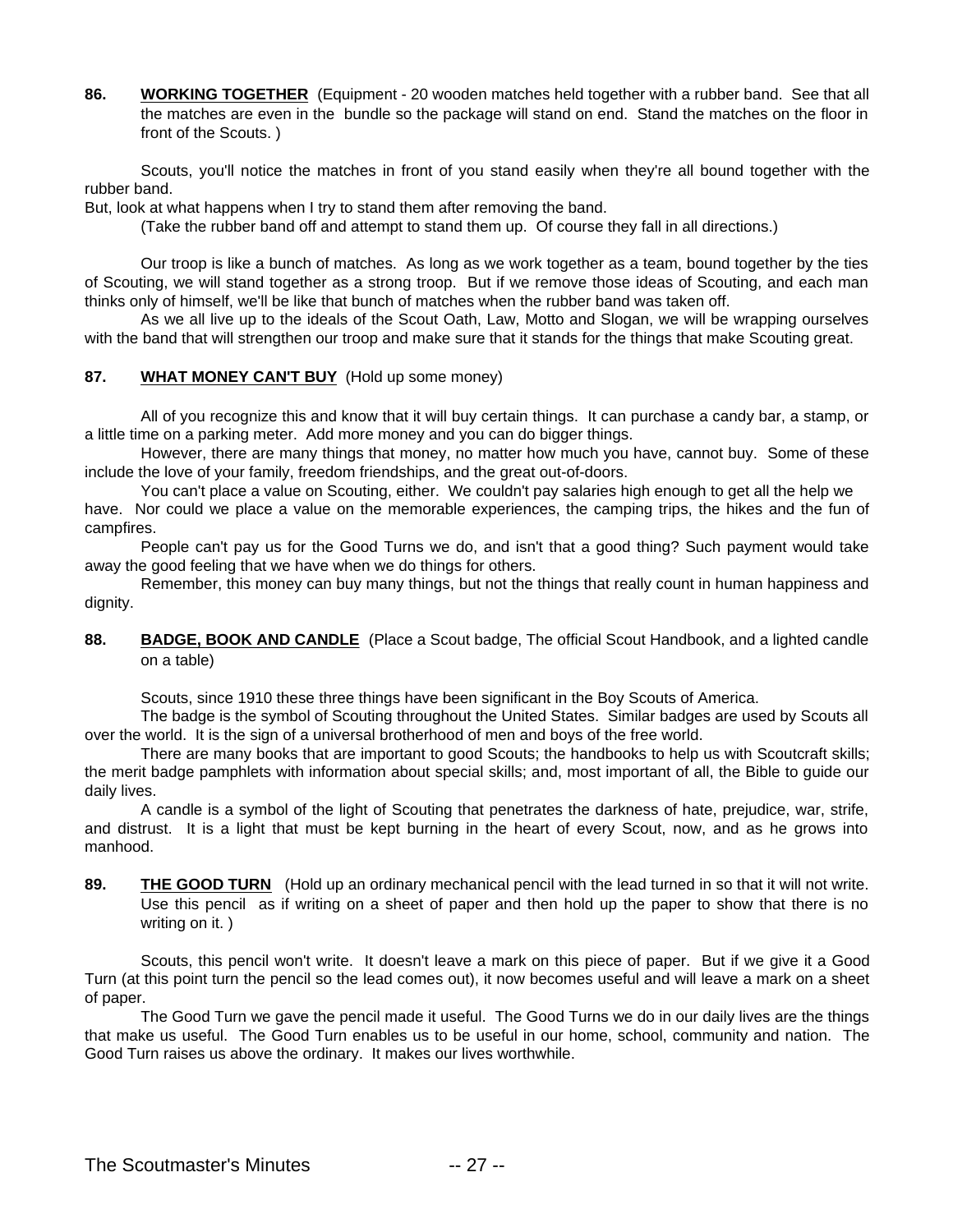# **90. THANK YOU, DAD**

Now, Scouts, don't answer this question out loud, but how long has it been since you said, "Thank you, Dad. " I'm afraid that too often we take our fathers for granted.

I suppose it might be awkward to try to say - in words - "Thanks Dad, I appreciate everything you do for me - and with me. " And of course, if we merely said those words and stopped there, they'd be a pretty empty kind of thanks, wouldn't they? I wonder just how a fellow can go about saying thank you to his father and mother. The best way that we can show our appreciation is by making our parents proud of us, happy over the kind of fellows we are and are trying to be.

No matter what else we do as a gesture to show appreciation on Father's Day, certainly we want to do our very best to be the kind of fellows that are dads can be proud of all through the year.

# **91. PICKING ON HIM**

On a hike or in camp we reveal our true selves most. Did you ever know a Scout who thought people were always picking on him?

I recall a boy who pitched his tent carelessly and it blew down on him in the middle of the night. He tried hard to blame it on someone else, but finally had to admit to himself, "Well, I guess it was my own fault. "

Another time he burned a steak. "It was the fire's fault," he insisted, until the other fellows laughed at him and showed him how the same bed of coals could help turn out a well-cooked steak.

Things usually happen to us because we set the stage for them. Actually, people are too busy to spend their time picking on us.

When something goes wrong, the first place to look for the cause is within ourselves.

# **92.** YOUR DEVELOPMENT (Show a roll or package of camera film)

If you looked at this roll of film before development, you cannot tell what kind of picture it will make. Film looks exactly the same after snapping the shutter as it did before.

But after development, the image appears on the film and you can see what the picture will be when it is printed.

As I look at you Scouts, I wonder how your exposure has been. You all look the same on the surface, yet I know there are differences within each of you. Like the film, you have been exposed to good and bad things that will make an impression when you develop.

Unlike the film, you have brains. You know what is inside yourself and can do something to make certain your development is good.

Follow the ideals of Scouting - the Slogan, Motto, Scout Oath and Law. If you live according to those high standards, you can be sure your development will be good as you grow older, and you will be able to enter manhood fully prepared to be a good citizen of our great nation.

## **93. YOUR BASIC SURVIVAL TOOL**

If someone told you that you would be dropped from a plane in the heart of the Canadian wilderness and could pick one tool, implement or instrument to take with you, what would you choose? Would it be a rifle, pistol or similar weapon? How about a tent or sleeping bag? Or would a box of matches be more useful?

An experienced woodsman was asked this question and without hesitation he said, "My Ax. " He said that with his ax he could defend himself, build shelter, cut materials to make snares and fishing equipment to make food. The steel in his ax would strike a spark from the rocks in the area and provide him with fire. He said that in this day of marvelous inventions, only the simple ax could do all these things and guarantee his survival.

If the ax is so important to the experienced woodsman, shouldn't we be a little more respectful of it? Shouldn't we learn how to use it correctly, to care for it, and always to keep it sharp and ready for emergency use?

The woodsman, when he said, "My ax," really meant, "My sharp ax, unrusted, with a tight head, ready for hard use. " An ax that doesn't meet these standards is pretty useless. Let's be sure our axes are always ready for use.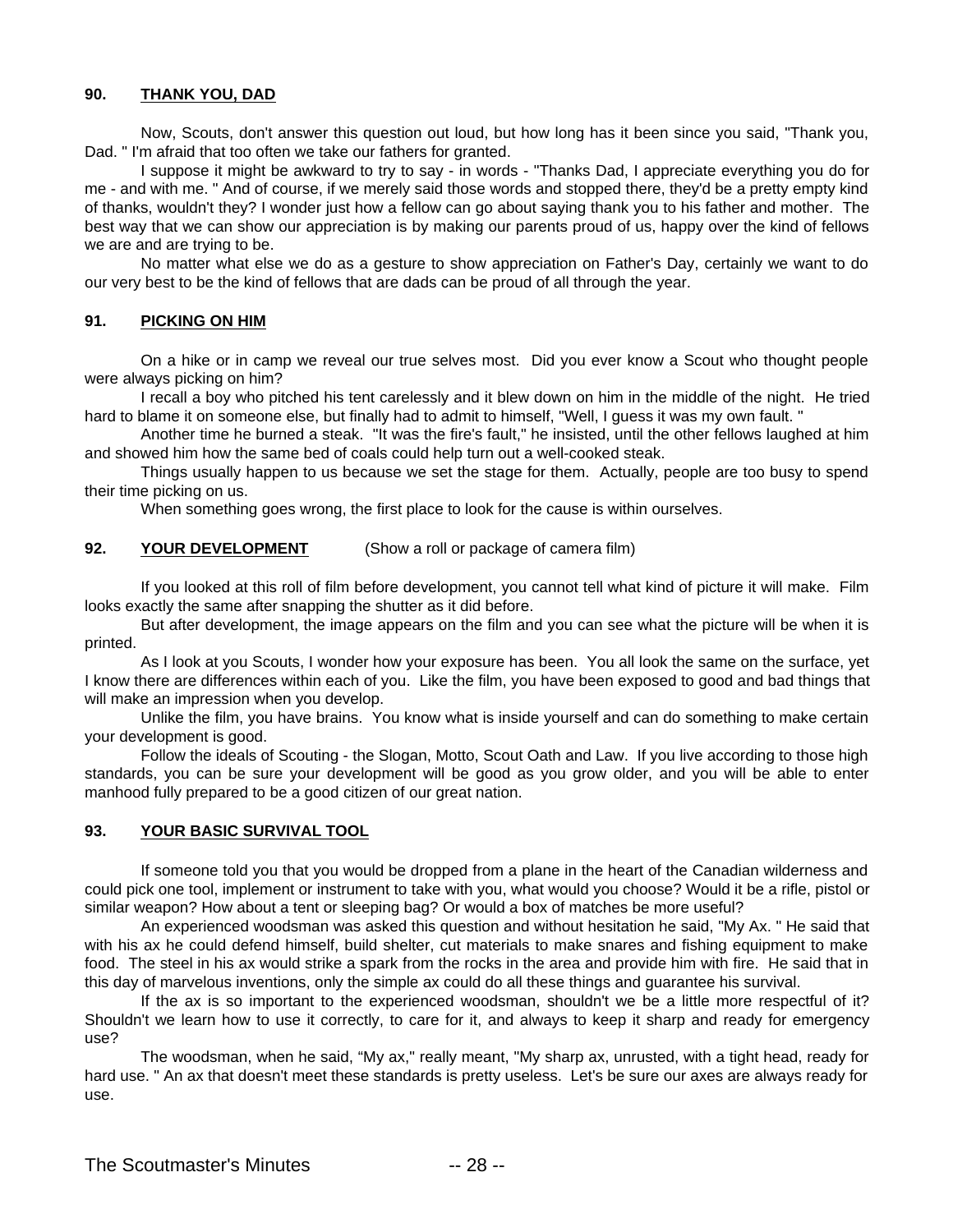# **94. CAMP IS A CITY**

As we look at local government, perhaps we can gain a better understanding of its duties and responsibilities, if we compare it with our own troop experience in camp.

A camp is a city in many ways. First of all, the camp has certain rules and regulation (laws) developed for the good of all campers. Then of course, someone must enforce these laws, and it is the responsibility of troop leaders (police and courts) to see that camp regulations are followed. Wherever groups of people live there is need for fire protection, and the camp is no exception. We organize a troop fire guard (firemen) while we are in camp to protect our property from the danger of fire.

Sanitation, including proper disposal of refuse and garbage, must be taken care of both in the city and in camp. In our patrol rotation of duties we have kitchen and campsite "cleaner-uppers" (sanitation department).

There are other similarities between camp and city, but the ones I've mentioned are enough to point out the value of participating citizenship. You all know what happens in camp when we have indifferent citizens. Everyone suffers because of the failure of a few. The same thing is true in a government.

## **95.** YOUR MARK - WHICH WILL IT BE? (Hold up a plaster cast of a track.)

Scouts, here you see permanent evidence that an animal (or bird) has passed along the way. Before we made the cast, the track was pretty temporary - a few hours of wind and rain and all signs of the animal's passing would be erased. By making the cast, we preserved the track for future generations of Scouts to view.

Our lives can make a temporary or permanent mark in the world according to the way we live. Most of us probably never will be great leaders of nations or famous in the arts or sciences, but we can still leave a permanent mark on this earth by the things we do for others.

The daily Good Turn is one way to start making your mark, because as you give of yourself to others in unselfish service, you are making changes in their lives and yours. Those who change the lives of others make a permanent mark in the world, because the good they do lives on long after they have passed along the way.

Has each of you done his Good Turn today? Have you decided to consciously seek out opportunities for service to others and not just wait until you happen to see a need?

Decide now to leave your permanent track as you pass through the years.

**96. HEAT, FUEL AND OXYGEN** (Hold a lighted candle while talking. Room lights may be turned off, if desired. )

Scouts, here you see a plain ordinary candle - a candle such as we use in our Court of Honor ceremonies.

This candle needs three things to keep it burning. These three things are heat, fuel and oxygen. The heat was provided by the match I used to start it burning. The fuel is the melted wax which is absorbed by the wick. The oxygen comes from the air around us.

If we remove any one of these three things, the candle will go out. If there is no heat, the wax will not melt. If the wax is not melted, the wick cannot absorb the fuel, and if the air were cut off, the candle would soon go out.

In the same way, Scouts, you and I need three things to do our tasks in life. These things are related to your body, your mind and your spirit.

In dedication yourselves to the Scout Oath, you pledge that you will do your best to make these three things meaningful in your life. You pledge to keep yourselves physically strong, mentally awake and morally straight.

We need these three things to do our job, just as the candle needs heat, fuel and oxygen to keep burning.

# **97. A SCOUT IS TRUSTWORTHY**

An architect who had just finished college was trying to get his business established and was having a hard time doing it. He still owed money for some of his college expenses and saw his debts piling up. Each day he became more and more worried, until he was looking around desperately for a solution.

Then a wealthy man, who had been a good friend of his father, came to him one day. "I want you to build me a house," he said. "Build it of the finest materials. Spare no expense. Build it as if it were for yourself and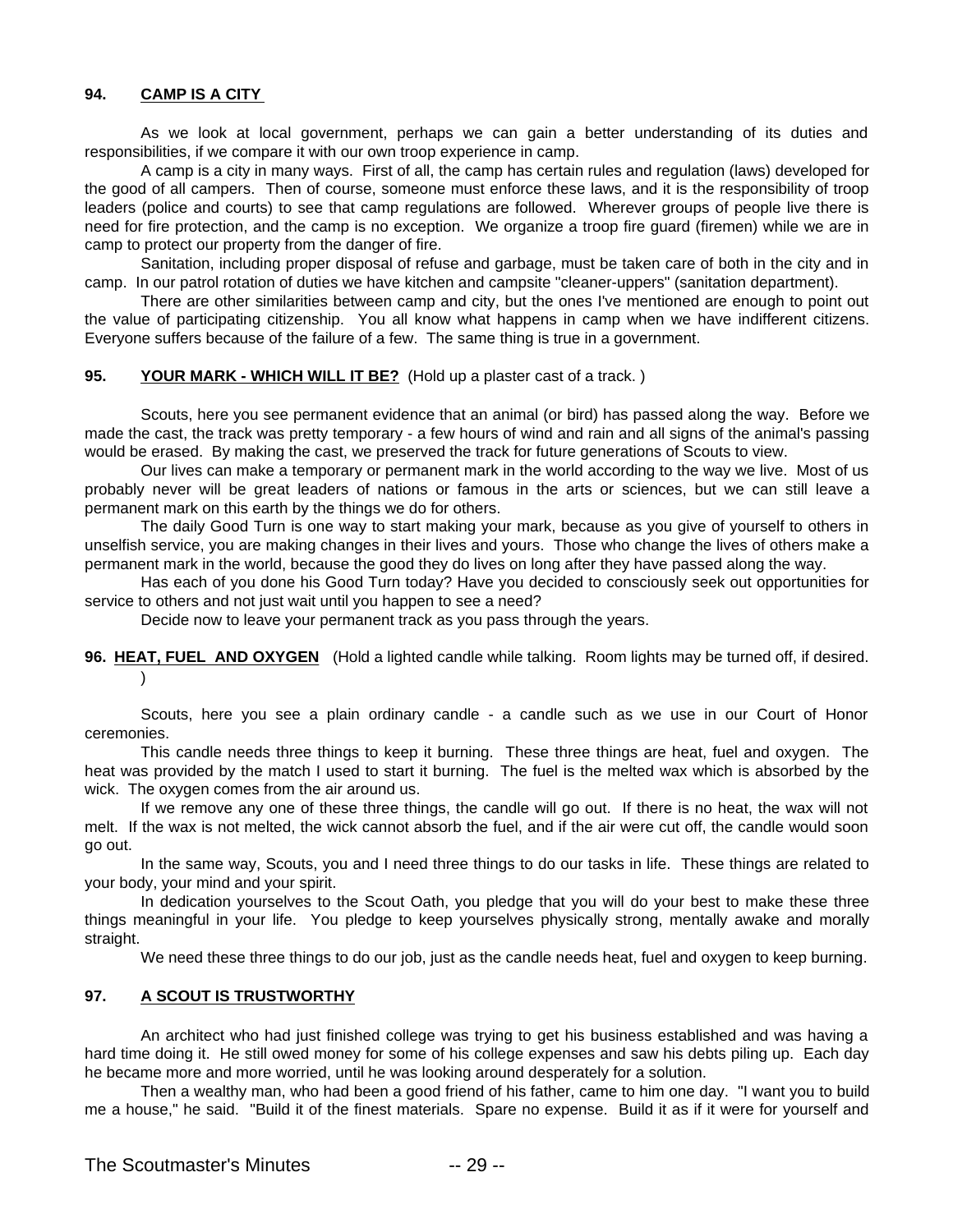you had all the money in the world. Here is an advance on your fee. I will be gone for some months, so take full charge. "

It was like a dream to the young architect. The advance enabled him to wipe out all his debts, and he knew that he could be married soon. For when the house was finished, he could expect other good commissions. Then his reputation would be established solidly. So he set to work with great joy.

As the building progressed, the architect was struck with an idea. The owner would not be back for months. No one was keeping check on the building. He could build the house just as he pleased. So he began to use second-rate materials where they wouldn't show. As he went on this way, he figured he would make an extra ten thousand dollars for himself, because, of course, he would charge the owner for the best materials throughout.

Well, the house finally was finished and the owner came back. The man was pleased. "It's beautiful," he said. "But, unfortunately I will never live in it. While I was traveling, I made some investments in Europe that will keep me there perhaps permanently. And I want you to have this house as a wedding present from me. It's so beautiful! It's a true picture of your own character, true and loyal all the way through!

Imagine how the young architect felt! Yes, the house was a picture of his own character, and would be there to remind him of his cheating for as long as he lived.

**98. THE IMPORTANCE OF KNOWLEDGE** (Have an assistant leader enter the room with a bloody wound on his head. Use catsup or food coloring mixed with cold cream to make blood)

Scouts, we have a bad bleeding case here. I'd better fix him up. (Use neckerchief to make an arm sling on the assistant, ignoring the head wound. )

Well, I fixed him up pretty good, right? No? What's wrong? That's a pretty stupid mistake, isn't it? What should I have done? (Get answers).

The point we're making here is, that bad first aid is worse than no first aid at all. In first aid, you have to know what you're are doing. You don't have to be a doctor to do it right, but you do have to understand what the problem is and then take the proper action. That's what we're learning this month.

All of you know that the First Aid skill award is required for Second Class and the merit badge is required for First Class. So the subject is important for your advancement. But knowing first aid is important for its own sake, not just for advancement. That's why I hope every Scout in this troop become proficient in first aid this month.

## **99. KEEP YOUR COOL**

Scouts, I have a sort of trick question for you. Think before you answer. What's the most important thing for a first aider to do?

Call for help? No, that's often very important, but it's not the first. Check for breathing? No - again, that's obviously vital, but it's not the fist thing.

The most important thing for a first aider to do is this: Stay cool. Don't act in a panic. Think first!

Often you must act fast when a person needs first aid. But think first! That's not always easy to do in a real-life accident or serious illness, but it is essential. It's easy to be calm and cool when we're practicing first aid here in the troop room. It's not so easy when an accident victim is not breathing or when blood is spurting out of a severed artery. In those situations you must act fast.

But begin training yourself now to stay cool and think before you take action. Then if you're ever in a real crisis situation, you will remember the first aider's first rule - stay cool and think.

## **100. GOOD TURN HUNT**

Our program theme this month is called "Good Turn Hunt. " Makes it sound like Good Turns are really hard to find, doesn't it?

They're not really. If you always remember that a Scout is kind and a Scout is courteous, you'll find yourself doing Good Turns all the time without thinking about it - helping another student pick up his dropped books, for instance, or taking out the garbage at home without being asked.

This month we're learning skills that some day might be much more important. . With first aid skills, you may save a life. So our Good Turn Hunt is partly a hunt for those skills. Later this month, we're going start a hunt for a big Good Turn we'll do it in February for our chartered organization. That's part of this program theme, too.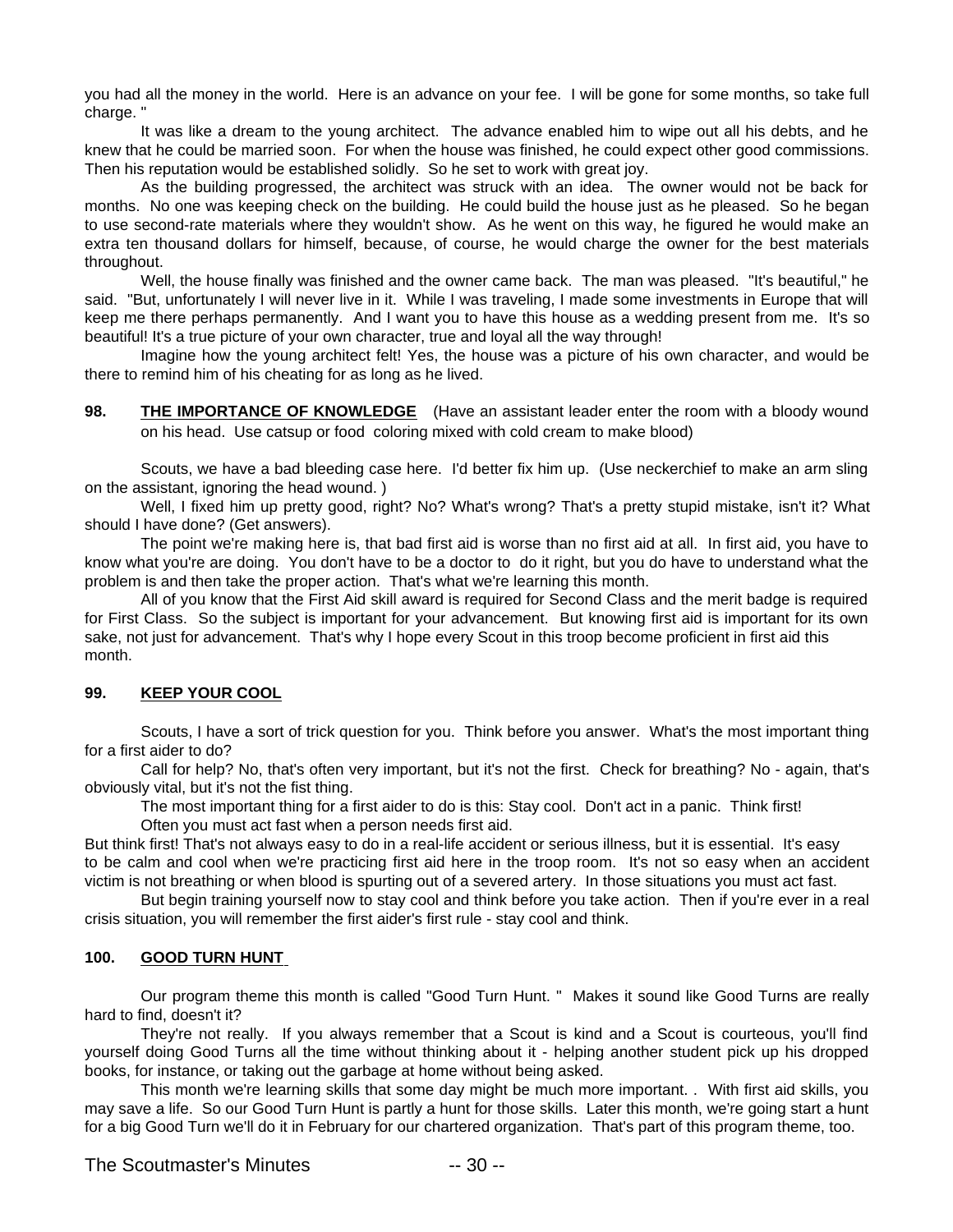But always - every day - you should be conducting your own Good Turn Hunt by remembering that a Scout is kind and courteous.

# **101. THE GOOD SAMARITAN**

This month we've been talking a lot about the Good Turn. The Good Turn idea has been a tradition of the Boy Scouts of America for almost 75 years now, but it's been around a lot longer than that.

Let me tell you about a man who practiced the Good Turn hundreds of years ago. A man was traveling down a road when he was ambushed by thieves. They robbed him and almost beat him to death.

As he lay there bleeding, several people passed by him. They didn't want to get involved. Then a man who believed in Good Turns happened along.

Using his own clothing, he improvised bandages and poured wine on the man's wounds as an antiseptic.

Can you guess who the rescuer was? I'll give you a hint: the story is in the Bible. Yes, the rescuer was the Good Samaritan. He has been famous down through the ages because he cared enough to help a suffering person, and because he knew enough first aid to help.

In Scouting, you are learning to be a Good Samaritan, too - to care enough to help a person who needs it, and also to know what to do.

Let's all aim to be Good Samaritans as we go through life. That, after all, is part of what Scouting means - to help other people at all times. We can say the same thing in another way by again going to the Bible. It says, "Do unto others as you would have them do unto you. "

## **102. YOU'VE GOT TO GET IT OVER**

You've probably seen a baseball pitcher who can throw a ball through a brick wall, but he can't throw strikes. In baseball, if you don't have control, you don't win.

That's true for all of us, not just pitchers. Self-control and self discipline are vital to any man. A man must be able to control his tongue, his appetite and his body and brain if he's going to get anywhere.

A long time ago, a sportswriter named Grantland Rice wrote a little poem that expresses the idea very well. The poem is called "Over the Plate" and it goes like this:

It counts not what you have, my friend, When the story is told at the game's far end; The greatest brawn and the greatest brain, The world has known may be yours in vain; The man with control is the one who counts, And it's how you use what you've got that counts; Have you got that bead? Are you aiming straight? How much of your effort goes over the plate?

# **103. SET OF THE SAILS**

"If you have ever been sailing, or at least watched sailboats, you may have noticed that two sailboats can sail in different directions in the same breeze. The trick is in knowing how to set your sails. That's true of Scouts' progress, too. Let me read a very short play to explain what I mean. "

"Act 1: Curtain. Two boys enter to join a Scout troop. Curtain closes. Time passes. The curtain parts again. "

"Act 2: Same scene two or three years later. Where are the Scouts who joined the troop in act 1? There's one! He's an Eagle now. And there's the other! But he's only wearing the Second Class badge. Why? They both had the same chance. One of them sailed ahead, taking advantage of all opportunities. The other just limped along. It must be the set of their sails.

"Poet Ella Wheeler Wilcox said it this way: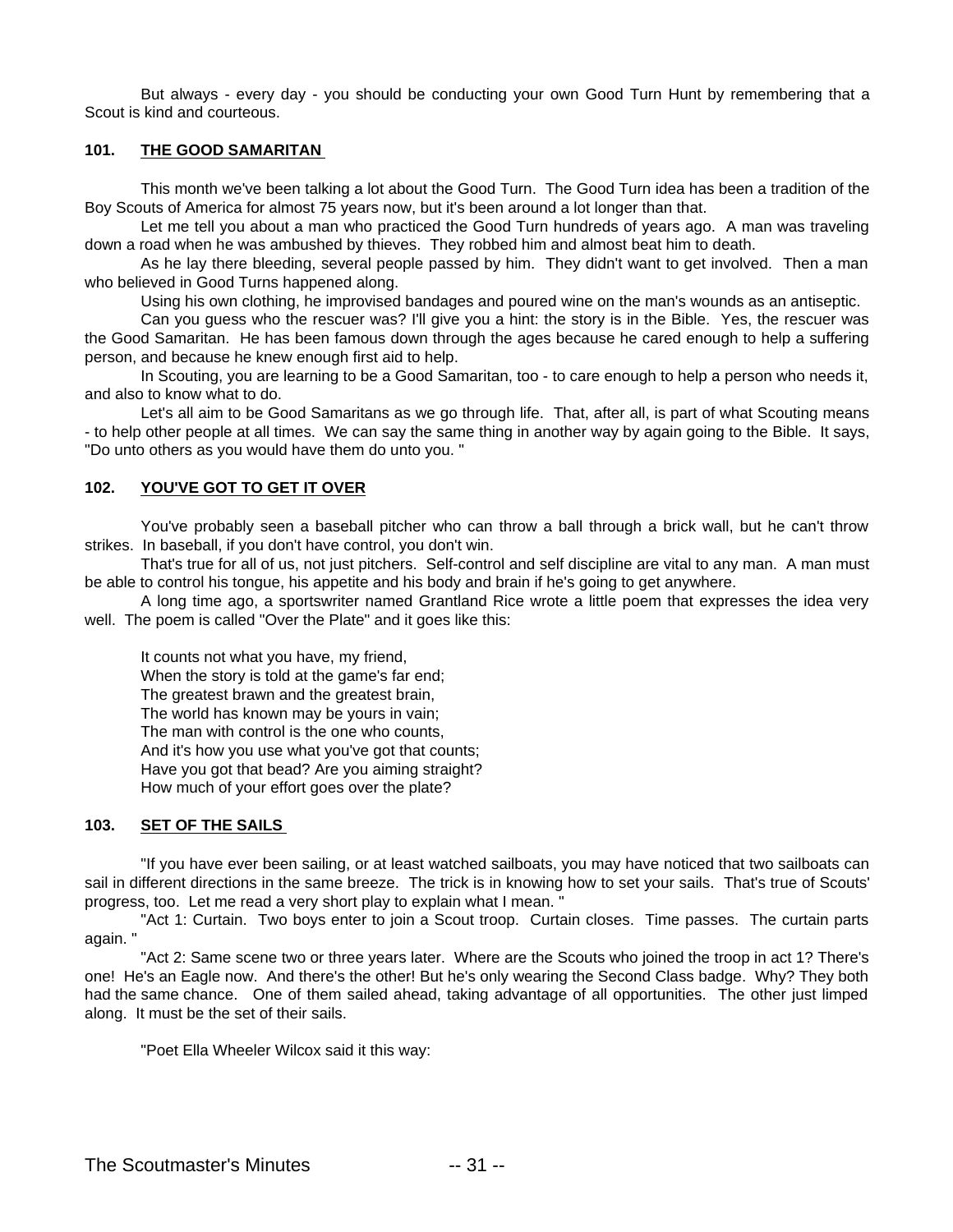One ship drives east and an other drives west, With the selfsame winds that blow, 'Tis the set of the sails and not the gales, Which tells us the way to go. "

# **104. A WARPED WHEEL**

Scouts, if you loosen five or six adjoining spokes on a bicycle wheel, it will warp out of shape so that it no longer makes a true circle. Pretty soon you're going to have a bumpy ride.

Your character is something like a bike wheel. The spokes are a series of rules that in Scouting we call the Scout Law. The points of our Scout Law are guides to help you stay straight and true. if you get loose and sloppy on any point of the Scout Law, the result will be the same as loosening the spokes on a bike wheel. Your personality will be warped and out of shape.

One way to stay true to yourself is to see that your observance of the Scout Law is always foremost in your mind.

When doubts creep in and you might consider violating one of the points of the Law, think about the warped, out of shape bike wheel and resolve to live up to the ideals of Scouting.

# 105. **HEY KIDS**

Just before you go to sleep tonight, check this list: Did you get up on time? Did you make your bed? Did you eat a good breakfast? Did you read something interesting? Did you learn something? Were you polite, Did you help a friend? Did you do some work around the house? Did you try to earn some money to help pay for your clothes? Did you think about your future? Did you read a newspaper or watch a newscast? Did you brush your teeth? Twice? Did you tell your parents how much you love them? Imagine how good you'll feel about yourself, if you can say "Yes" to these questions, today, and every day.

## **106. WHERE ARE YOU?**

Your third grade teacher said you had a problem with math. You gave up on math, and you eliminated two-thirds of the jobs available in the world. Somebody decided the Navy needed a cook. After your hitch, you opened a restaurant.

Mother was a nurse. Now you are. Why are you where you are? Because you want to be there? Think about it. Maybe you ought to be somewhere else. Maybe it's not too late to figure out where, and how to get there.

## **107. LITTLE THINGS**

Most of us miss out on life's big prizes. The Pulitzer, The Nobel, Oscars, Tonys, Emmys. But we're all eligible for life's small pleasures. A pat on the back, a kiss behind the ear, a four pound bass, a full moon, an empty parking space, a crackling fire, a great meal, a glorious sunset, hot soup, cold beer. Don't fret about copping life's grand awards.

Enjoy its tiny delights. There's plenty for all of us.

# **108. LEISURE**

Scouts, I wonder how many of us are really mentally awake, keep our eyes open and are really aware of what goes on around us. I mean in this fast paced world in which we live in, how many of us ever stop to think and take a look around us at all the beautiful things that God has given us that we simply take for granted. What if they were suddenly all gone one day, maybe tomorrow. The reality of this is only too close sometimes, isn't it? A poet William H Davies in his poem LEISURE sums up very well the unfortunate truth of reality today. It goes like this: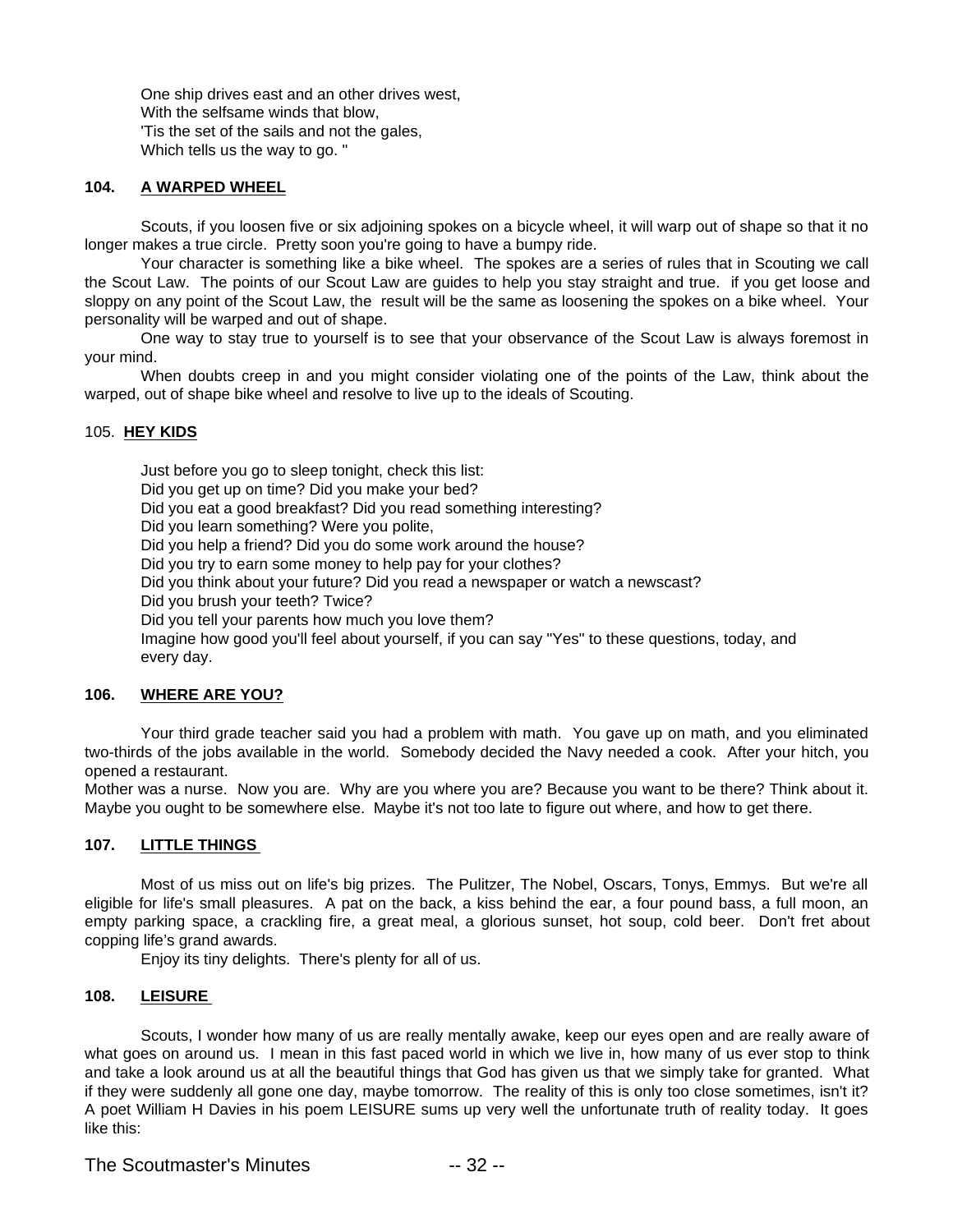What is this life if full of care We have no time to stand and stare. No time to stand beneath the boughs, And stare as long as sheep and cows. No time to see, when woods we pass. Where squirrels hide there nuts in grass.

No time to see, in broad daylight, Streams full of stars, like skies at night. No time to turn at beauty's glance, And watch her feet, how they can dance. No time to wait till her mouth can, Enrich the smile her eyes began.

No time to see, in broad daylight, A poor life this if, full of care. Streams full of stars, like skies at night. We have no time to stand and stare.

# **Are you mentally awake, Scouts?**

# **109. WHATEVER HAPPENED TO "YES PLEASE"**

It went the way of "Thank you," "Excuse me," "Yes, sir. " Do you know who just about killed all those phrases? All of us. We did not use them enough. We now get, "Huh?" "What?" "Gimme more. " Mannerly responses are learned at home. Rude, barbaric responses are also learned at home. William of Wykeham, who was born in 1324 said, "Manners maketh man. " If we're so smart in the 20th century, How come we're not as civilized as William was in the 14th century? To the person who says, "Huh?", pass this message along.

## **110. YOUR LABEL**

Smart shoppers read the labels when they go to the supermarket. Product labels tell them a number of things:

Whether the can or package contains beans, corn, flour, or pork chops; what ingredients it contains; what it costs; the weight of the product. The label also carries the trademark of the packer or manufacturer. You may learn a lot by reading labels.

In Scouting, we carry around our own labels. The uniform itself is a kind of label. It tells people that we are Scouts and that we are trying to live by the Scout Oath and Law.

If they know anything about Scouting, the badges we wear are labels, too. The badges describe some of the ingredients that make up your package - how far you have progressed and whether you're now a leader in the troop.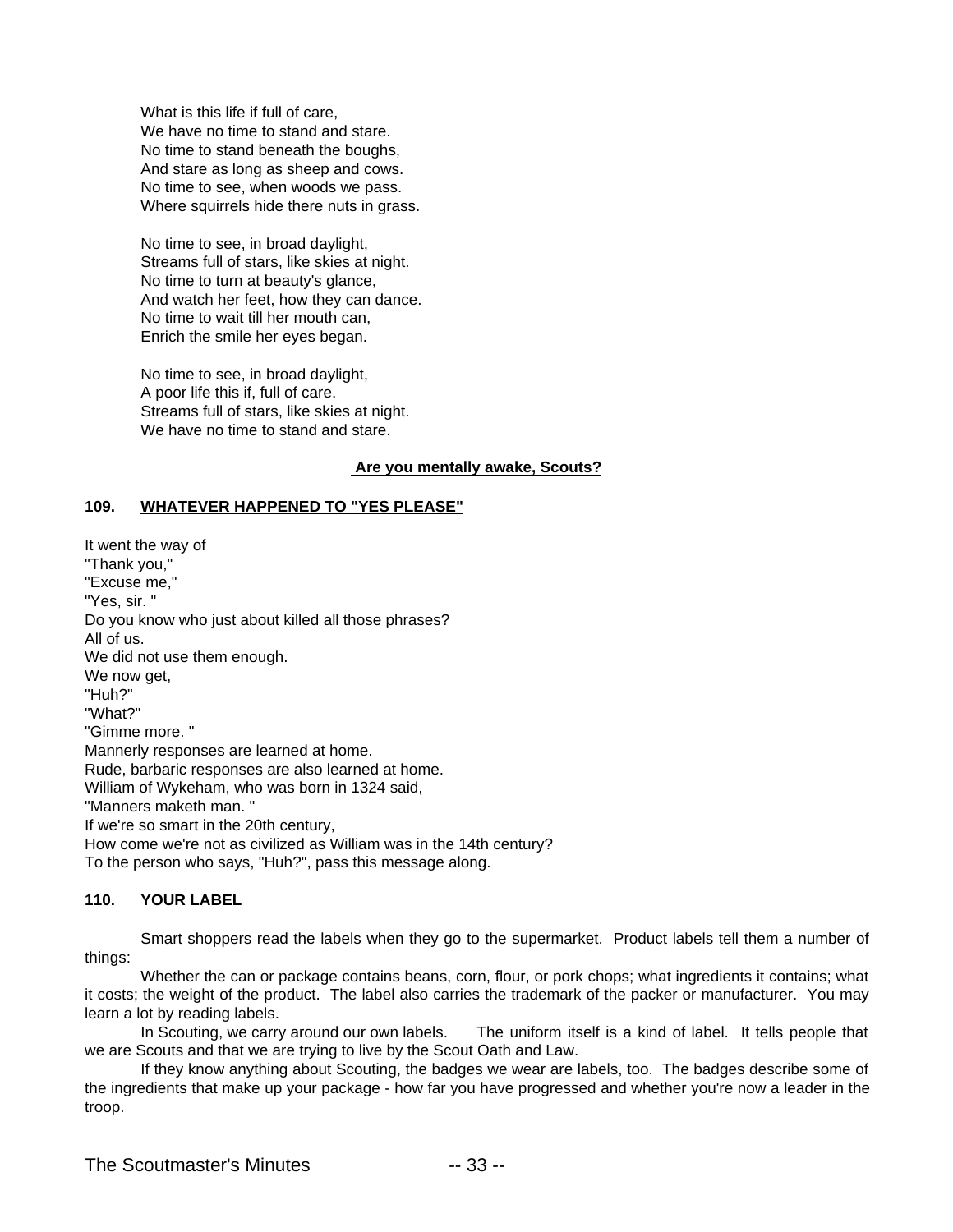How well does your label describe the contents of your package? Can it be said of you: "The enclosed package lives up to the Oath and Law? He is prepared to help in emergencies and does a good turn daily?"

And is it true that the badge of rank you wear honestly reflects your Scouting skills? I'm quite sure it does because

we don't give badges in this troop to Scouts who haven't earned them.

Wear your label, your uniform and its badges, proudly. And remember that it tells a lot about you and about your pledge to the Scout Oath and Law.

## **111. ON PATRIOTISM**

True patriotism is more than getting a lump in your throat when the flag passes by. it involves determination on your part to se that America remains free. It involves your willingness to put the best interest of the nation ahead of your own self-interest. Single interests may be important. But the art of democracy is the ability to recognize the common good. The ability to give and not just to take. 231 million people can pull our nation apart or pull it together. Which way did you pull today?

## **112. HE'S NO ORDINARY BOY**

When a Scout becomes an Eagle Scout he's still a boy. only a little more than a million Scouts have ever advanced to Scouting's highest rank. Some 1. 5% of the more than 40 million Scouts who have started out on the Eagle trail since the beginning of Scouting in America 79 years ago completed the trip. The Eagle has tramped a long, rugged and rewarding trail. No two Eagle Scouts are exactly alike, yet all are fundamentally alike. By noting some of these fundamentals , an insight might be glimpsed of what an Eagle Scout is. The final result is the uses the boy makes of them as he grows into manhood.

He has learned that reverence to God comes before all other things. He knows that respect for the rights and convictions of others is part of his duty to God and his fellow man. He demonstrates the true meaning of loyalty, although he may not be able to define it. He has learned discipline and teamwork and how to apply them in his daily living. He has developed his own code of honor based on the ideals of Scouting. He has learned that physical bravery may require less courage than standing up for one's convictions. He has perseverance and determination: He must have if he is to attain Eagle rank. he has the knowledge that nature gives to those who seek it. He has Scouting skills that will be invaluable to him all his life. He presents a cheerful outlook on life even in the face of hardships and disappointments. He has more than a vague idea of what duty to his country is: he knows it starts with duty to God, his family and himself. He eagerly seeks the underlying peace offered by God through his wilderness and wildlife. He's a qualified junior leader. He realizes his obligation to the movement that gives him the opportunity to gain and develop those attributes of character.

# **113. THE MOST ELUSIVE GIFT OF ALL**

If you asked most sane and temperate men and women throughout the world what they wanted most for the holidays, their first choice wouldn't come in a magnificent box with a fancy ribbon. They couldn't find it on a colorful page of a fat Christmas catalog. They wouldn't see it glistening out at them from a window of a smart boutique. Because it's the most precious and elusive gift of all. . . peace on earth.

## **114. PASS IT ON**

What magic there is in togetherness alone. Unshared. Undivided. Far away in your soft green world of solitude of things to fill the dreams of childhood. The music of wind in the pines. Firelight. Night sounds. Only for a while will you stand the tallest tree in the forest. Capture those fleeting moments. While the child is learning Scouting, Scouting will teach the child. And the child will need the green world someone else gave you. Pass it on.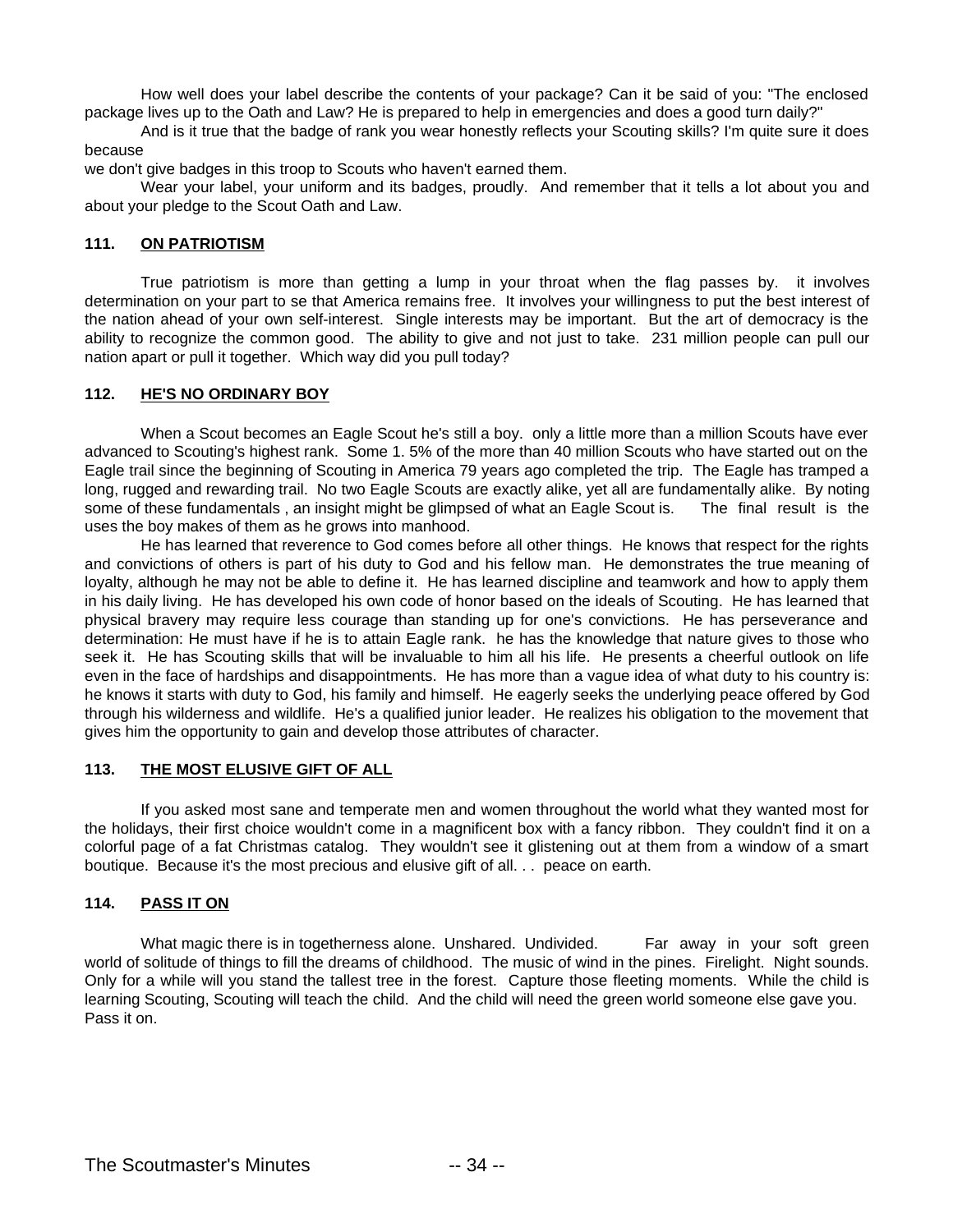# **115. LOOKING FORWARD TO YOUR CAREER**

How many of you think you know what career you will choose when you become men? Most of you have plenty of time to make up your mind, and probably you'll change your ideas before you really get serious about a career.

The reason I asked the question is that this month you have a chance to do some career exploration as we sample a few merit badges. You know there are more than 100 merit badges and probably half of them are related to careers. So your years in Scouting are a great opportunity to take close look at the world of work.

Don't miss the chance. It's a chance not only to find out which careers interest you, but it's also a chance to find out which careers you don't like. That's a good thing to find out now, if you can, so you don't spend a lot of time thinking about a career that's not for you.

If you're on the trail to Eagle - and I hope everybody here is - you have to worry about getting the required merit badges - First Aid, Safety, Camping, the three Citizenship badges, and so on. But for the other merit badges you'll need, don't just pick the ones that look easiest. use the opportunity offered by merit badges to explore working careers and meet people in those careers. When it's time for you to decide on a career you'll be glad you did.

## 116. **FIRST CLASS**

In our everyday speech, "first class" means the best. When we say that a man is traveling first class, or that's a first class restaurant, everyone understands what we mean.

In Scouting, "First Class" has another meaning. As we all know, it's the fourth of our seven ranks. In some ways it's the most important because it's the hump you have to climb over to reach Star, Life and Eagle. A First Class Scout has mastered the basics of Scouting and is ready for the advanced course.

You fellows who joined the troop last fall ought to be setting your sights on First Class badge by now. Most of you have made Second Class by this time and you'll soon have been in Scouting long enough to be eligible to earn First Class rank. Why not make it a goal to make Fist Class by the time we go on our "Great Outdoor Quest" this summer?

In this troop, we try to be first class in everything we do - camping, hiking, camporees, Scout shows, trips. To achieve that, we need lots of First Class Scouts - those who have earned the First Class badge.

# 117. CARING FOR TOOLS (Show various hand tools)

Tools like these are essential in making repairs around the house and in doing the kind of community Good Turn we're planning this month. You couldn't do the job without them.

But they must be in good condition. If your hammer head is loose, the hammer becomes a dangerous weapon. If your saw blade is dull, it makes the work harder and you also run the risk of cutting yourself if the blade jumps out of the groove. And if your screwdriver's blade is all beat up, you're going to ruin a lot of screws.

Your character is like a set of tools. Think of your character as a set of attributes we talk about in the Scout Law - trustworthy, loyal, helpful and so on. if you're not trustworthy, that part of your character is like a hammer with a loose head. you could be dangerous to others because no-one could depend on you to do what had to be done in an emergency. If you're not loyal, you're like a dull saw blade - not reliable when the chips are down.

A good craftsman keeps his tools in excellent shape because they are his livelihood. A good Scout keeps his character in excellent shape because he knows that the attributes that make up his character are his most precious possession. Let's remind ourselves of that by joining in the Scout Law.

## **118. BE PROUD**

You can't watch TV or read a newspaper today without hearing the word "community. " There's talk about the black community, the Hispanic community, the business community and the scientific community. Wherever there are people with the same interests, they're a community.

You're part of a community, too. It's our neighborhood (or town). As a resident of this community, you have some common interests with everybody else that lives there. you want it to be clean and safe with pleasant streets, good schools and friendly people - a place you can be proud of.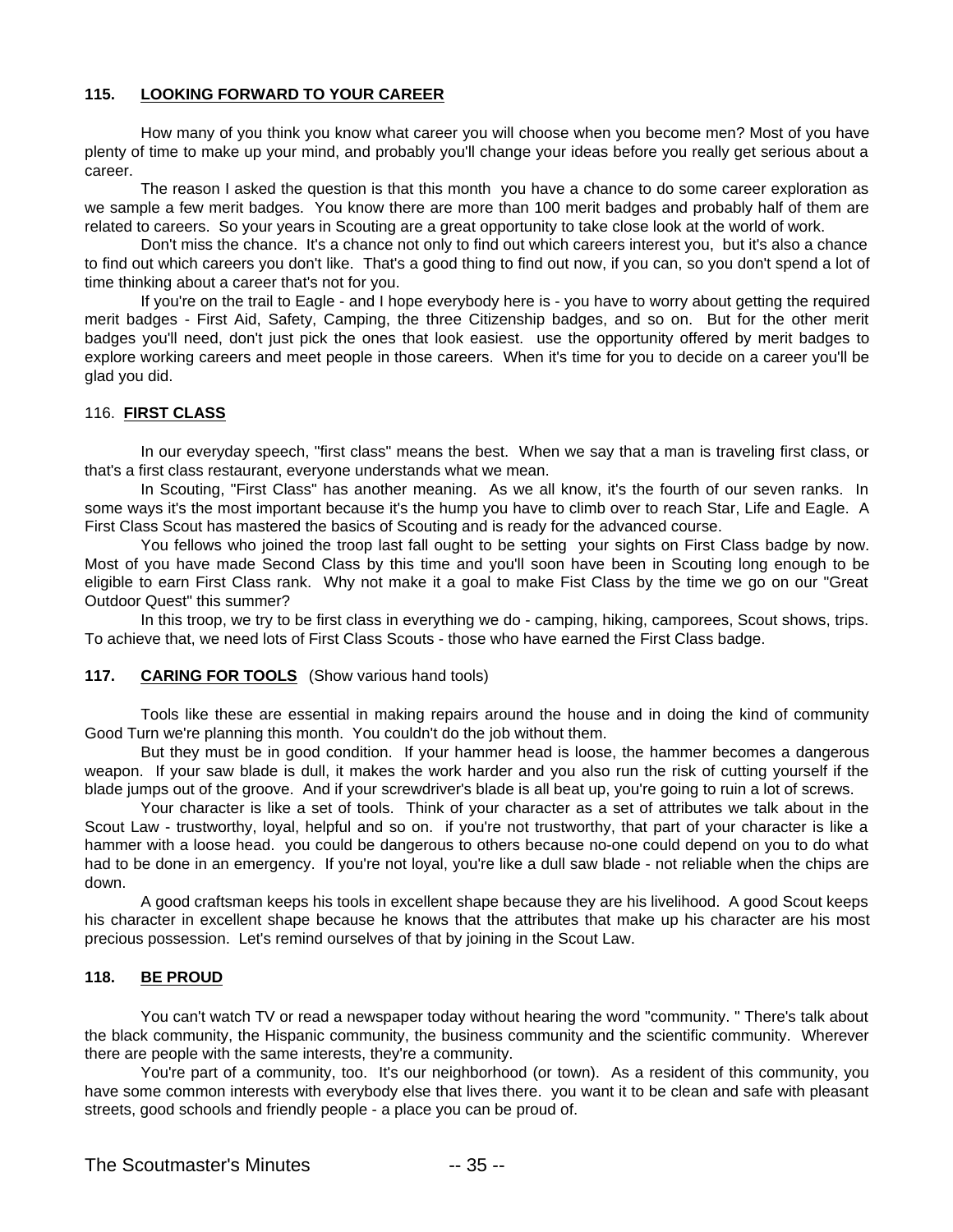Well, there's something you can do about that. In fact we're going to do something about it next week with our Good Turn. But you can do more. you can avoid littering, for example, and it won't hurt you to pick up other people'

s litter either. You can be a good citizen in school and thus make your school better.

Be proud of you community. And let's all do our part to make it a place we all can be proud of.

#### **119. YOU'RE THE FINEST**

In just two hundred years, your country, through freedom and hard work, has changed the world. In agriculture, industry, education, medicine, law, transportation, and on and on. no country can match America's record in religious freedom, civil freedom, human rights, and the importance and dignity of the individual. We do have our differences. but when we join together in times of crisis, our strength is awesome. Among all the world's nations, America still stands out in front. You're an American. You're the finest ever - and don't you ever, ever forget it.

## 120. WHAT ARE WE DOING TO OURSELVES?

Many books offer answers on how to live our lives. But, there's one book that raises questions about what kind of lives we lead. It's the phone book. It has hotlines for Alcohol Problems, Battered Women, Child Abuse Drugs, Elderly Abuse, Gamblers Anonymous, Rape Crisis, Runaways, VD Information, and more. Why so much misery? What went wrong? Don't we know what we're doing to ourselves?

## **121. AIM SO HIGH YOU'LL NEVER BE BORED**

The greatest waste of our natural resources is the number of people who never achieve their potential. Get out of that slow lane. Shift into that fast lane. If you think you can't, you won't. If you think you can, there's a good chance you will. Even making the effort will make you feel like a new person. reputations are made by searching for the things that can't be done and doing them. Aim low boring. Aim high soaring.

## **122. THE SNAKE THAT POISONS EVERYBODY**

It topples governments, wrecks marriages, ruins careers, busts reputations, causes heartaches, nightmares, indigestion, spawns suspicion, generates grief, dispatches innocent people to cry in their pillows. Even its name hisses. it's called gossip. Office gossip, shop gossip, party gossip. It makes headlines and headaches. Before you repeat a story, ask yourself: Is it true? Is it fair? is it necessary? If not, shut up.

#### **123. THE REAL WAY TO HAPPINESS**

Who can tell me what the Scout slogan is? That's right, "Do a Good Turn daily". The handbook tells us that a Good Turn is an extra act of kindness. It might be a big thing like saving somebody's life with courage and skill. Or could be some small act like picking up trash on the street or helping a child get his kite out of a tree.

There are two good reasons for doing Good Turns. one of them, obviously, is that it makes other people happy. But you will find, if you do a Good Turn daily, that it makes you feel good, too. Baden Powell, the man who started Scouting in England almost 80 years ago, said this about a Good Turn: "The real way to get happiness is by giving it to other people. " Everyone of us should be doing our Good Turn daily. Are you? If you don't think about it very often, it's a good idea to start now. We'' be reminding ourselves later this month when we do a troop Good Turn for \_\_\_\_\_\_\_\_\_\_\_. But if you have the Scouting Spirit, you will do your best to follow the Scout slogan in your daily life with some small service to your family, your teacher, your friends, or a perfect stranger.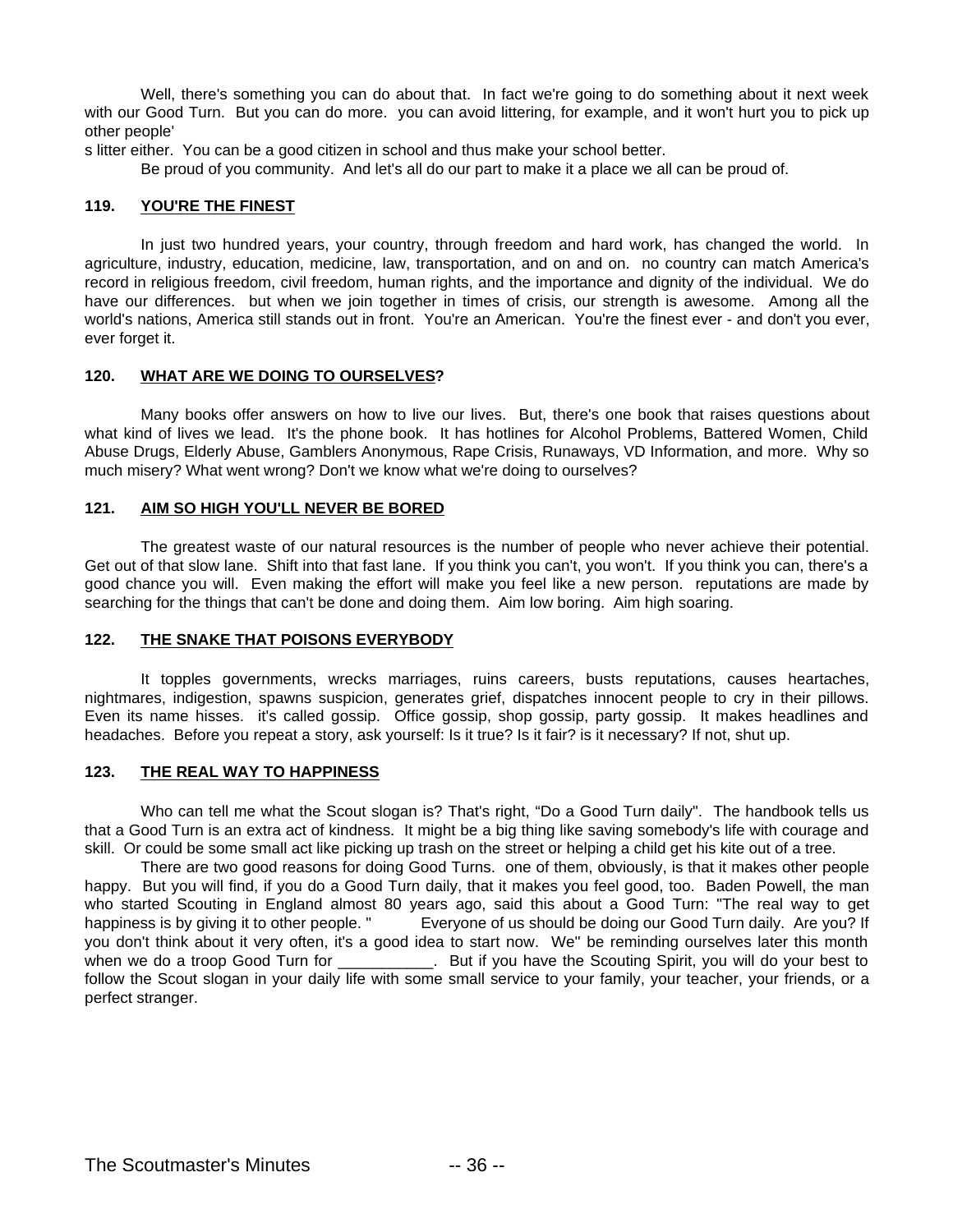# **124. THANKSGIVING**

Thanksgiving is almost here, and that means a school holiday, probably some football games to watch, and surely a big meal of turkey with all the trimmings.

It's a great time for everybody. But before the holiday passes, take a few minutes to think about what it really means. Thanksgiving started out to be a time for giving thanks to God for his blessings. We should make sure to keep that thought in our celebration today.

That doesn't mean we have to spend the whole holiday time in prayer. By all means we should enjoy the feast and the football. But we should also remember that a Scout is reverent, and part of that point of the Scout Law is praying and giving thanks at appropriate times. So when you sit down to your big Thanksgiving dinner, don't forget to offer your thanks to God, not only for the food but for all your other blessings.

## **125. SCOUTING PATHFINDER - BADEN-POWELL**

Three months from now, we're going to be celebrating the \_\_\_th anniversary of the Boy Scouts of America. But Scouting is even older than that. It really began \_\_\_\_ years ago on a little island in England. British general named Robert Baden-Powell took 21 boys camping on this island and tested his ideas of Scouting for boys.

From that first camp, the idea grew into a worldwide movement. Baden-Powell was a remarkable man. You can read a little about him on page 475 of your handbook. Baden-Powell wrote the first Scout Oath and Law and motto, "Be Prepared. " He developed the idea for patrols within a troop, and he taught many of the outdoor skills we learn today. Now let us honor Baden-Powell by repeating the Scout Oath. (Lead Oath)

## **126. SCOUTING PATHFINDER - ERNEST THOMPSON SETON**

Last week I talked about Baden-Powell, the English general who founded Boy Scouting. While Baden-Powell was working out his ideas for Scouting, in this country a man named Ernest Thompson Seton was doing something quite similar. Seton was an author and an artist, and even before Baden-Powell organized the first Scouts, Seton had started a boy's organization called the Woodcraft Indians.

His Woodcraft Indians hiked and camped and studied nature, just as Scouts do. When Baden-Powell's Boy Scouting idea spread to America, Seton joined in . He became the first Chief Scout of the Boy Scouts of America, and he did much to spread the idea of Scouting here.

Seton stressed Indian lore, and many of his ideas still live in the Order of the Arrow. In honor of Ernest Thompson Seton let us repeat the Scout Law. (Lead Law)

## **127. SCOUTING PATHFINDER - DANIEL CARTER BEARD**

I told you last week about Ernest Thompson Seton, who was one of the earliest leaders of the Boy Scouts of America. Another important leader of the BSA in those days was Daniel Carter Beard. He was an illustrator and writer of boys' book. In 1902, \_\_\_\_ years ago he started an organization for boys called the Sons of Daniel Boone.

In was a pretty informal organization. Mostly he promoted it by writing magazine articles and letters to boys. But the Sons of Daniel Boone were forerunners of Boy Scouts, and Beard became one of the main leaders of Scouting Let's honor Dan Beard with our patrol calls. (Each patrol gives call)

## **128. MEASURE YOURSELF BY THE GOLDEN RULE** (Show an ordinary ruler)

What do I have here? Right, it's a ruler. Some people call it a rule. This one isn't golden but it does remind me of the Golden Rule. Do you know what the Golden Rule is?

"Do unto others as you would have them do unto you. " That's a great guide for living, Scouts. If we always followed that rule, we would always be kind to others because no-one wants unkindness done to him.

The trouble is, we aren't saints. And so we don't always follow the Scout Law - A Scout is kind" - or the Golden Rule. Some of us follow the Golden Rule for about three inches. Others makes it eight inches. A few of us might make it all the way to eleven inches.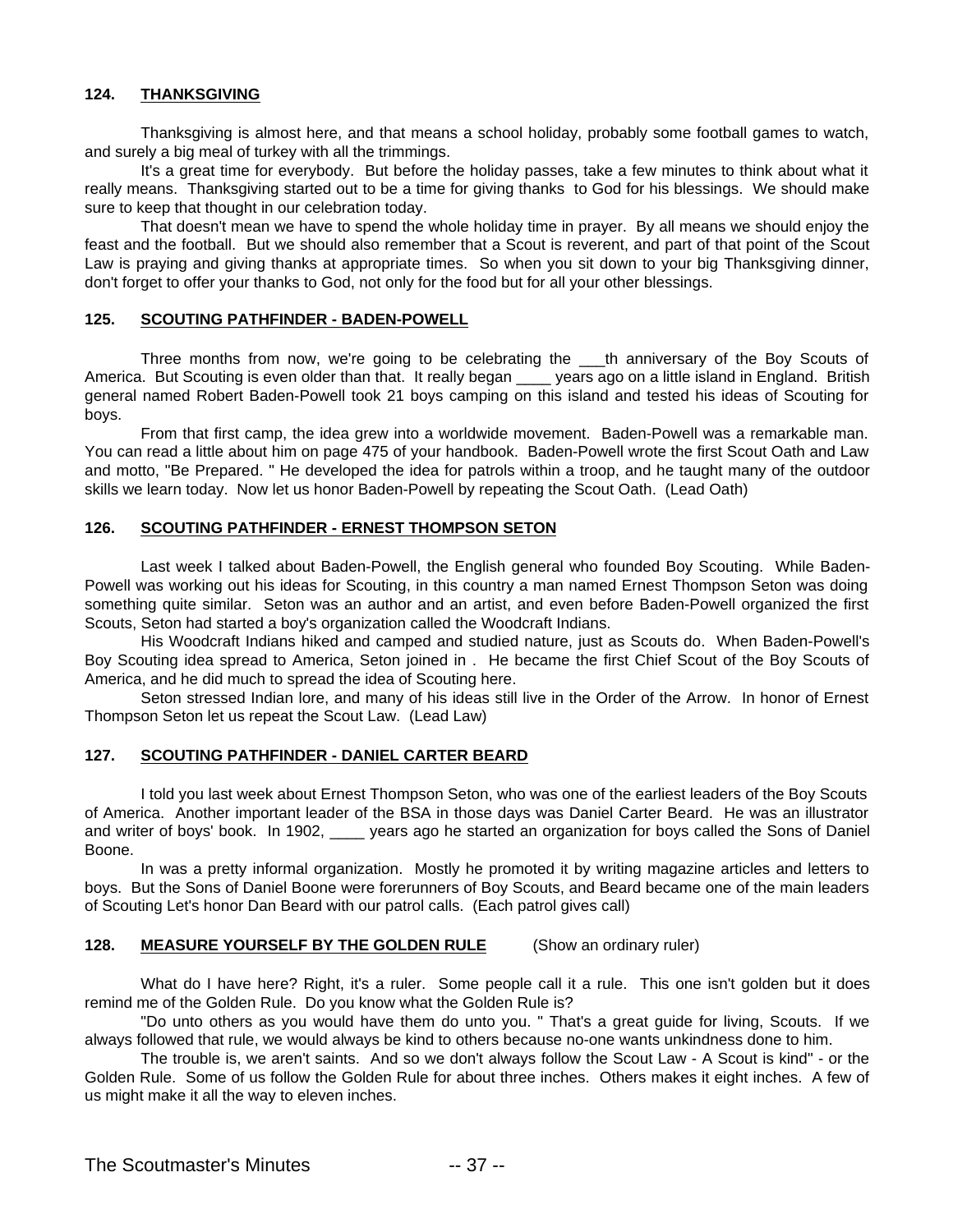How far do you go on the Golden Rule? Probably not as far as you could. So the next time you're tempted to do something unkind, or say something that will hurt someone, stop and think. What will it do to your place on the Golden Rule?

## **129. DON'T BE A LITTERBUG** (Hold up a paper carton or other piece of litter)

This month we've been talking a lot about conservation of natural resources, and next week on our campout we're going to tackle some conservation work in the woods.

But one thing we all do everyday to help is to avoid throwing litter around. (Toss litter in waste basket. ) I'm not saying that if we avoid littering, a tree will grow better or a wild creature will benefit. But **we** will, because a clean environment looks a lot better, and it will encourage us to do some real conservation work.

An awful lot of people are litterbugs. They think nothing of tossing cans, bottles, cartons and other junk on to the ground wherever they go. it's a disgusting habit, and one I hope none of you does or will ever start.

As Scouts, we should live by the Outdoor Code and be clean in our outdoor manners. That means we **never** throw litter on the trail and we **always** leave our campsites better than we found them. Let's try to remember that all the time, not only when we're outdoors with the troop.

## **130. BE PREPARED FOR ANY OLD THING**

What's the Scout motto? That's right, "Be Prepared. " Can anyone tell me where it came from? Well, it was started by a man who founded the Scouting movement almost 80 years ago. His name was Robert Baden-Powell. He was an English general who took the first Scouts camping back in 1907. He was a most interesting man. If you're curious about him, you can learn a little by reading page 475 of your handbook.

Baden-Powell was once asked what the motto meant. What is a Scout supposed to be prepared for? "Why any old thing," Baden-Powell replied.

That's a tall order. Life holds a lot of surprises and we can't be prepared for all of them. But in Scouting you're learning how to handle many surprises and crises. You learn how to give first aid, how to live comfortably outdoors, give service to your community and nation, clean up your environment, do good Turns for people and a host of other things. Later this month we're going to talk about being prepared to make choices between right and wrong, too.

Preparing you for life is what Scouting is all about. We're going to do our best to make you prepared for any old thing.

# **131. TWO HUNDRED YEARS OF FREEDOM**

Can anybody tell me what holiday falls on September 17. It's Citizenship Day or Constitution Day. Probably you've been talking about the reason for that holiday in school. If you don't already know it, on September 17, 200 years ago, the founders of this country agreed upon the US Constitution.

It is by far the oldest written constitution of any country in the world, and it is the main reason that we enjoy freedom today. The Constitution established our form of government, and perhaps more important, it guarantees the rights of citizenship that we all enjoy.

Most of us take those rights for granted. We can't imagine living in a country where people cannot speak freely, worship God as they wish, or join associations that criticize the government and blast the President. But there are billions of people in the world without any of those rights.

Remember that as you grow older and begin to vote, pay taxes, and perhaps become a leader in government or civic affairs. The Constitution is the foundation stone of this country, which is why the President and many other officials take an oath "to protect and defend the Constitution. " Each of us should take the same oath because it is the basis of our liberty.

## **132. CAN EIGHT WORDS MAKE A DIFFERENCE**

Doctrines, credos, manifestos, laws, declarations, codes of ethics. Ever since people have been able to communicate they have compiled words to live by. But the world is still troubled. Take these words: Honesty, Workmanship, Ambition, Faith, Education, Charity, Responsibility, Courage. Chances are that four and half billion people won't agree to live their lives by them. But think how much better your life would be if just one person does. You.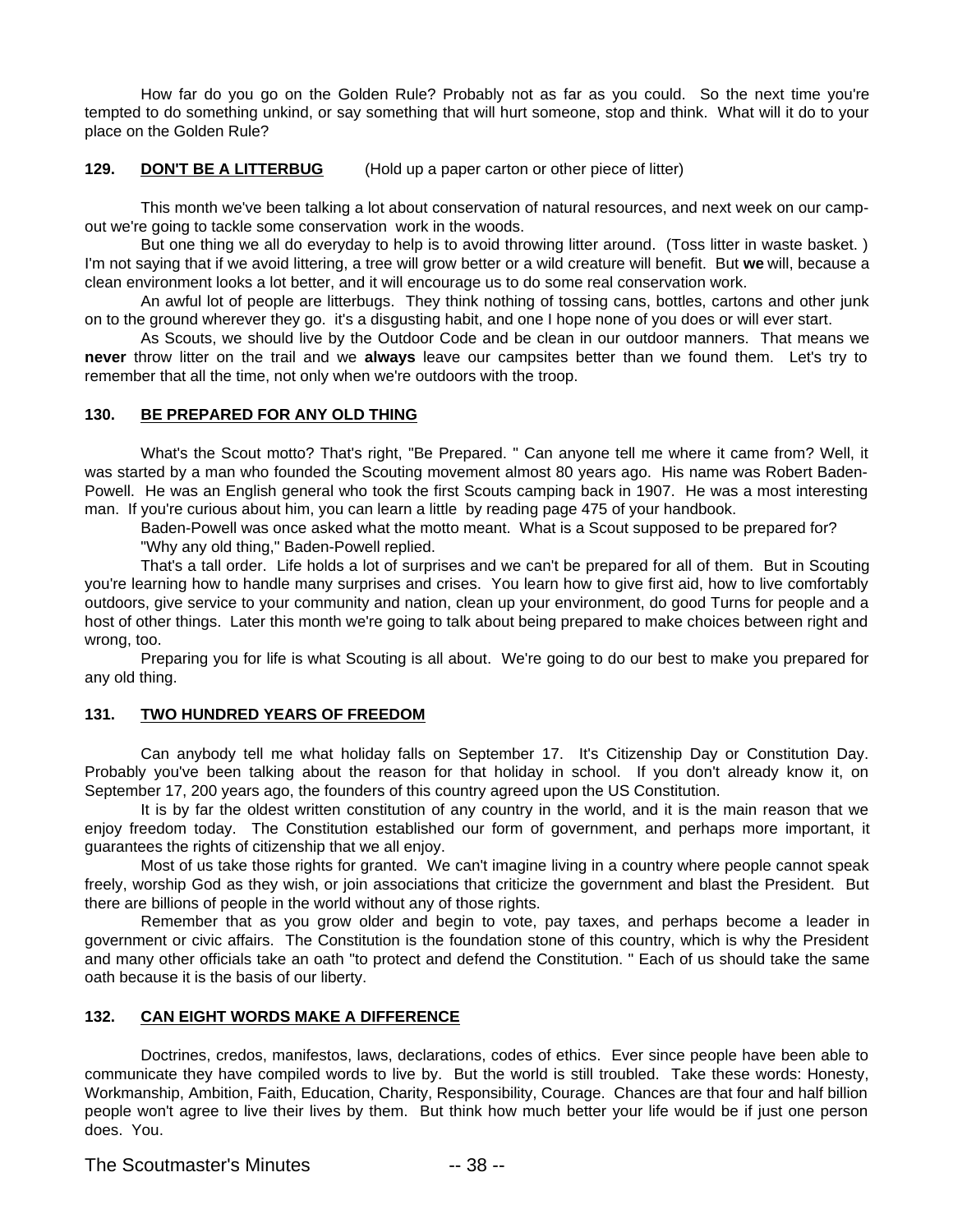## **133. THE WINNING SPIRIT**

Scouts, what is a winning spirit? In some sports, people say that a guy who has the winning spirit really comes to play. That kind of guy is sometimes called a "gamer".

In Scouting we have gamers, too. Know who they are? They're the guys who are active in their patrols and in our troop. They're always trying to learn something new and to advance from one rank to another.

That kind of guy has his own motto. His motto is, "Be First Class". From the day he joins the troop he's shooting for First Class - in rank and in everything he does. You new Scouts should remember that. Be First Class!

# **134. PATROL SPIRIT**

I'm sure all of you Scouts have played team sports, so you know what teamwork means. Most football fans see a touchdown run and say, "Wow! Isn't that guy a great runner?" Maybe he is, but if you have played football you that what really made the great run was the blockers on the line and in the secondary. teamwork made the touchdown. not just one guy's talents.

Patrols are the same way. If you win one of our inter-patrol contests, or if you have the best campsite at a camporee, it's not just because one guy is such a great Scout. It's patrol teamwork.

The secret of patrol teamwork is have every member do his job, whatever it is. If one Scout goofs off, the patrol suffers. If every Scout does his part, the patrol is bound to be a winner.

The winning attitude is what we call patrol spirit. Is your patrol a winner? I'm not asking whether you win every contest. I'm asking: Is your patrol doing the very best that it can and is every member contributing? If your answer is no, then ask yourself: "Am I doing my very best? Do I have real patrol spirit?"

# **135. LAWS AND MEN**

Why do we have laws? What's the purpose of laws? That's right, we need laws to govern society. To protect life and property and to make rules for the way our society works. If we had no laws, there would be nothing to stop a man from injuring someone weaker than himself or stealing from others. Laws are essential for any civilized society.

But you know, there are laws and laws. For instance, we speak of the laws of nature. Is that some kind of written rule that everything in nature must follow? Not really. It's more like a description of the way the natural world works. The law of nature tells us that predator animals like lions will kill and eat prey animals like wildebeests and antelopes - not because they are vicious but that is nature's way of sustaining her creatures.

Then there's the Scout Law. Are the 12 points of the Scout Law something that must be obeyed or you'll go to jail? Of course not. The Scout Law is a different kind of law. It's a prescription for a good character. but in it's way, the Scout law is just as important as the laws Congress passes because the man who follows the Scout Law will be the best kind of citizen. that kind of citizen tries his best to obey not only the Scout Law but also the laws of his community, state, and nation. Let's now stand and renew our pledge to the Scout Law.

## **136. MEASURING UP**

This month we're learning how to measure heights and distances by estimation. It's fun, and it can be a useful skill in the outdoors - in planning pioneering bridges, for example.

We measure by estimation in lots of everyday things, too. in the morning you estimate how much orange juice you want for breakfast by pouring it into a glass. It's not a precise amount, just approximate. And you measure by estimation when you cross a street well before a car comes or when you pass a football to a running teammate.

One thing most of us don't measure often enough, though, is ourselves. How often do we stop and say, "Am I doing the right thing? Is it what a Scout should do? How am I measuring up to the Scout Oath and Law?" I suggest that you set aside five minutes a week to pause and ask yourself, "How am I measuring up?"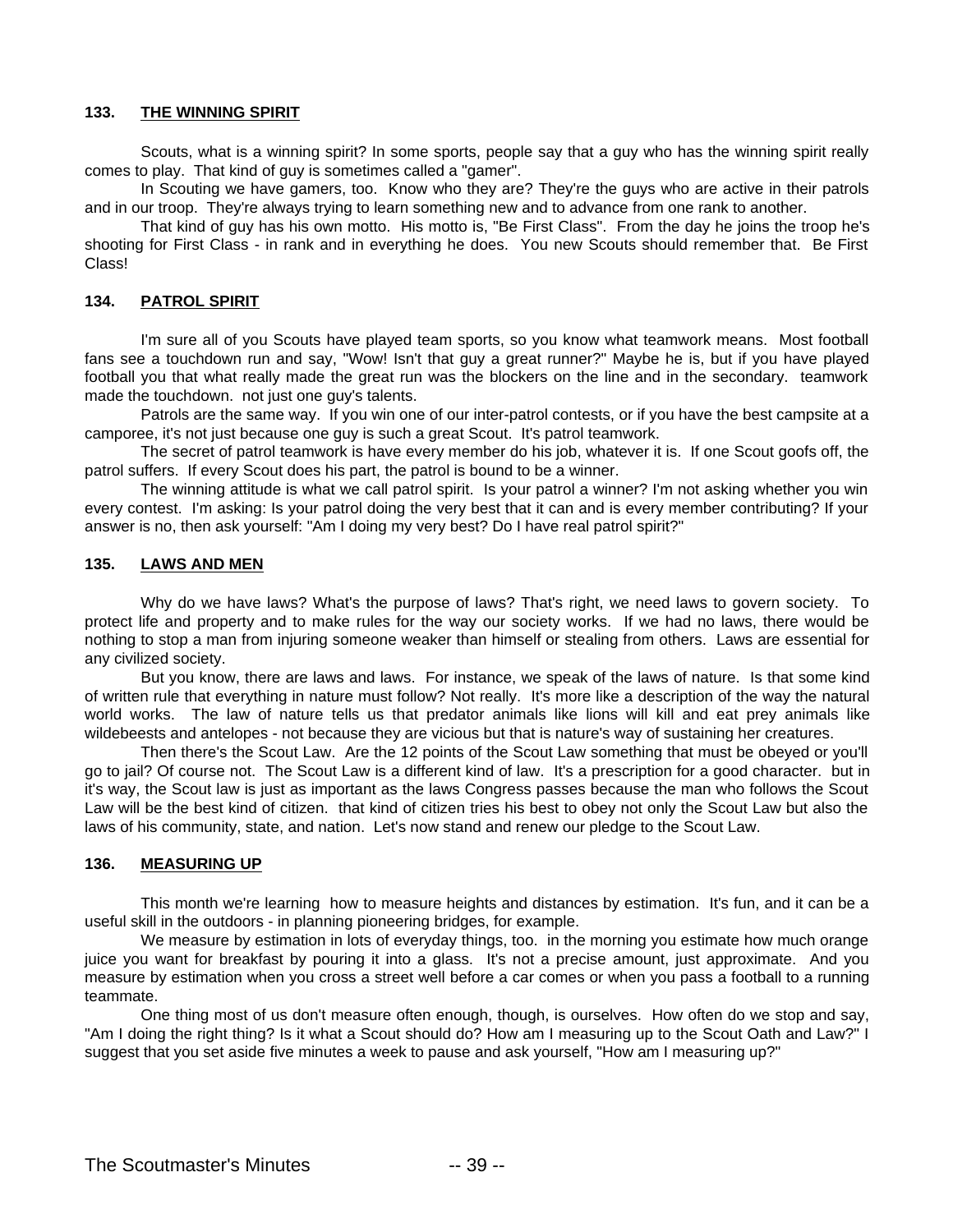## **137. HIBERNATION**

Does everybody know what the word "hibernation" means? That's right, it means to sleep through the winter. Woodchucks do it. So do some chipmunks, ground squirrels, bats, and some mice. Bears do a lot of sleeping in the winter, too, but they're not true hibernators because they sometimes get up and yawn and look around a little on a warmish winter day.

Did you know that some Scouts are hibernators, too? They're what we call warm-weather Scouts. When the air gets cold and there is snow on the ground they'd rather stay at home than go outdoors as Scouts do.

I hope we don't have any hibernators in this troop. Leave hibernation to the animals who really need to do it because it's part of their life cycle. The most important part of the word "Scouting" is "outing" and in this troop we like to get outdoors rather that try to find our adventures in front of a TV set. Part of the fun of Scouting is learning to live comfortably outdoors all year round. you will find that there is a lot of satisfaction in knowing that you can take care of yourself in any weather. That doesn't mean that we're nuts, though; if we get caught in a blizzard with sub-zero temperatures, we'll come home. But we know how to take care of ourselves in ordinary winter weather.

So you newer Scouts can tell your folks that you'll get along just fine with the troop when we go out later this month. In this troop, Scouting really is outing.

## **138. YOUR WILD ANIMAL**

Scouts, did you know that everybody, including you, has a wild animal behind bars? The wild animal is your tongue, and the bars are your teeth.

If your tongue is not trained it can cause a lot of trouble, not only for yourself but for those around you. Keep those bars of teeth closed until your tongue is so well trained that you know it won't harm anybody.

Your wild animal can make trouble by bad-mouthing other people, by gossip and slander, and by wisecracks at the wrong time. Train your tongue so that it knows the right time to speak and the time to be quiet. Until you have it fully trained, keep that wild animal behind bars.

## **139. YOUR COOK KIT**

Scouts, have you ever heard of people who claim to be able to read your character by the lines in your hand, the shape of your head, or your handwriting. Well, I know a better way. (Hold up a cooking kit. ) All you have to do is look at a Scout's cooking kit.

First you ask, "Is it clean?" Then you ask, "Who cleans it?" Every self-respecting Scout cleans his own kit. He doesn't expect his mother to do it for him.

The next thing to ask is, "Has it been used a lot?" We all know that some mess kits don't get used very often. They're owned by Scouts that some people call "sandwich -wrapped-in-a-pink-napkin" outdoorsmen. I see some of you smiling. Of course, I'm not referring to anyone here.

then there is the Scout who really uses his cook kit - keeps it clean, too. He can cook with a stick, and he can cook with aluminum foil. In fact he can cook just about any way he wants to and have fun doing it. He's our kind of Scout. You can tell by looking at his cook kit.

## **140. JUNK FOOD**

You all know what junk food is - stuff like potato chips, soda pop and candy. Probably you've heard people say it's not good for you.

I don't think that's really true. Even junk food has some food value. But it is true that a steady diet of junk food is not good because you don't get a balanced diet of vitamins, minerals and protein that you need to grow.

We have what you might call junk food in troop meetings. They're the games we play just for fun - not learn any special skill but just because we enjoy them. There's not a thing wrong with "junk food" games, and I hope you enjoy them as much as most of you do real junk food.

But they're not all of Scouting. In our troop activities we try to give you a balanced diet of Scouting, with some instruction skills and plenty of chances to advance in rank and to learn useful things.

Take advantage of those chances. Don't just enjoy the junk food and leave the rest of the meal.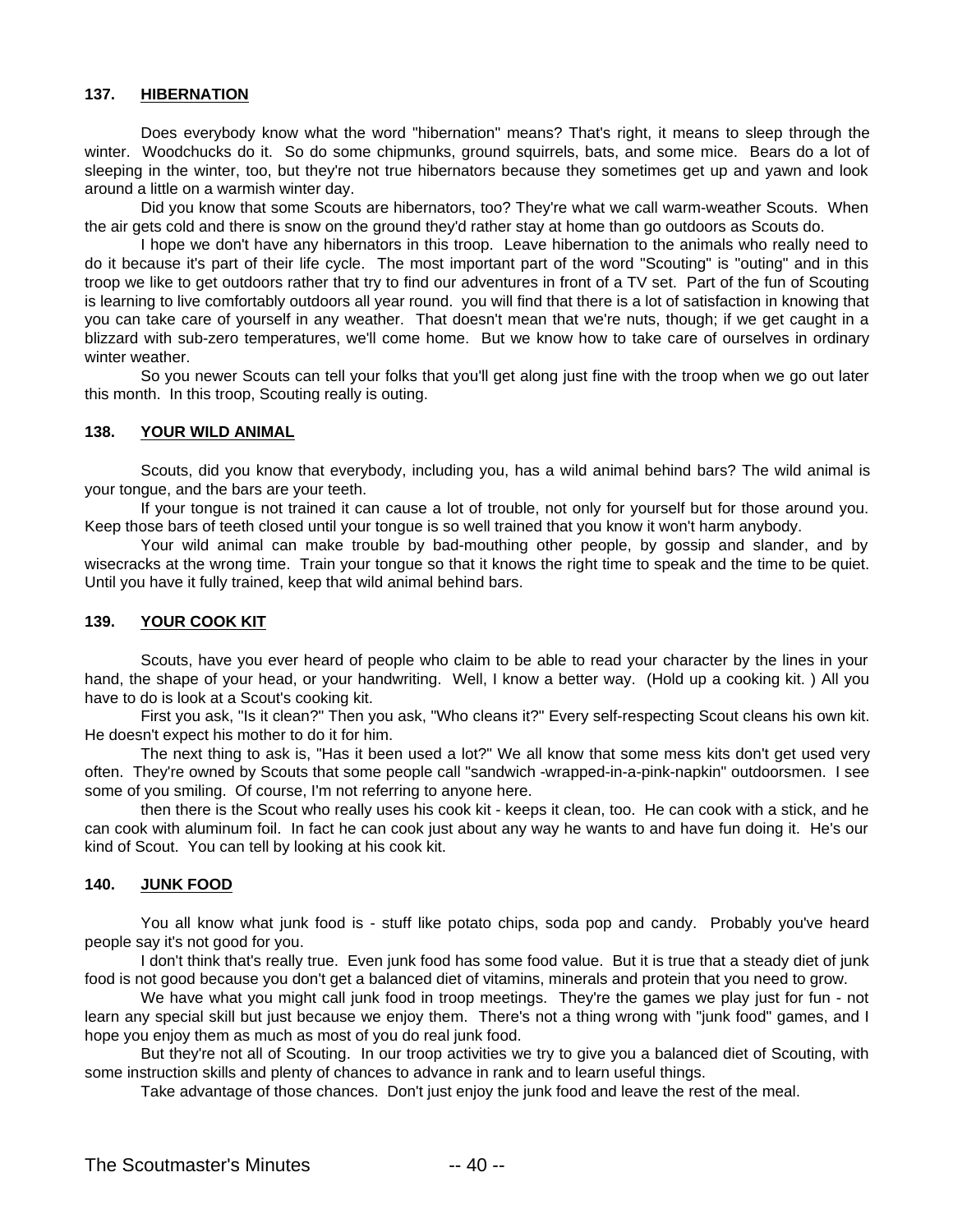# **141. A SCOUT IS OBEDIENT**

What's the seventh point of the Scout Law? That's right, "A Scout is obedient. " Our handbook explains it this way: "A Scout follows the rules of his family, school and troop. He obeys the laws of his community and country. If he thinks these rules and laws are unfair, he tries to have them changed in an orderly manner rather than disobey them.

That tells us that some rules and laws may be unfair, doesn't it? perhaps some are, but there must be some reason for them. Think about the reason before you try to change them or ignore them.

This month we're using some rules for water safety. the rules are called the Safe Swim Defense, and there is a good reason for all of them. It's to protect your life.

You may think you should be in a different swimming ability group. Well, if you can prove it, you'll be put in a higher group. But until then, stay with your buddy and your group. Obey our swimming supervisors.

Our rules have only one purpose, to protect you. remember that when you're in the water.

## **142.** SCOUTS IN ACTION (Show Boys' Life cartoon feature "A True Story of Scouts in Action")

Did you see this cartoon in this month's Boys Life? it's a story of how a Scout saved a life. I read it every month and I hope you do, too.

In just about every story, the Scout hero showed a lot of guts in making the rescue. But have you noticed that he usually demonstrated some skill, too?

More often than not, in water rescue cases, the Scout here used one of the methods we teach in this troop. Same thing with rescue breathing cases.

The point is, it takes more than guts to save a life. It takes skill - the kind of skill that only comes from practice, practice and more practice.

Maybe you get a little tired sometimes of practicing rescue breathing, or life saving carries, or some other skill over and over again. But remember, each time you should be improving your technique a little bit - and that little bit of extra skill could mean the difference between life and death if you are called upon to use it some day.

# **143. A SCOUT IS FRIENDLY**

Tonight I'm going to tell you a little story that didn't really happen - at least, I don't think it did. It's about a boy named Brian who had just moved into town and hadn't any friends.

One night Brian happened to come by our meeting place and heard us playing. He hung around a while, listening and looking, but he couldn't get up the nerve to come in. I guess he was a little bit timid.

Anyway the next week he was back, hanging around the door. he still couldn't get up his courage to come in and join us.

Brian was just waiting around the door when he saw a Scout coming down the street, heading for our troop meeting. That Scout was you.

That's all the story I'm going to tell. you have to finish it. What happened? Did you brush by him or did you invite him to come in?

**144. WORLD FRIENDSHIP** (Read from page 34, The Official Boy Scout Handbook. Refer also to the World friendship Fund kit)

"A Scout is friendly. A Scout is a friend to all. he is a brother to other Scouts. He seeks to understand others. He respects those with ideas and customs other than his own. "

That's what the handbook tells us about the fourth point of the Scout Law. What does it mean? For one thing it reminds us that we have a lot of brothers. Did you know that there are some 12 million Scouts in some 115 countries around the world? Scouting is a lot bigger than our troop, our local council, or even the Boy Scouts of America. It's a worldwide movement of brothers.

Some of those brothers are in poor countries. to help them the Boy Scouts of America has the World friendship Fund, which collects money from American Scouts to buy uniform materials, supplies and equipment, and to train their adult leaders.

Next week, our troop will be making a collection for the World Friendship Fund. You don't have to give a lot. Just contribute one of the quarters you'd use for candy or a video game at the arcade. it will help. Your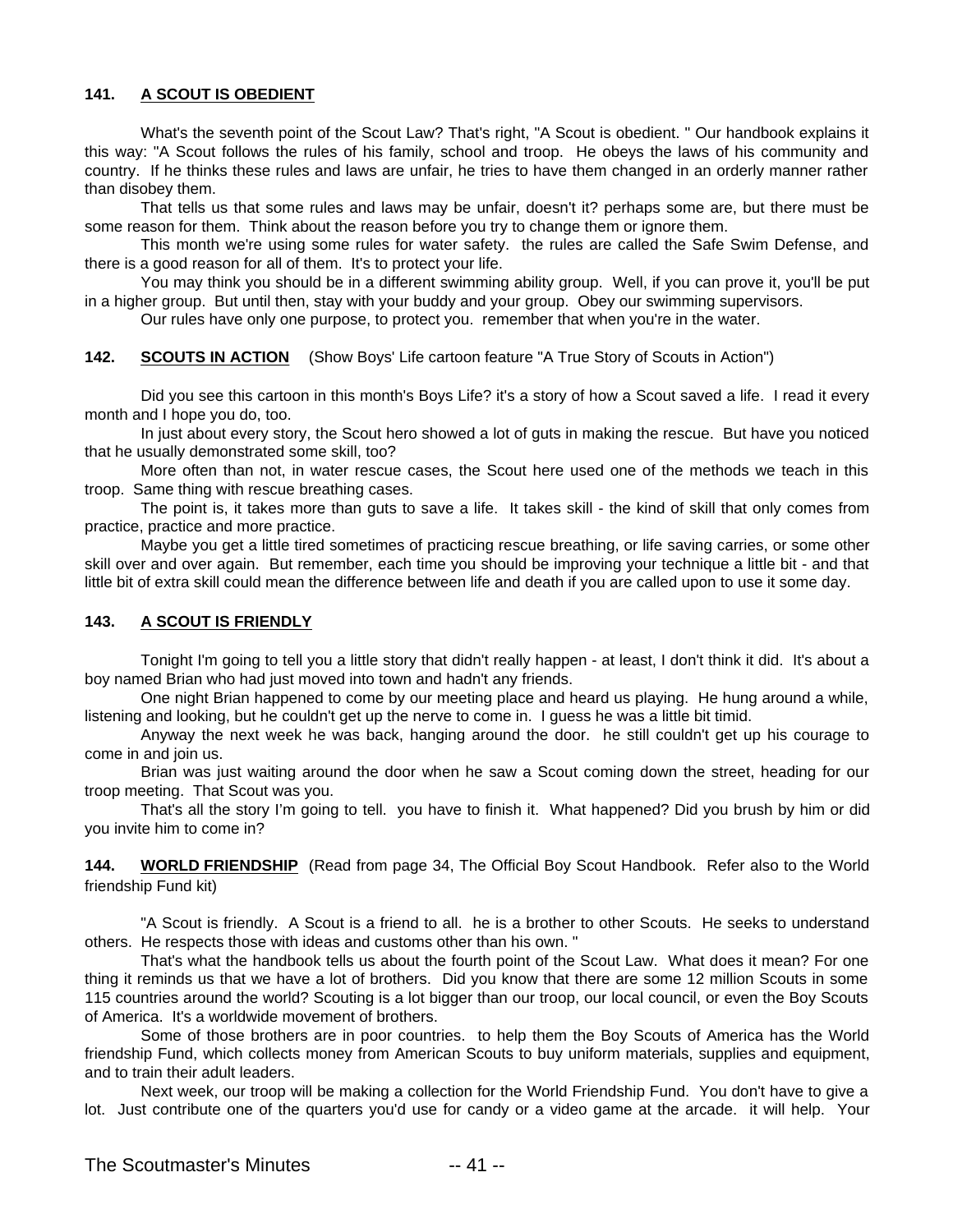contribution doesn't have to be a bug sacrifice for you to show your friendship for Scouts around the world. Remember a Scout is friendly

## **145. EVEN A PARROT**

Once a Scoutmaster was visiting in a new Scout's home. He was there to test the boy for his Scout badge. Now it happened that this Scout's family owned a parrot.

Well, one of the requirements for the Scout badge is knowing the motto. The new Scout knew it, of course, and shouted it out: "Be Prepared!"

The next morning the Scout's family was awakened by the parrot screeching, "Be Prepared! Be Prepared!" And for the next few days, until the bird brain had forgotten it, that household resounded with the Scout motto.

Sometimes, we may be like that parrot. If we're asked, "What's the Scout motto?" we're quick with the correct answer. it's easy to remember and say.

But do we ever stop to think of what it means? Perhaps we would be better Scouts if we asked ourselves every day, "Am I prepared?" "Am I growing in the knowledge and skills that will make me a better Scout and a better man?"

Don't be a parrot. Whenever you say the Scout motto - or the Oath, Law, or slogan - think about what they really mean. then try to give them meaning in the way you live your life.

# **146. OUR OATH AND LAW**

Last week for the Scoutmasters Minute, I talked a little about what Scouting was like a half century ago. You may remember that I said it wasn't very different, at least not in the basics. the Scouts of the Twenties came into Scouting for the same reason you did - to enjoy the outdoors, learn some new skills and to have some fun.

There's something else that is not different: Our Scout Oath and Scout Law. ever since 1910, more than 75 years ago, boy Scouts have been gathering at troop meetings and repeating the exact same Scout Oath and Law.

I think that's amazing. The world has changed in many ways over 75 years. when Scouting was new, a boy's life was very different. There was no television, no radio, movies were brand new, most people traveled by horse and carriage or train, adults worked long hours six days a week - and so did some kids. it was just a different world.

But the first Boy Scouts in 1910 pledged themselves to the same Scout Oath and Law. And they tried to live by it, just as I hope you do today. Let's think about that as we repeat the Scout Oath and Law. (Lead Oath and Law. )

## **147. STRENGTHENING OUR TROOP** (Hold up two ropes of different sizes)

Which one of these ropes do you think is stronger? You're right. Common sense tells us that the thicker rope must be stronger.

But how much stronger? Is a half inch rope twice as strong as a quarter inch rope? Sound as if it should be, doesn't it? It's not though. In fact, a half inch rope is four times stronger than a quarter inch rope of the same material.

Why is that? It's because there are more strands in the bigger rope, and each strand helps to make the others stronger. When the strand are laid together in a rope there strength is much, much greater that when they are separate.

Our troop works the same way. If the members of your patrol help each other, then your patrol will be much stronger than if each patrol member does his own thing. And if all the patrols work together when they're doing things as a troop, the whole troop becomes much stronger than if each patrol goes its own way.

So let's share our skills and knowledge as we share the fun of Scouting. everybody - you, your patrol, and our whole troop - will benefit if we pull together.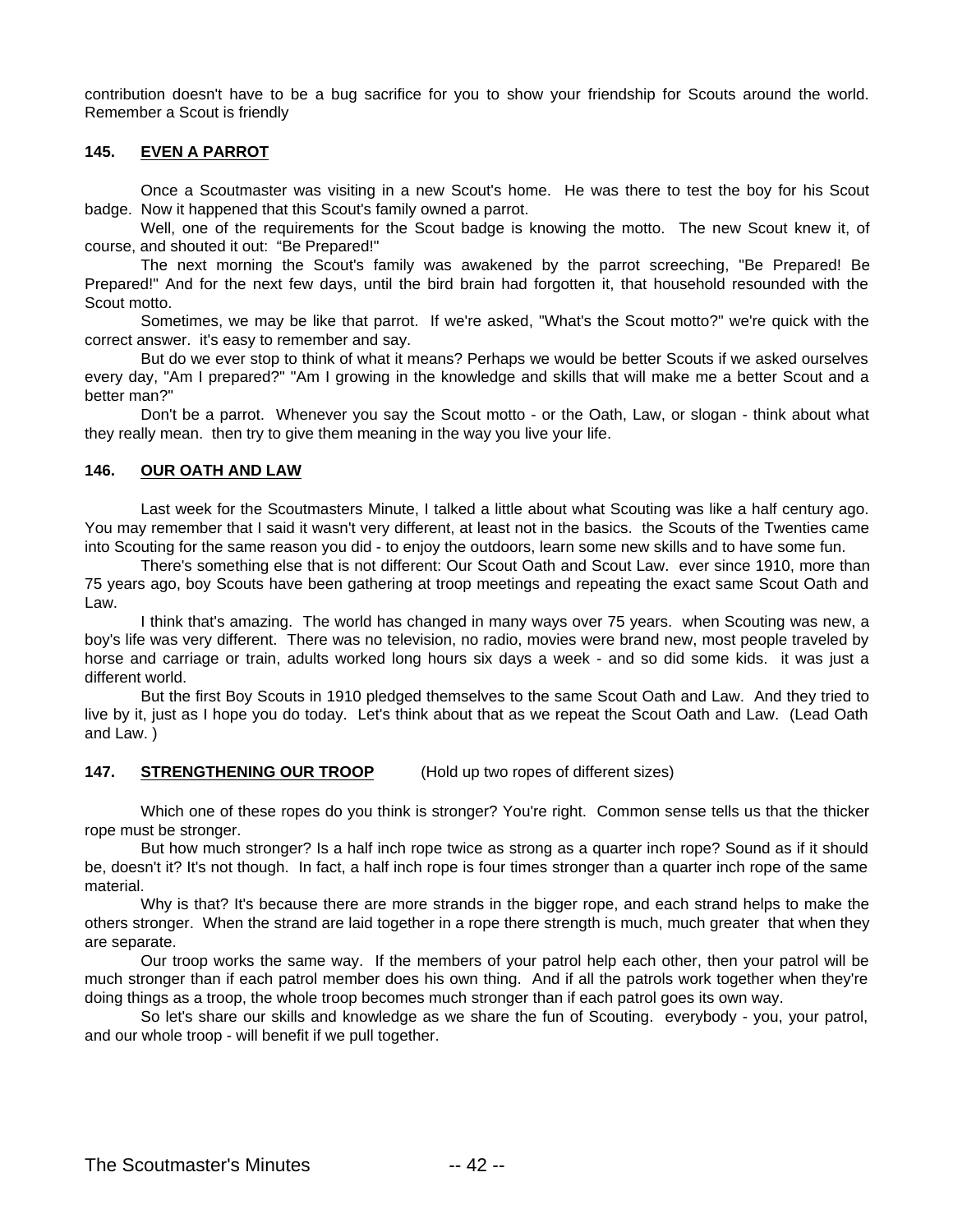## **148. WORLD FRIENDSHIP**

During the coming months we'll be doing some things that remind us of Scouting's past. We'll also try to show you that Scouting is big - worldwide in fact.

More than 100 other countries have Scouting for their boys, too. A lot of those countries in the Scouting brotherhood are very poor.

To help the Scouts of other countries, the Boy Scouts of America has the World Friendship Fund. It supplies them with uniforms and equipment and helps their leaders get training.

Next week at our open house for parents, we will take up a collection for the World Friendship Fund. Of course you don't have to contribute if you don't want to, but if you can spare a quarter it will help a brother Scout in another country.

Remember, that in the Scout Law we say "A Scout is friendly. . . He is a brother to other Scouts. "

## **149. THE SCOUT TRAIL**

When we go hiking we spend most of our time on trails. Sometimes the going is easy because the ground is flat and smooth. Other times it's all uphill - steep and rocky.

The Scout advancement trail is like that, too. Some of the requirements for the skill awards and merit badges are easy for you. Some are tough like an uphill climb with a 40 pound pack.

This month we're going to concentrate on helping each other up those steep , rocky hills to earn skill awards and badges. Why bother? Because by mastering more skills we grow to be a better person, more independent, better able to take our place as a responsible citizen.

Some of us may be slower to advance than others. That's OK. The important thing is that we're all doing our best to make progress. Because if you're not progressing, you're really moving backwards - you're getting behind the rest.

Let's all make up our minds to take a step forward on the advancement trail this month by earning at least one skill award or merit badge. If you're near First Class now, make a special effort to reach it in time for the court of honor.

And let's help at least one other guy over the tough spots on the Scout trail.

## **150. IT ALL DEPENDS**

A lot of you Scouts have been working on the Communications skill award and merit badge, and I hope you've learned the importance of communicating clearly.

(Show walkie talkie. ) With this little device I can throw my voice a half-mile, maybe more. But what good is it if I don't communicate clearly?

Suppose I radioed you on this walkie-talkie and said "Go, man! Trapped in cave. In trouble at Spencer's Mountain.'

Sounds like I'm trapped in a cave at Spencer's Mountain, right? But what if I used exactly the same words but said them like this: "Go! Man trapped in cave-in. Trouble at Spencer's Mountain. "

Quite a different story, isn't it? No doubt you'd rush to Spencer's Mountain if you heard it either way. But would you bring a flashlight and rope to fish me out of the cave? Or would you bring a shovel to dig the other guy out of the cave-in.

As you can see, sometimes a breakdown in communication can be a matter of life and death.

## **151. MANY GOOD TURNS**

Back when Scouting was young, one of our national leaders was Ernest Thompson Seton. He was called the Chief Scout and he often visited troops and asked Scouts about the Good Turns they had done.

He wrote a story about one of his visits in Boys' Life in 1912. To understand the story you have to know that in those days there were no automatic washing machines. Clothes were scrubbed in washtubs and wrung out by a machine called a mangle which you operated by turning a crank.

Seton asked a Scout about any Good Turns he had done, and the Scout said, "I guess I did a good many Good Turns. " He explained, "My mother, she takes in washing, and I turned the mangle, and I guess I gave it a good many good turns. "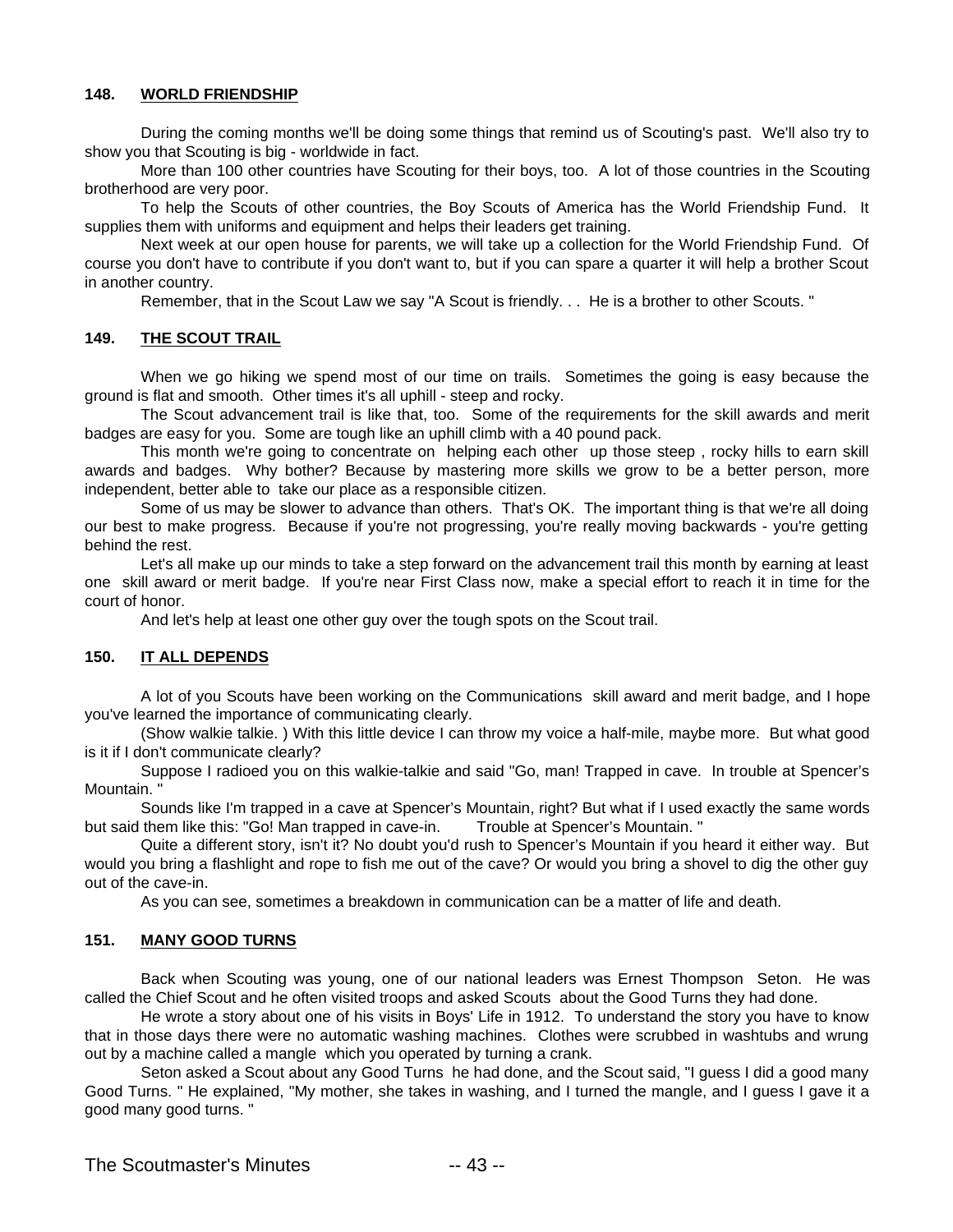The other Scouts laughed, of course, but Seton asked him, "Was it your regular job to turn the mangle, and did you get paid for it?" "No," the Scout said.

Seton replied, "Well, then, you did your good turn all right enough, and one of the very best kind. "

As you can see from this story, the Good Turn has been around for a long time. And it's the same thing it was then - an act of kindness for which you don't get paid.

## **152. THANKS TO BSA**

Last week I told you a little story about a Good Turn and an early leader of the Boy Scouts of America named Ernest Thompson Seton.

There was another well-known leader of Scouting in those days named Daniel Carter Beard. If your grandfather was a Scout, ask him about Dan Beard because he'll remember him. Dan Beard was a legend in Scouting until his death in 1941.

Anyway he often wrote for Boys' Life in those days. I want to read you just a part of his Thanksgiving message to Boy Scouts in 1913.

Dan Beard wrote: "Fellow Scouts: You have more opportunities today, you have more people devoted to your cause, a better chance to become noble, distinguished , brave citizens than ever before in the world's history. A great ancestry, a great history, a great country and the finest boys' organization ever invented. So give three cheers for the Boy Scouts of America, for the Scout Law, and for Old Glory, our flag!"

That was true then and it's true now. Let's give three "Hows and an Ugh!" for the Boy Scouts of America. (Lead cheer)

## **153. THE SCOUT HANDSHAKE**

Our Scout salute and handshake are ancient signs of bravery and respect. During the colonial period of our country, many men carried weapons for protection. Sometimes when they met one another, there was an uneasy moment as each man watched the others right hand. If it went to his sword or his gun, there might be a fight. but if it went to his hat, it was a salute of friendship and respect.

The left handshake comes to us from the Ashanti warriors whom Lord Baden-Powell, the founder of Scouting, knew almost 100 years ago in West Africa. He saluted them with his right hand, but the Ashanti chiefs offered their left hands and said, "In our land only the bravest of the brave shake hands with the left hand, because to do so we must drop our shields and our protection. "

The Ashantis knew of Baden-Powell's bravery because they had fought against him and with him, and they were proud to offer the left hand of bravery.

When you use the Scout salute and handshake, remember that they are signs of respect and courage.

# **154. RECIPE FOR LIFE**

This month you young Scouts are learning something about food and cooking and how to use recipes to whip up a tasty meal. I hope you're learning that following a recipe is vital to good cooking, unless you're satisfied with hot-dogs and hamburgers all the time in camp.

You've probably found out that a pinch of salt, a dash of cinnamon, or a teaspoon of sugar makes all the difference. In fact, everything in the recipe has a reason for being there.

Scouting is like a recipe for living. We call the ingredients our ideals - our Oath and Law, our motto, our slogan. you might say that Scouting's recipe for living calls for a cup of each of the 12 points of the Scout Law, a tablespoon of Good Turns, a heaping cup of duty to God and country, and a couple of dashes of duty to self - that is, physical, mental and moral fitness. Add a quart or two of fun. Mix well and you have good Scouting.

But if we ignore one of the ingredients, the Scouting dish doesn't taste as good as it should. let's remember that for good Scouting, and a full satisfying life, each of Scouting's ingredients are important.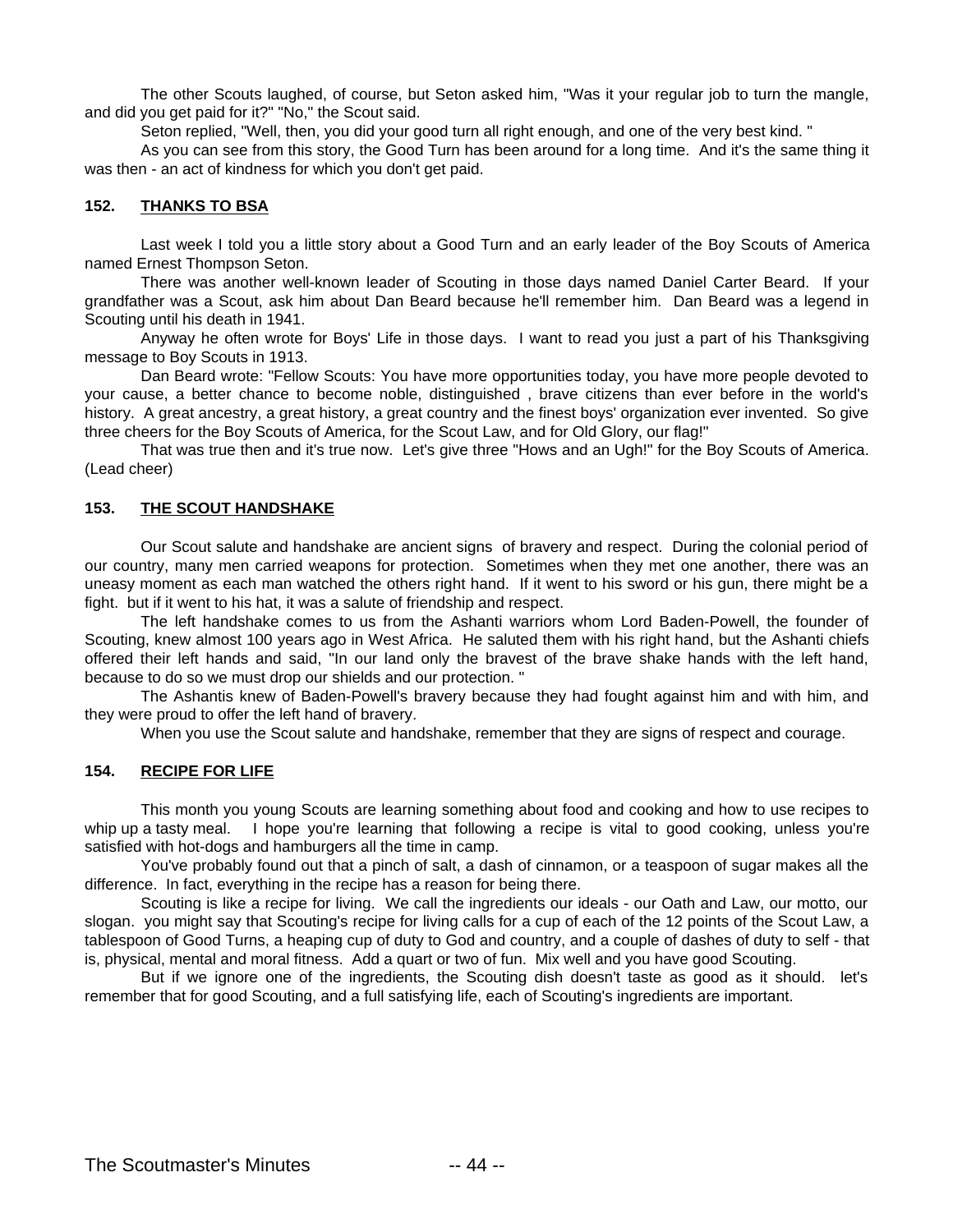# **155. PARENTS**

Scouts, if you're like most boys, you don't think of your parents very often. Oh, they're around all the time, of course, and sometimes they make you do things you don't want to do.

but how often do you think of what your parents want from you? Probably not very often. Maybe you give them gifts at Christmas and their birthdays. but most of us don't go out of our way to help our parents as much as we might.

I have a suggestion. Do you know what is the best gift you can give them? I'll tell you.

Parents want most of all, and have a right to expect, that you will do your best to make them proud of you. I don't mean by becoming rich or famous, or even by getting all A's in school - although I hope you do your best at your studies.

The best gift you can give them is to become the best man you can be. there is no better way to do that than by living up to the Scout Oath and Law. That is a gift you can give them right now and all the time, and it is a gift they will cherish above all others.

## **156. OUTDOOR HOUSEKEEPING**

Some of you are working on the Environment skill award or Environmental Science merit badge. You're learning how everything in nature is connected in some way to everything else. some scientists call it the web of nature. Every strand has connections with other strands. Even rocks, for example, are part of that web because as they slowly disintegrate over hundreds of years they help to form the soil we depend on for food.

You're also finding out that if we pollute or destroy some strand in the web of life, it has effects on other strands. that's why it's so important that we understand what we are doing to nature and why as Scouts we sometimes do conservation projects to help our environment.

What I'm leading up to is a reminder that, especially when we are camping or hiking, we follow Scouting's Outdoor Code in all we do. If we obey that Code, we are not going to damage any strands in the web of life.

Please join me in the Outdoor Code. (Lead Outdoor Code, page 54, Official Boy Scout Handbook, by repeat after me method)

## **157. JAMBOREE SPIRIT**

Thousands of lucky Scouts will be at Fort A. P. Hill in Virginia for the 1989 National Scout Jamboree. We'll have our own troop jamboree next week, but I'm not going to kid you that it will be as spectacular as the national jamboree.

Still we can have plenty of fun ourselves, And we can certainly share in the jamboree spirit.

What's that? Well, the jamboree spirit is the spirit of Scouting and the idea that Scouts everywhere are brothers. . To me at least it's a marvelous feeling to know that all over the country - and in 115 other countries around the world - Scouts like us pledge themselves to the same ideals and purposes that we do. It's a mighty brotherhood and one I'm proud to belong to.

Next week, as we gather for our own jamboree, let's take a moment to think about jamboree spirit and the brotherhood of Scouting. And let's give thanks for our opportunity to be members of that brotherhood and share in the fun, adventure, and service that Scouting offers us.

## **158. THE BUDDY PLAN** (Hold up buddy tags)

What do I have here, Scouts? That's right, they're buddy tags. We use them whenever we go in the water, so that every Scout is responsible for the safety of another Scout and so the leader knows who is in the water. It's an important way to make sure that no swimmer gets into trouble because no-one is paying attention to him.

The buddy plan is really part of everything we do in Scouting. Remember that in the Scout Oath we say that we will help other people at all times. In other words, we are our brother's keeper, and we pledge to act as a buddy would even to a total stranger.

Maybe I'm stretching the point a little bit, because you're never going to be a real buddy to some lady you might give directions to on the street or to some little kid whose ball you find for him.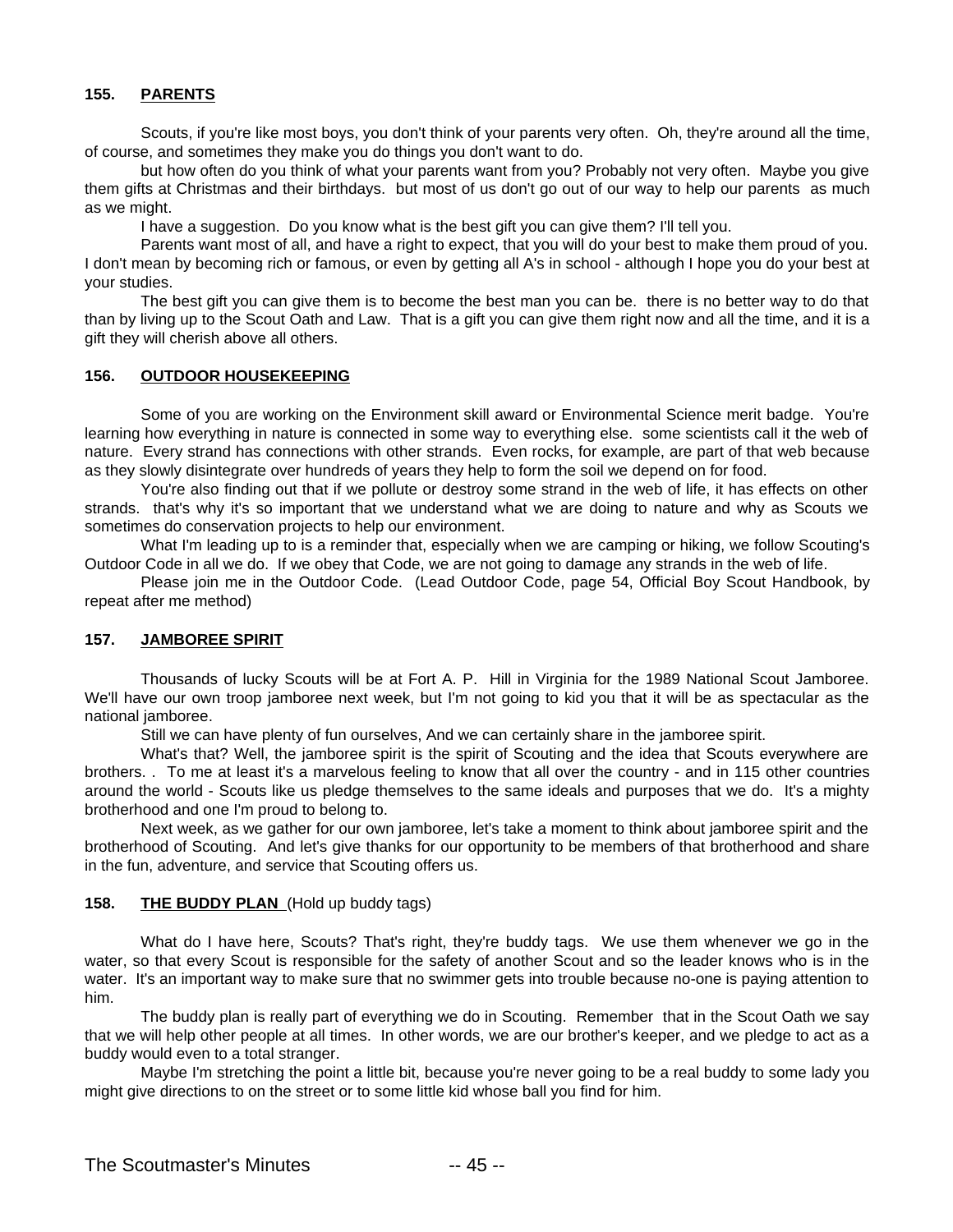Still, the idea of the Good Turn and the buddy plan are the same in a way. Both call for you to help another person - to become your brother's keeper. the buddy plan is absolutely essential when we're in the water and the idea behind it is important in everything we do.

# **159. CAMPING IN THE TWENTIES**

Five months from now - in February - we'll be joining in celebrating the 75th birthday of Scouting in America. Actually, we're going to start celebrating this month.

We'll start by playing some of the games and learning some skills used by Scouts 60 years ago - and even further back. On our campout we'll hike into camp the way they did, and maybe we'll use some of the homemade equipment they did - pots, pans, and dishes from home, for example. Some of you may want to leave your sleeping bags at home, because Scouts didn't have them in those days.

But you know, Scouting's historians tell us that Scouting wasn't all that different from what it is today. The big attractions were in the outdoors, hiking and camping, just as they are today.

So your grandfathers enjoyed the same kind of Scouting that you do. Oh, there are changes, of course. the early Boy Scouts hiked a lot more than we do, but that was mainly because they didn't have access to cars. there were cars on the roads, but not very many.

At home, they didn't find television or video games, and radio was brand new then. In many respects, it was a different world. But Scouting wasn't so different. we are following in their footsteps. Let's see what it was like to be a Scout 60 -odd years ago. It must have been fun, just as it is today.

## **160. A SCOUT IS BRAVE**

In the Scout Law we say, "A Scout is brave. " What does that mean to you? (Get answers. )

Usually we think of bravery as overcoming fear to take some action that saves a life of helps someone in some way. Most of the time we're talking about overcoming fear of physical harm to ourselves.

But there's another kind of bravery. It's bravery to overcome the fear of ridicule from our friends. It's the courage that's required to do what you know is right, even if your friends make fun of you. It may even be tougher than being brave in a crisis because you usually have more time to think about it.

I know it's sometimes hard to act right when everybody is urging you to do something you know is wrong. It takes a courageous Scout - or man - to withstand the pressure from friends.

It's not easy - but it's the mark of a good Scout. Let's try to do our best to be brave in every situation the emergency and the pressure from friends.

## **161. COMMUNICATION**

Scouts, have you ever considered how important it is to speak clearly and concisely about something so that the other person is in no doubt about what you mean. Sometimes we may have described something accurately but have said it in such a confusing manner that the meaning is totally unclear. Let me explain what I mean with this little and very accurate definition of the game Cricket.

CRICKET - As explained to a foreign visitor.

You have two sides, one out in the field and one in.

Each man that's in the side that's in, goes out and when he's out he comes in and the next man goes in until he's out. When they are all out, the side that's out comes in and the side that's been in goes out and tries to get those coming in, out.

Sometimes you get men still in and not out.

When both sides have been in and out including the not outs. THAT'S THE END OF THE GAME.

For any of you that know how to play cricket will know that this is a very accurate description. But it gives the other person no idea at all of what the game is about and how to play it. Think before you explain something to be sure you convey your thoughts clearly before you make a fool of yourself and get stumped!